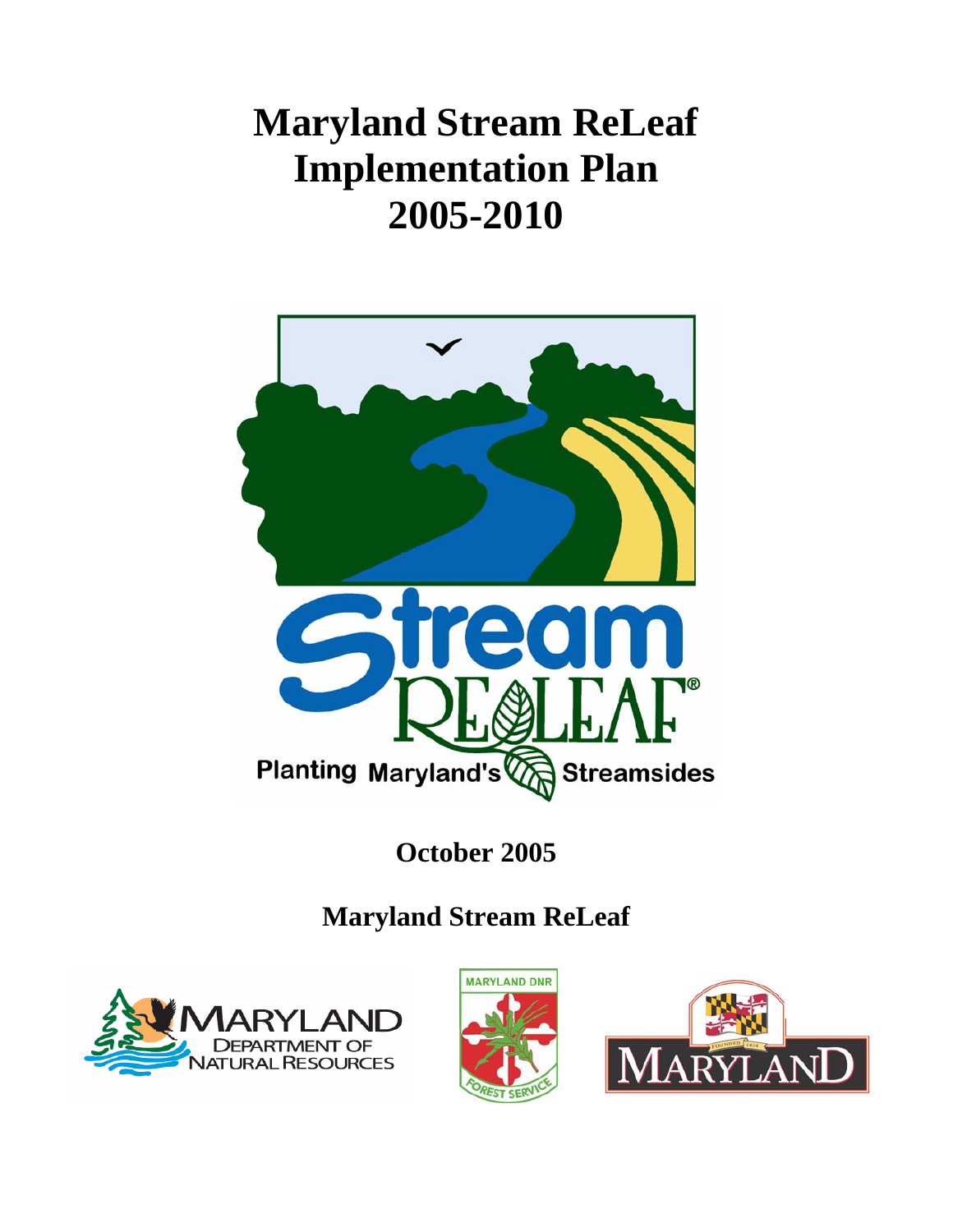# **Maryland Stream ReLeaf Implementation Plan 2005-2010**

**Maryland Department of Natural Resources** 

Forest Service 580 Taylor Ave., E-1 **Annapolis, MD 21401** 

www.dnr.maryland.gov Toll free in Maryland: 1-877-620-8DNR, ext. 8531 Out of State: 410-260-8531

Maryland Stream ReLeaf Coordinating Committee Compiled by Anne Hairston-Strang Supported by USDA Forest Service, Northeast Area State and Private Forestry Grant No. 04-DG-11244225-268 April 2005

DNR Publication No. 02-8172005-51

*Robert L. Ehrlich, Jr., Governor Michael S. Steele, Lt. Governor C. Ronald Franks, Secretary Steve W. Koehn, State Forester* 

The facilities and services of the Maryland Department of Natural Resources are available t all without regard of race, color, religion, sex, sexual orientation, age, national origin or physical or mental disability.

This document is available in alternative format upon request from a qualified individual with disability.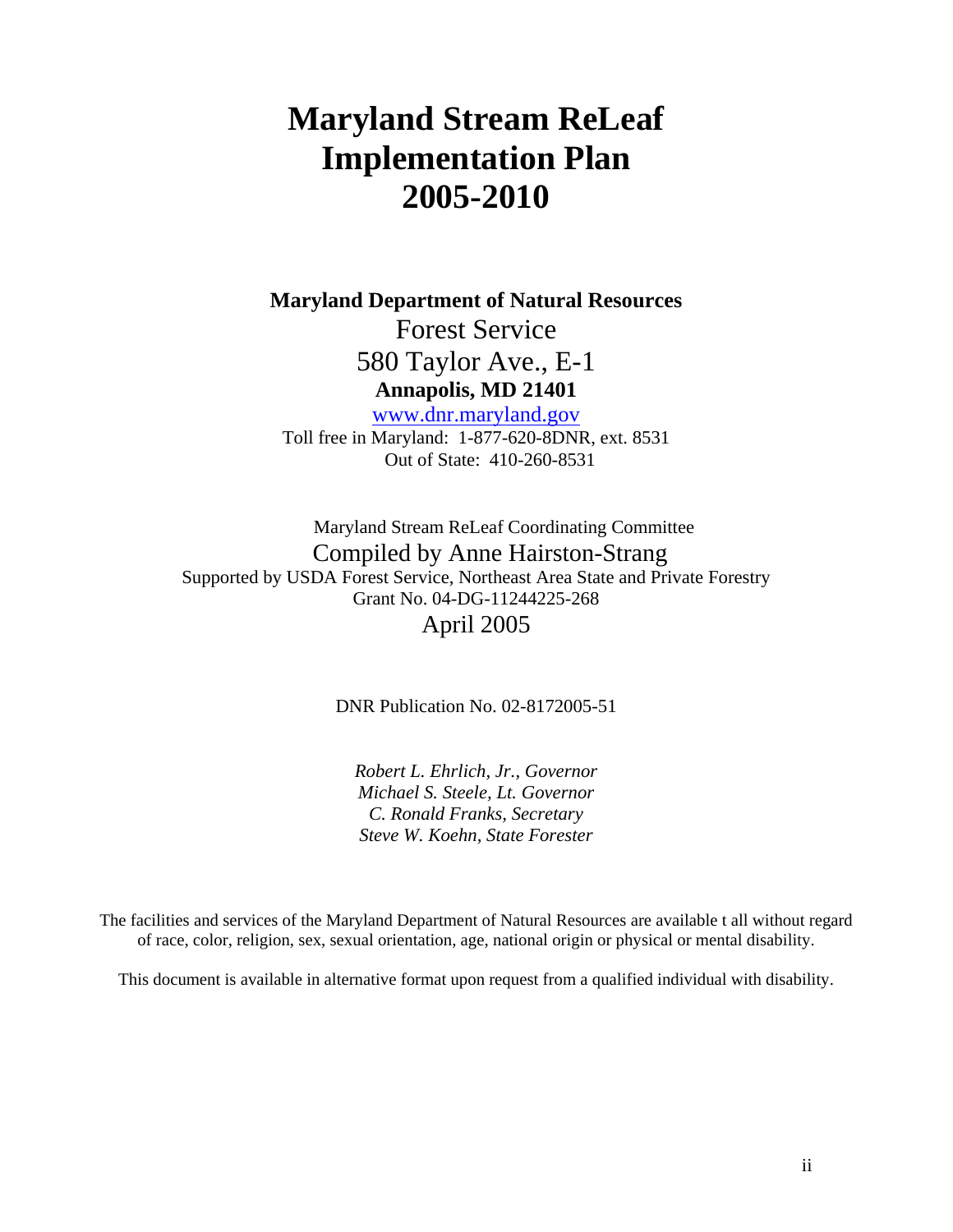# **2005-2010 Implementation Plan**

#### **Executive Summary** 4/29/05

Riparian forest buffers (RFBs) are one of the cornerstones of restoration of the Chesapeake Bay watershed. The Chesapeake 2000 Agreement called for an expanded RFB goal, which was adopted in December 2003. This plan lays out strategy for Maryland to contribute to the RFB goals for the overall Chesapeake Bay watershed. The 2003 Riparian Forest Buffer Directive committed to (paraphrased):

- 1) Conserve and restore forests along at least 70% of streams and shorelines, with a near-term goal of 10,000 miles by 2010;
- 2) By 2010, work with 5 jurisdictions/state to assess and increase urban forest canopy, enhancing and extending buffer functions in a developed environment;
- 3) Encourage increased urban/suburban tree canopy by adopting tree canopy goals;
- 4) Maintain and monitor buffers to ensure a well-stocked stand of trees by 5 years;
- 5) Restore and conserve riparian forest buffers on public lands and in programs that protect private lands from development
- 6) Advance conservation of existing riparian forest;
- 7) Revise the states' Riparian Forest Buffer Implementation Plans.

This plan also identifies core functions and priorities for continued implementation of Stream ReLeaf in Maryland that would allow it to meet its commitments towards the Riparian Forest Buffer Initiative and the Chesapeake Bay Agreement.

Maryland restored 832 miles between 1996 and 2002, greatly exceeding the previous goal of 600 miles in the state. Of the 10,000 miles in the new RFB goal, Maryland expects to provide 2,032 miles, which is an additional 1,200 miles between 2003 and 2010. Maryland's Tributary Strategies to meet nutrient caps call for 20,168 acres of forest buffers from 2003 to 2010, which would be 1,664 miles of 100-foot buffers.

Priorities for implementation are:

- 1. *Tracking* progress in forest buffer restoration and conservation.
- 2. *Funding* restoration, maintenance, and long-term conservation.
- 3. *Training and education* on buffer establishment, maintenance, and management.

The tracking system for restoration will be improved, and a new tracking system for conservation, including an estimate of loss, will be created in coordination with existing GIS systems. Funding to carry out restoration and conservation will include working with key programs like the existing Conservation Reserve Enhancement Program and the new Conservation Security Program on agricultural lands, and coordinating with local government pollution reduction efforts on nonagricultural lands. Training will be offered on an annual basis to maintain and expand the number of individuals and agencies that can supply appropriate technical assistance for buffer establishment, maintenance, and management. The focus for training is a range of public and private natural resource professionals, local governments, and watershed organization staff.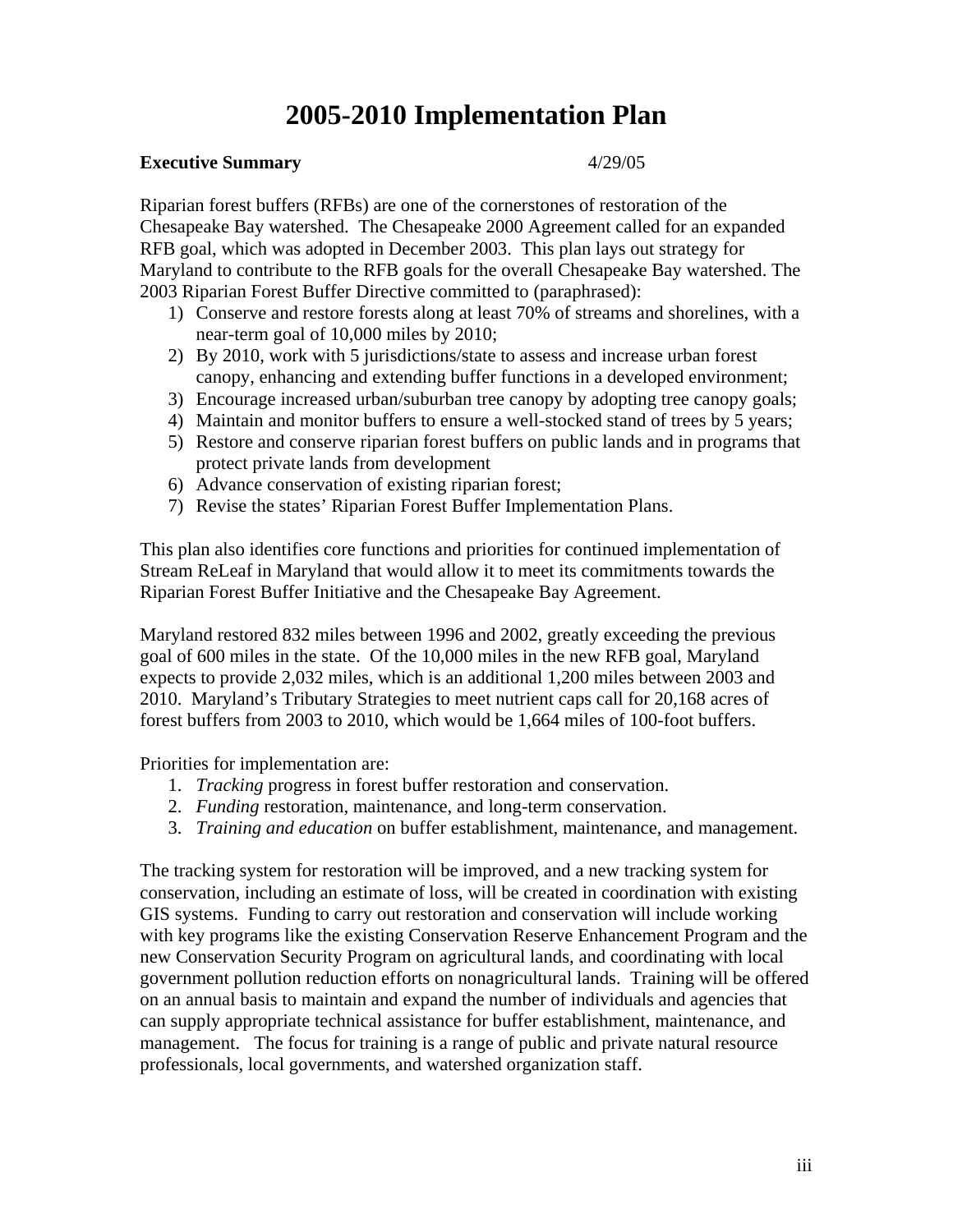#### Acknowledgments

This implementation plan was prepared with direction from the Maryland Stream ReLeaf Coordinating Committee, and funded by the USDA Forest Service, Northeast Area State and Private Forestry. Many thanks go to those who were generous with their time, ideas, and enthusiasm as we coordinate the efforts of many to improve streamside and shoreline conditions statewide.

Stream ReLeaf Coordinating Committee members:

Stephen Bunker The Nature Conservancy

Denise Clearwater MDE Wetlands & Waterways Program

Patty Engler NRCS, Howard County

Rich Mason US Fish and Wildlife Service

Gary Felton UMD Extension Water Quality Specialist

Danielle Lucid MD Department of Environment

Lou Etgen Alliance for the Chesapeake Bay

Anne Hairston-Strang DNR Forest Service

Rebecca Bell MD Department of Education

Jon Chapman MD Environmental Trust

Steve Koehn DNR Forest Service

Beth Horsey MDA Office of Resource Conservation

Lori M. Lynch UMD Extension Service, Resource Economics

Patrick Meckley DNR Forest Service

Bill Miles Association of Forest Industries

Pete Miller Maryland Forest Association

Bebe Shortall Farm Services Agency

Ren Serey Chesapeake Bay Critical Area Commission

Tom Simpson Water Quality Coordinator, UMD

Rob Schnabel Chesapeake Bay Foundation

Robin Munnikhuysen Calvert Co. Planning & Zoning

Michael McKinley Maryland Department of Planning

Albert Todd USDA NA Watershed Programs

Valerie Connolly Maryland Farm Bureau

Steve Witt State Water Quality Advisory Committee

Paul Kayzak MD DNR Resource Assessment

Mike Herrmann MD DNR, Landscape and Watershed Anal.

Mitch Keiler MD DNR, Tributary Strategies

Jamie Baxter MD DNR, Tributary Teams

Jonathan McKnight MD DNR, Wildlife and Heritage

Sally Claggett EPA Chesapeake Bay Program

Louise Lawrence MD Department of Agriculture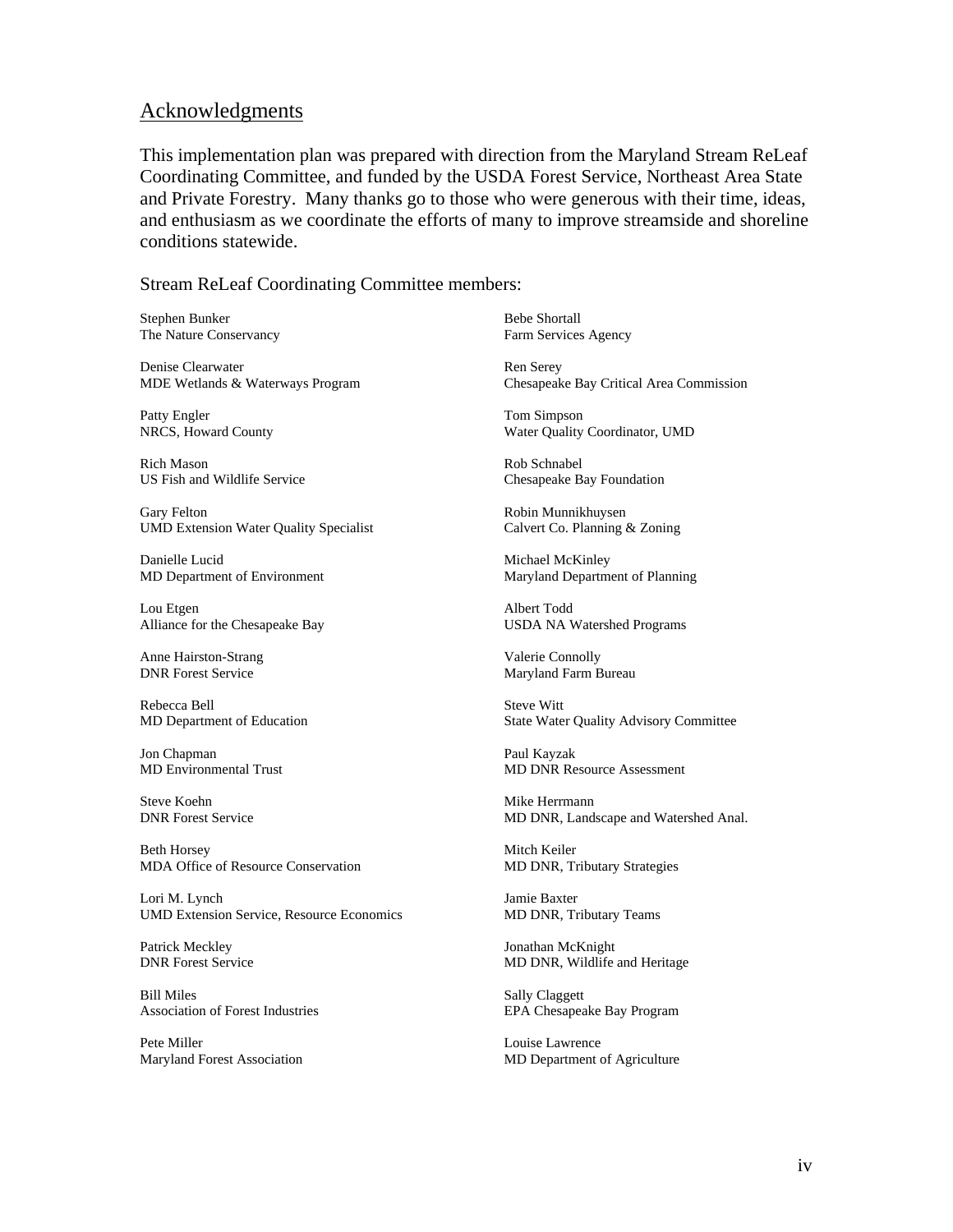#### Table of Contents

| Appendix C: Internet Information Resources on Riparian Forest Buffers  40 |  |
|---------------------------------------------------------------------------|--|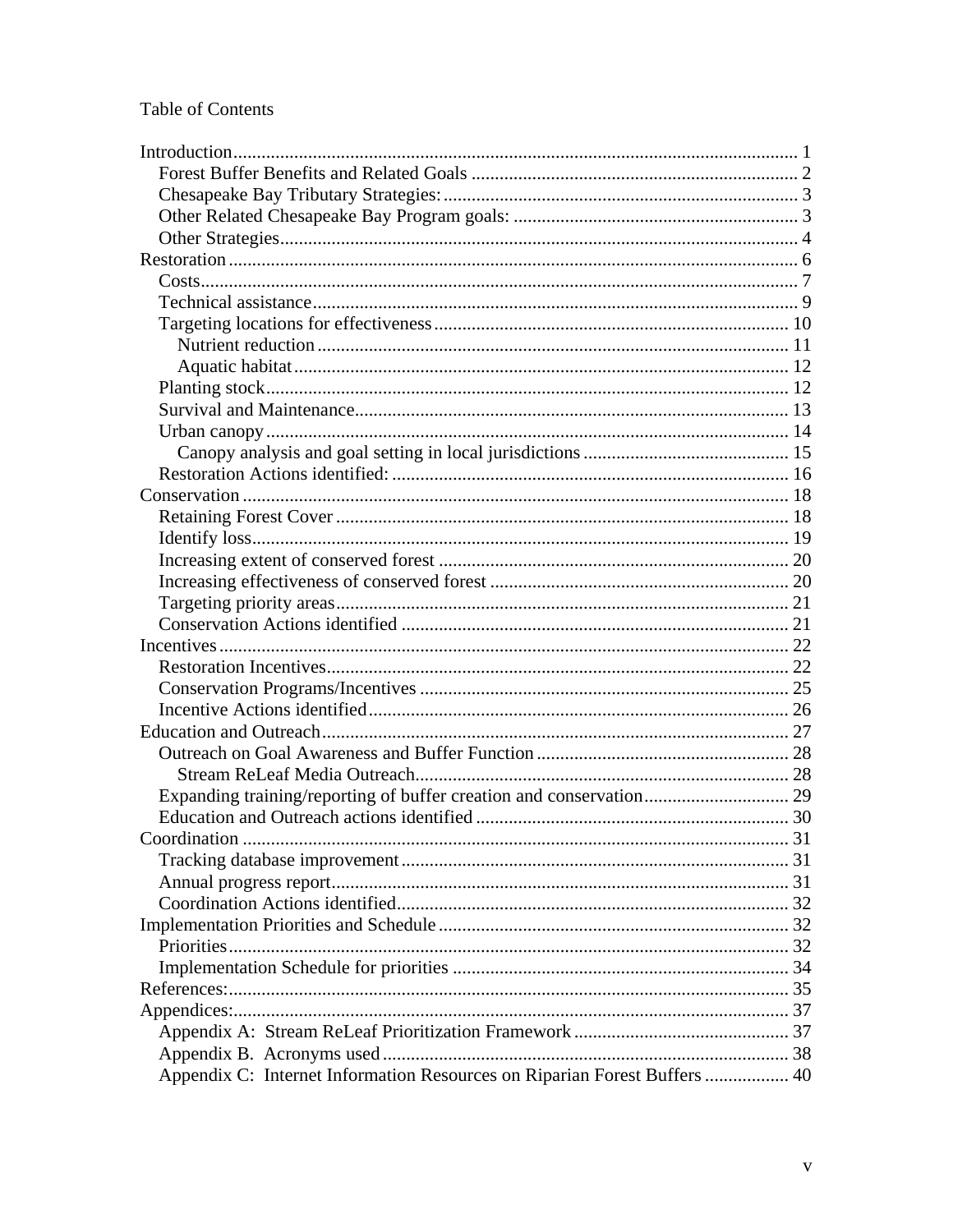# **Introduction**

Riparian forest buffers (RFBs) are one of the cornerstones of restoration of the Chesapeake Bay watersheds. Forests are the natural streamside vegetation in most areas of the watershed, and protecting the streamside area is critical to maintaining the basic environmental functions for water quality and habitat. Maryland's 38,870 miles of riparian area are estimated to be 65% forested, where once the majority had natural forest cover. The first Riparian Forest Buffer Initiative for the Chesapeake Bay Program was adopted in 1996, calling for 2010 miles of new RFBs by 2010. Maryland met its 600 mile commitment for that goal in 2001, and the Bay-wide goal was met in 2003, years ahead of the target date. Between 1996 and the end of 2004, Marylanders created 1,153 new miles of RFBs in the Chesapeake Bay watershed of Maryland.

The Chesapeake 2000 Agreement called for an expanded RFB goal, which was adopted in December 2003. This document lays out a strategy for Maryland to contribute to the RFB goals for the overall Chesapeake Bay watershed. The 2003 Riparian Forest Buffer Directive for the Chesapeake Bay committed to:

- Enhance and sustain the integrity of aquatic ecosystems over the long term through conservation and restoration of forests along at least 70% of all streams and shorelines in the watershed, which translates to about 26,000 miles of additional buffers in our jurisdictions, with the near term goal of achieving at least 10,000 miles by 2010.
- By 2010, work with at least 5 local jurisdictions and communities in each state to complete an assessment of urban forests, adopt a local goal to increase urban tree canopy cover, and encourage measures to attain the established goals in order to enhance and extend forest buffer functions.
- Encourage increases in the amount of tree canopy in all urban and suburban areas by promoting the adoption of tree canopy goals as a tool for communities in watershed planning.
- Ensure, through monitoring and maintenance, that newly established buffers have a well-stocked stand of trees after 5 years.
- Enhance and strengthen the restoration and conservation of riparian forest buffers, wherever possible, on public lands and in programs that protect private lands from development.
- Advance our efforts to conserve existing riparian forests along all streambanks and shorelines.
- Revise each Bay signatory's Riparian Buffer Implementation Plan to further capture program and policy opportunities for an enhanced buffer conservation and restoration program.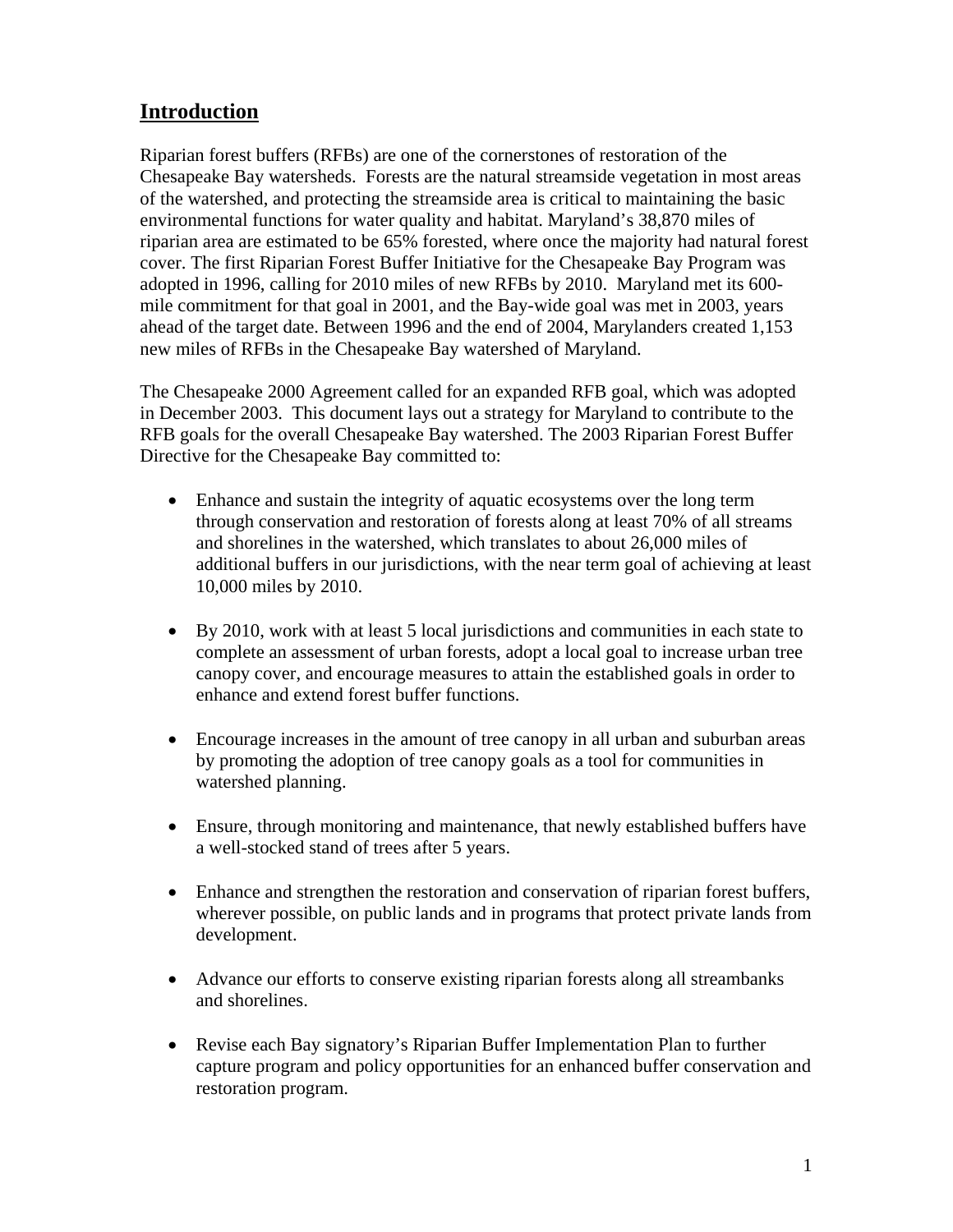For the 10,000-mile goal listed above, Maryland is trying to provide 2032 new RFB miles in the Maryland Chesapeake Bay drainage. Marylanders created 1,153 miles between 1996 and 2004, and the state needs an additional 879 miles by 2010 to meet its commitment. Maryland's new Tributary Strategies call for 33,800 ac. of forest buffers to be created on urban (1,375 ac) and agricultural (32,506 ac) land between 1985 and 2010. As of the end of 2004, there were 22,698 acres of forest buffers tracked in the Stream ReLeaf database, leaving 11,102 acres to meet the Tributary Strategy target. This translates to 916 miles of 100-foot buffers, only slightly more than Maryland's contribution to the Bay-wide 10,000-mile goal.

# Forest Buffer Benefits and Related Goals

Riparian forest buffers are being encouraged to meet a variety of goals, from basic water quality protection to wildlife habitat, streambank stability, aquatic habitat, water temperature moderation, recreation, biodiversity, and aesthetics. In the Chesapeake Bay region, the natural riparian vegetation in many areas is forest. Forest buffers not only attenuate pollution before it reaches streams, they support a diversity of habitat elements and food base that helps streams maximize capacity to capture nutrients even after they enter the water (Sweeney et al., 2004). Forest buffers take a few years to mature and reach full function, but can significantly reduce nutrients even after only 3-5 years and are a fundamental element to building and sustaining basic stream functions in our watersheds over the long term. Streams reflect characteristics of the entire watershed, but are most sensitive to conditions nearest the water. Forest buffers have been found to be closely linked to stream health as measured by an index of biotic integrity based on bottom-dwelling stream organisms, with good stream health only found where forest buffers exceeded 60% and impervious surfaces in the watershed were less than 10% (Goetz et al., 2003). Forests have high infiltration capacities to absorb runoff, low nutrient releases, and once established have a great ability to sustain themselves with few inputs.

The definition of riparian forest buffer used for the Maryland Stream ReLeaf Implementation Plan is based on the one adopted in 1996 by the Chesapeake Bay Executive Council. "Riparian areas are those lands adjacent to streams, rivers, and other bodies of water and serve as a transition between aquatic and upland environments. A forested riparian buffer helps to:

- Maintain integrity of stream channels and shorelines;
- Reduce the impact of pollution by trapping, filtering, and converting sediments, nutrients, and other chemicals;
- Supply food, cover, and thermal protection to fish and other wildlife."

Buffers counted towards the Chesapeake Bay goal are 35 feet or greater in width on average, contain more than one species of trees or shrubs, and emphasize native species. If the stream is buffered on both sides, the sum of the two widths should be 100 feet.

Establishing natural vegetation of lesser widths along waterways is recognized as very beneficial as well, but buffers less than 35 feet in width are less likely to be able to provide the extent and breadth of water quality and habitat functions being attributed to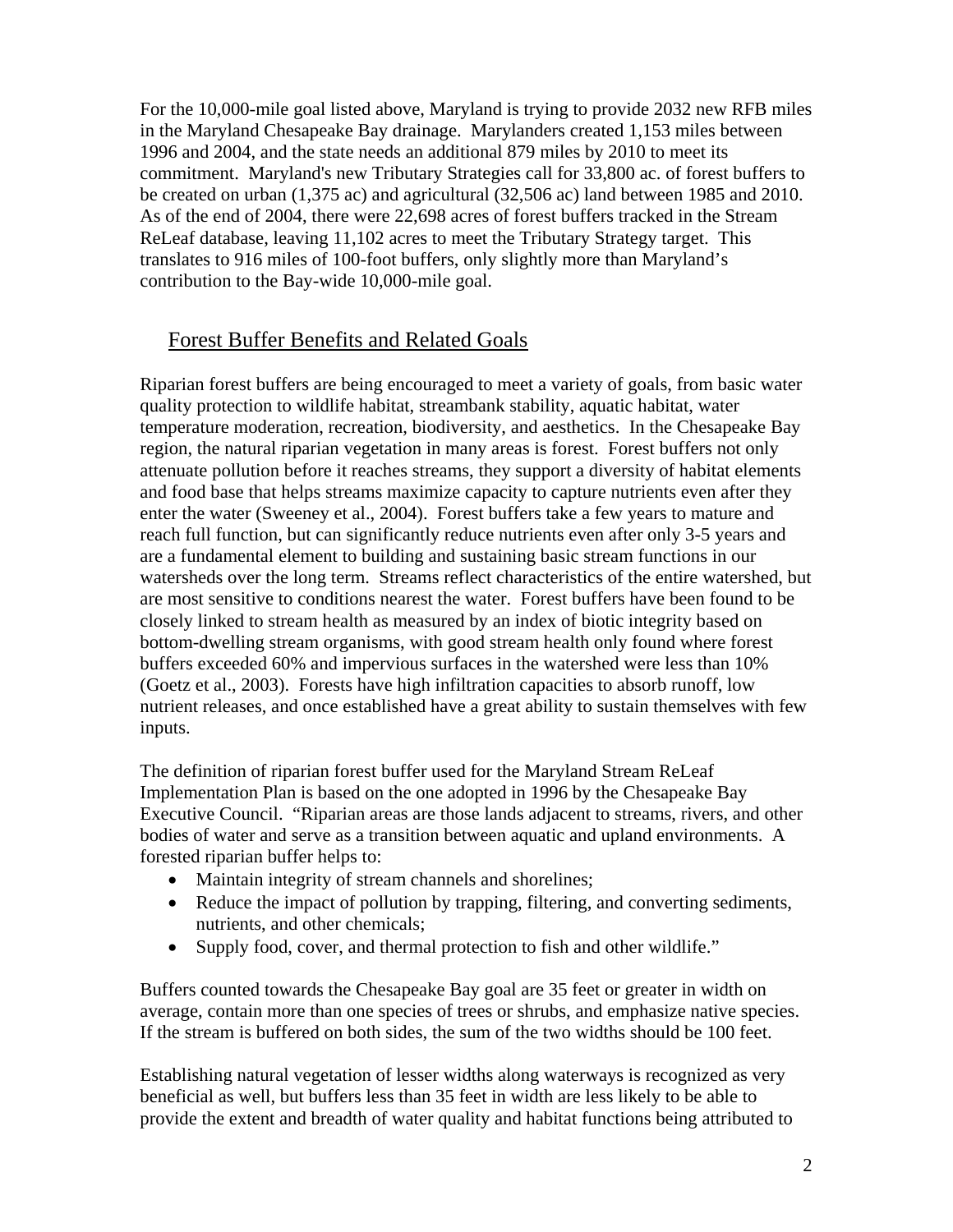forest buffer in Chesapeake Bay tracking. The benefits of narrower buffers can be tracked as streambank fencing or bank stabilization, other Best Management Practices that contribute to nutrient reduction goals for the Chesapeake Bay watershed.

This Implementation Plan is intended to coordinate with and support several policy goals.

#### Chesapeake Bay Tributary Strategies:

Tributary Strategies have been developed in Maryland to meet nutrient caps for nitrogen and phosphorus that achieve water quality goals in the Chesapeake Bay by 2010. The Tributary Strategy in Maryland calls for 33,800 ac. of forest buffers to be created from 1995 to 2010, with 11,102 acres remaining to meet that goal at the end of 2004. If buffers are established at an average of 100-ft widths, this translates to about 916 miles, fairly consistent with the target of 879 miles for Maryland's expected contribution to the RFB goal set for the Chesapeake Bay in December 2003. Current average RFB width exceeds 125 feet but is expected to decline with some funding program changes.

#### Other Related Chesapeake Bay Program goals:

#### Stream Corridor Goal-

By 2001, each jurisdiction will develop guidelines to ensure the aquatic health of stream corridors. Guidelines should consider optimal surface and groundwater flow.

By 2004, each jurisdiction, working with local governments, community groups, and watershed organizations, will develop stream corridor restoration goals based on local watershed management planning. In Maryland, it is estimated that 70 miles of stream will undergo stream restoration by 2010 with a long-term goal to maintain or improve the Combined Biotic Index (CBI) in nontidal watersheds.

#### Fish Passage Goal-

The new Bay-wide goal is 1000 miles and 100 projects by 2010 to restore passage for migratory fish of currently blocked river habitat.

#### Watershed Planning Goal-

The Chesapeake Bay Agreement commits to 2/3 of watersheds having watershed plans by 2010. The plans should "address protection, conservation, and restoration of stream corridors, riparian forest buffers, and wetlands for the purposes of improving habitat and water quality, with collateral benefits for optimizing stream flow and water supply." In Maryland, plans are being developed by local jurisdictions, supported in some cases by the Watershed Restoration Action Strategy Program. Riparian condition is included in the WRAS GIS characterization and field-based stream corridor assessment, identifying opportunity and need for forest buffer establishment. Supporting the use of riparian forest buffers in the WRAS plans is a simple way to coordinate related Bay commitments and increase effectiveness of each.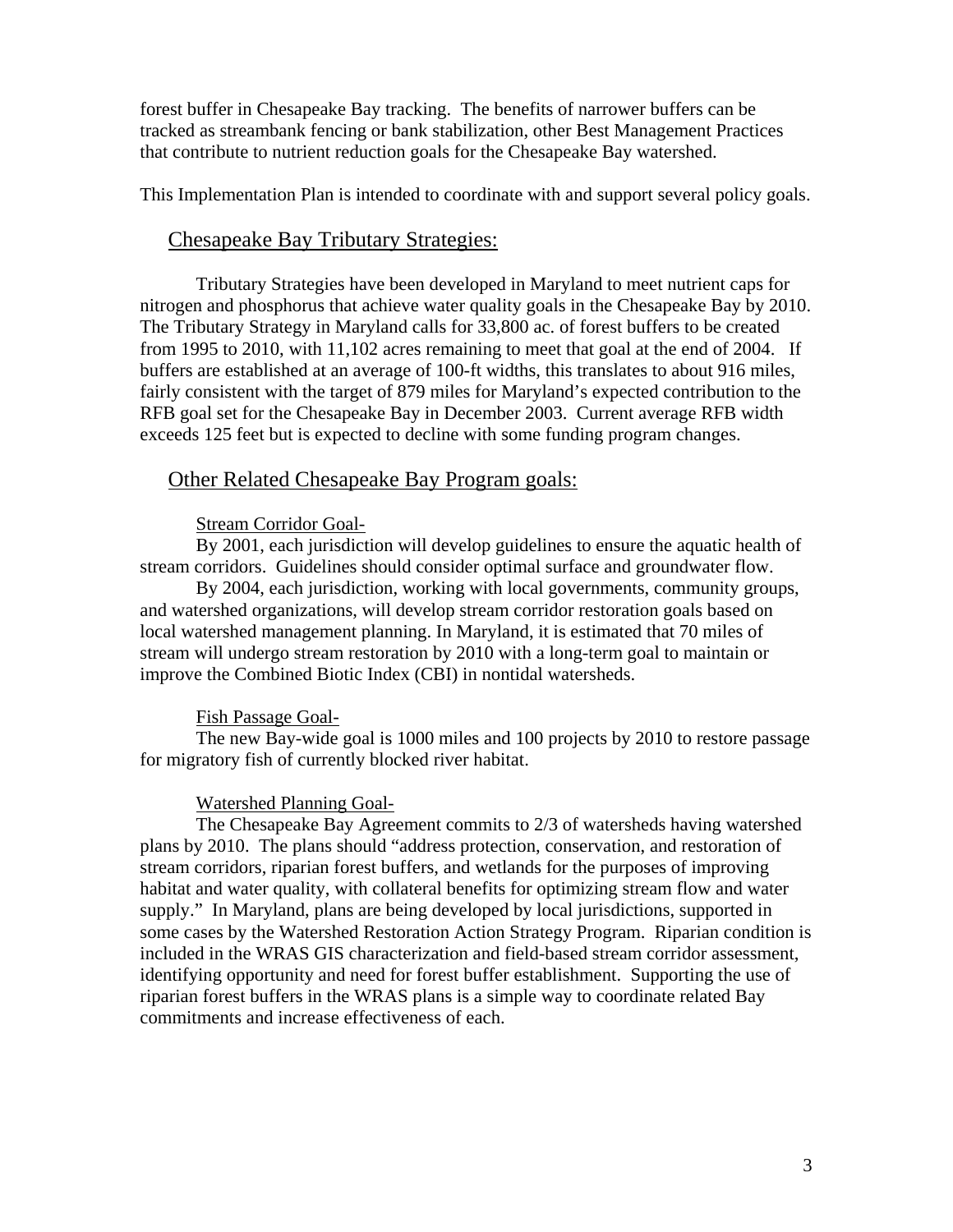#### Wetland Restoration Goal-

By 2010, achieve a net resource gain by restoring 25,000 acres of tidal and nontidal wetlands. Maryland's share of this goal is 15,000 acres. Some of the riparian buffer restoration projects also restore wetlands, and thus meet multiple commitments.

#### No net loss of Wetlands-

Achieve a no-net loss of existing wetlands acreage and function in the signatories' regulatory programs. There is potential for riparian buffer restoration to serve as wetland or waterway mitigation. Permittees requiring mitigation may find partners with landowners interested in doing riparian buffers.

#### Land Conservation Goal-

Strengthen programs for land acquisition and preservation within each state that are supported by funding and target the most valuable lands for protection. Permanently preserve from development 20% of the land area in the watershed by 2010. Maryland is looking for an additional 53,756 acres beyond what is currently under some form of protection from development. Some of this may be forest buffers.

#### Total Maximum Daily Load, modeling for Bay/Use Attainability Analysis-

TMDLs are intended to address point and nonpoint-source pollution in waterbodies that do not meet set water quality standards. The Chesapeake Bay mainstem currently does not meet water quality standards for nutrients, sediment, dissolved oxygen, and chlorophyll A, and the Chesapeake Bay Agreement and Tributary Strategies are intended to meet those standards as soon as possible. In 2010, areas of the Chesapeake Bay mainstem that still do not meet standards would have TMDLs developed. TMDL development begins with modeling, partitioning pollutant contributions by source in the watershed, an extensive interstate effort. TMDL regulations to limit contributions could then follow. The Use Attainability Analysis recently developed for the Chesapeake Bay allows economic feasibility to be factored into regulatory choices, but a regulatory approach may not optimize for feasibility and cost-effectiveness. Adopting riparian forest buffers prior to the 2010 deadline is a prudent effort, and allows time for the young forests to get established and increase in functions improving water quality.

#### Education-

Beginning with the class of 2005, provide a meaningful Bay or stream outdoor experience for every school student in the watershed before graduation from high school. Learning about and establishing forest buffers can be part of the outdoor experiences offered to students, such as through the Maryland TEAM Streams program. Schools have been a valuable volunteer base for tree plantings, particularly at annual Earth and Arbor Day events.

#### **Other Strategies**

#### Maryland Coastal Bays Comprehensive Conservation Management Plan

The Coastal Bays Comprehensive Management Plan was adopted in 1999. It includes recommended actions in four major areas: water quality, fish and wildlife,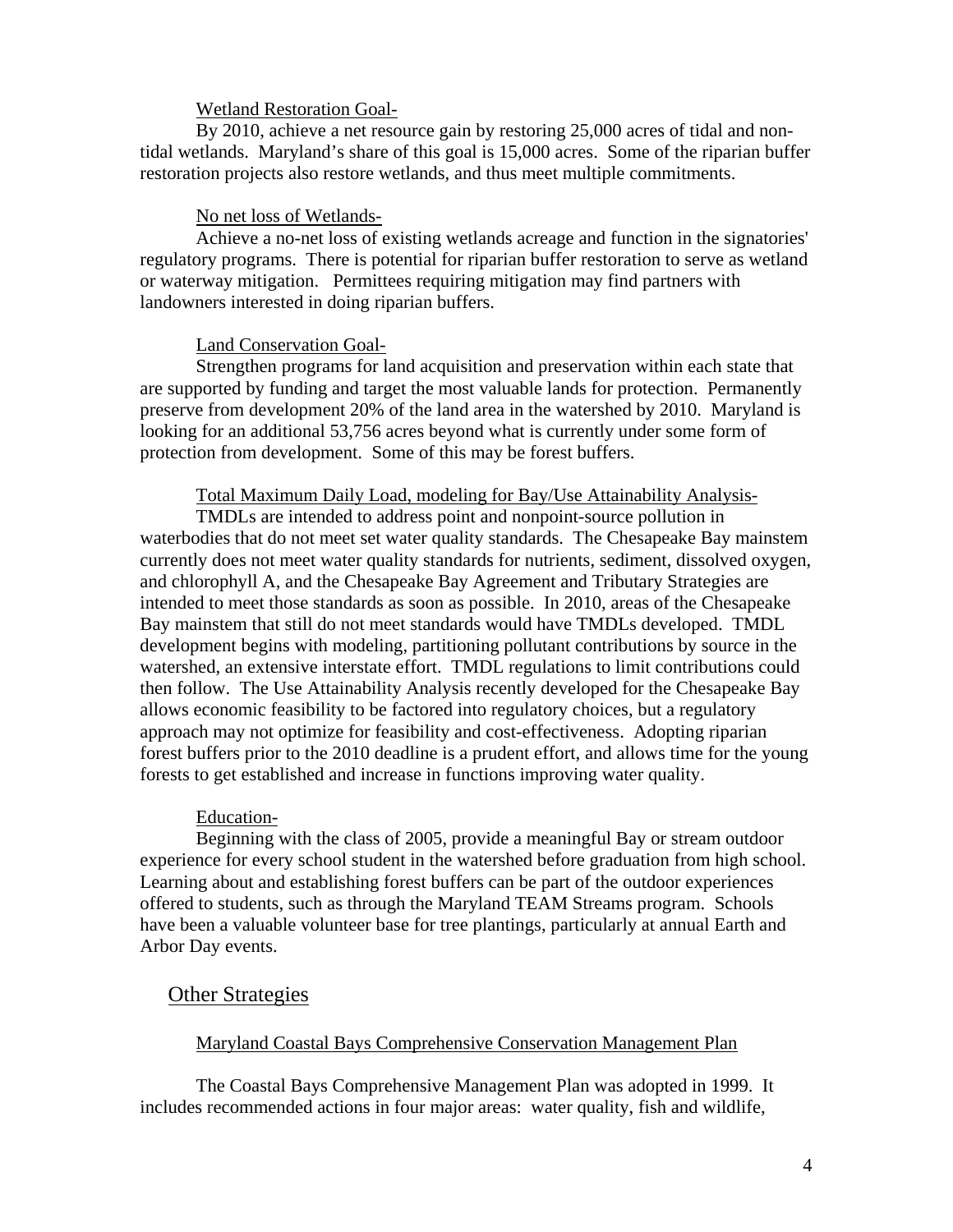recreation and navigation, and community and economic development. Buffers are related to goals for nutrient reduction from various land uses and to some habitat goals. Currently, TMDLs exist for 5 tributaries of the northern coastal bays, Newport & Sinepuxent Bays, and Big Mill Pond which empties into Chincoteague Bay. Riparian buffers will be an effective tool in reducing non-point source pollution to attain water quality standards and designated uses.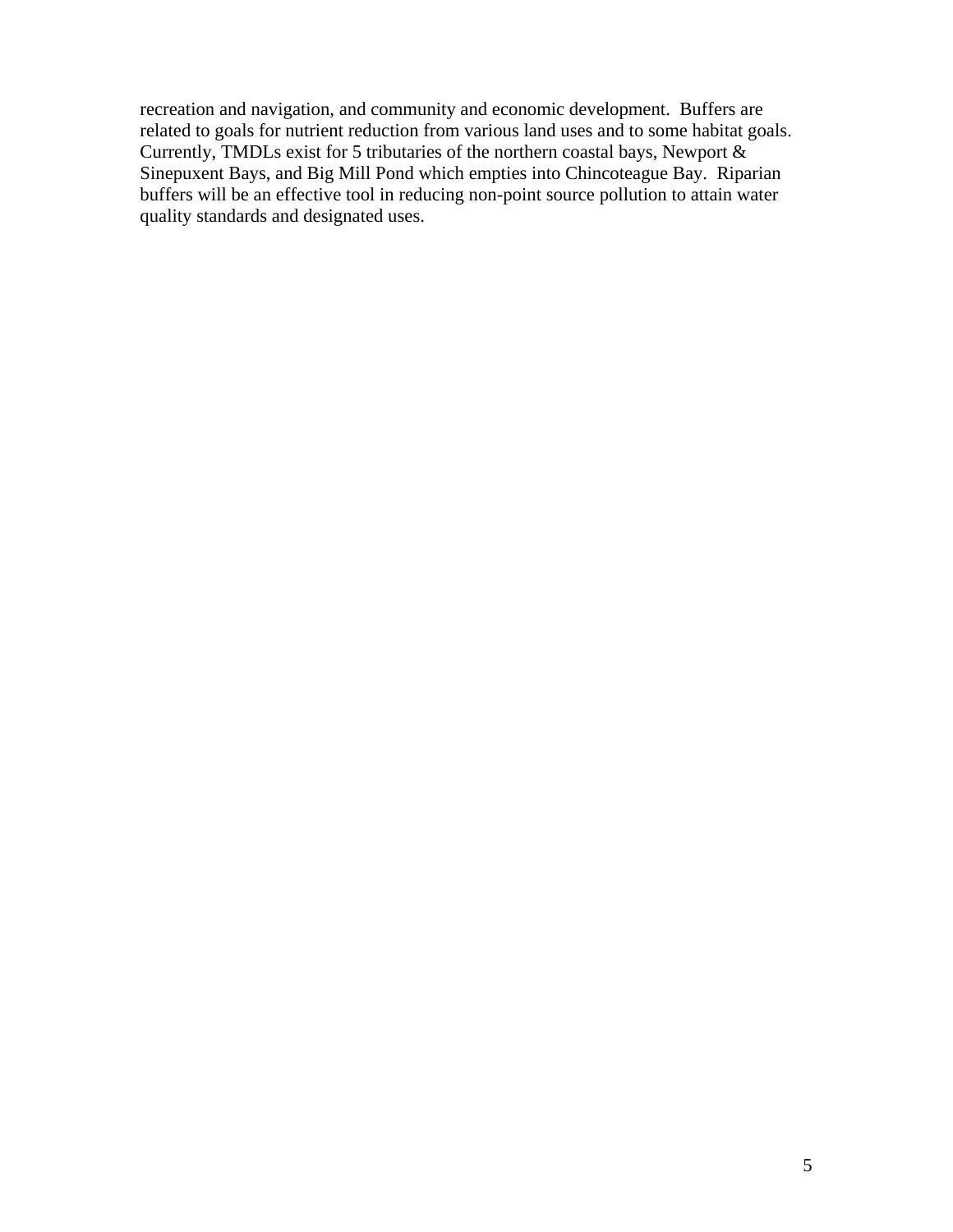# **Restoration**

The 2003 Riparian Forest Buffer Goal has two goals related to restoration. One is a short-term goal to create 10,000 miles of RFBs in the Chesapeake Bay watershed by 2010. Another is to expand RFBs to 70% of the stream and shoreline miles in the Bay watershed as the long-term goal needed to support robust stream system function and resiliency. Tributary Strategies also set out targets for RFB restoration as one of the suite of Best Management Practices expected to be used to meet Maryland's nutrient cap for the Chesapeake Bay. The extents of the goals are compared below (Figure 1), followed by brief descriptions.



# **RFB Goals in Maryland's Chesapeake Bay Basin: Miles to Restore after 2004**

 Figure 1: Riparian Forest Buffer Restoration Goals from the Chesapeake Bay Riparian Forest Buffer Initiative and Maryland Tributary Strategies.

*For the 10,000-mile Chesapeake Bay RFB goal*, Maryland's expected contribution is 2032 miles between 1996 and 2010. By the end of 2004, Marylanders have already established 1153 miles, and have 879 miles remaining to be created by 2010. The goal requires a minimum 35-foot width, or for streams buffered on both sides, a total of 100 feet combining both sides of the buffer. Widths on already restored buffers have averaged over 100 feet on one side.

*For the long-term goal of 70% forest buffers*, approximately 65% of the 38,870 riparian miles (two sides of the stream) in the Chesapeake Basin in the state are estimated to have riparian forest buffers. To meet the long-term goal, at least 1,944 miles will need to be restored in the future. Recent Penn State data estimate that 49% of Maryland streams already have forest buffers on two sides.

*The Maryland Tributary Strategy* sets a goal of 33,800 ac. of forest buffers to be created from 1995 to 2010. Through 2004, 22,698 acres had been established and recorded in the Stream ReLeaf database, leaving 11,102 acres still remaining. If buffers are established at 100-foot widths, this would cover about 916 riparian miles. If buffers are 50 feet wide, riparian mileage covered doubles. An estimated 13,605 miles of streams and shorelines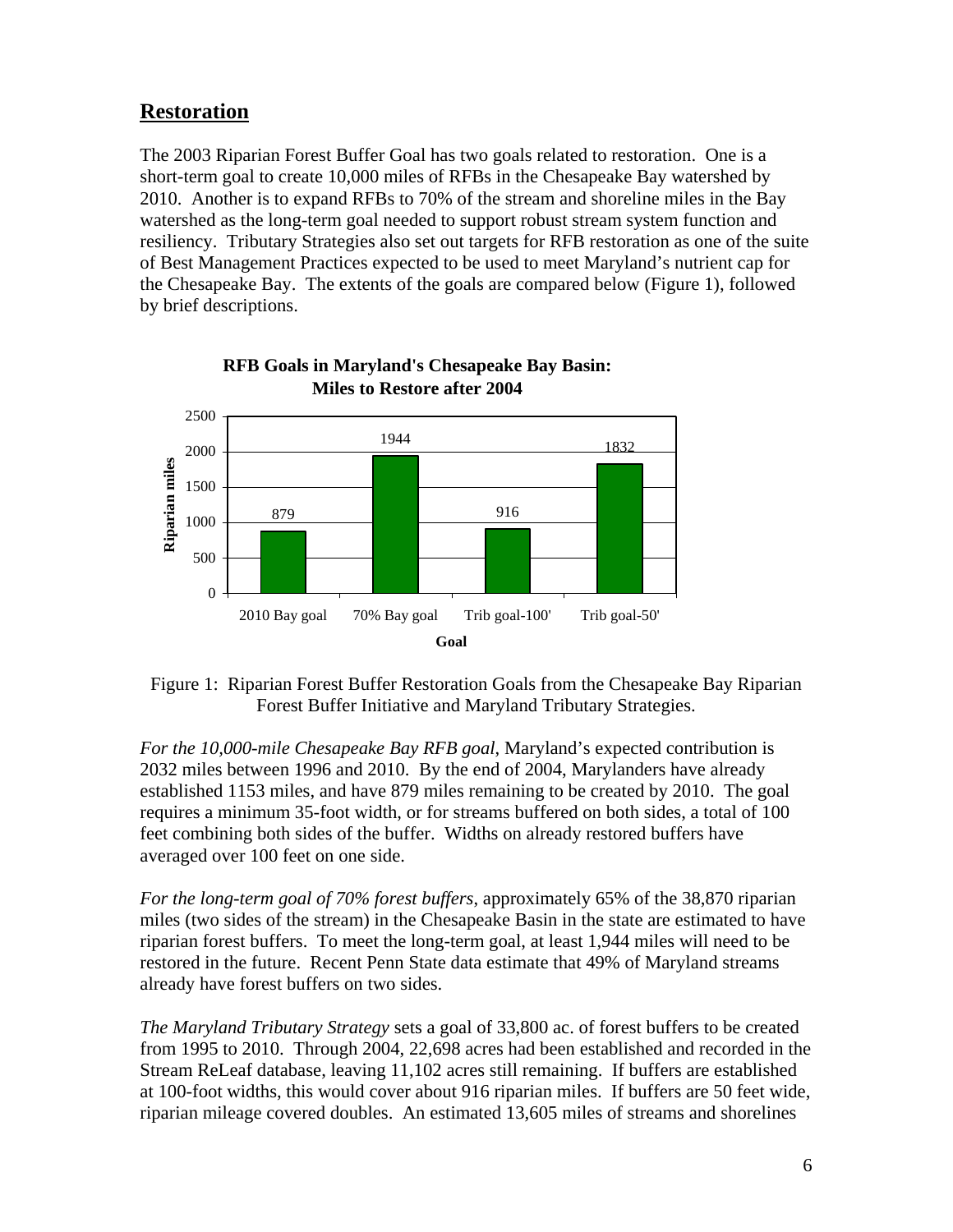currently lack RFBs. Some of these miles may have other best management practices such as grass buffers or be developed to the extent that new RFBs are infeasible.

Over 90% of the buffers created in Maryland have been through the Conservation Reserve Enhancement Program (CREP), first established at the end of 1997. The CREP program reached its 5-year time limit, and a new state contract has been developed to support a CREP program through 2007, although sign-up is not expected to be open until 2005.

The Maryland CREP program has 28,791.5 acres remaining in its 100,000-acre allotment for practices ranging from forest buffers to grass buffers, wetlands, and erodible soils. Since 1998, riparian forest buffers have averaged about 25% of CREP sign-ups. The new CREP program continues to offer slightly higher payments for trees than grass, but has restricted eligibility of tree practices on the Eastern Shore (no trees on ditches) and widened eligibility of grass practices on pastureland. These changes suggest that a more modest percentage of CREP acres are likely to be RFBs. If 20% of the remaining acreage is enrolled in CP-22, the riparian forest buffer practice, then CREP would be likely to support between 475 and 950 miles (100-ft and 50-ft buffers, respectively) (Figure 2). If dramatically fewer signups are in the forest buffer practice, the contribution of CREP would be even less, far short of previous contributions and likely short of goals desired for nutrient reduction in the Chesapeake Bay.



#### **RFB Goals and CREP Potential in Maryland's Chesapeake Bay Basin as of 2004**

#### Figure 2: Comparison of Riparian Forest Buffer goals and Potential for CREP Incentive Program to establish forest buffers at two average widths

To reach the scale of participation anticipated by these goals, further incentives for private landowners will be needed. Maryland's Tributary Strategies envision most of the RFB establishment on agricultural land, but 1375 acres in developed areas also are sought. Additional incentives or programs should include non-agricultural land.

Costs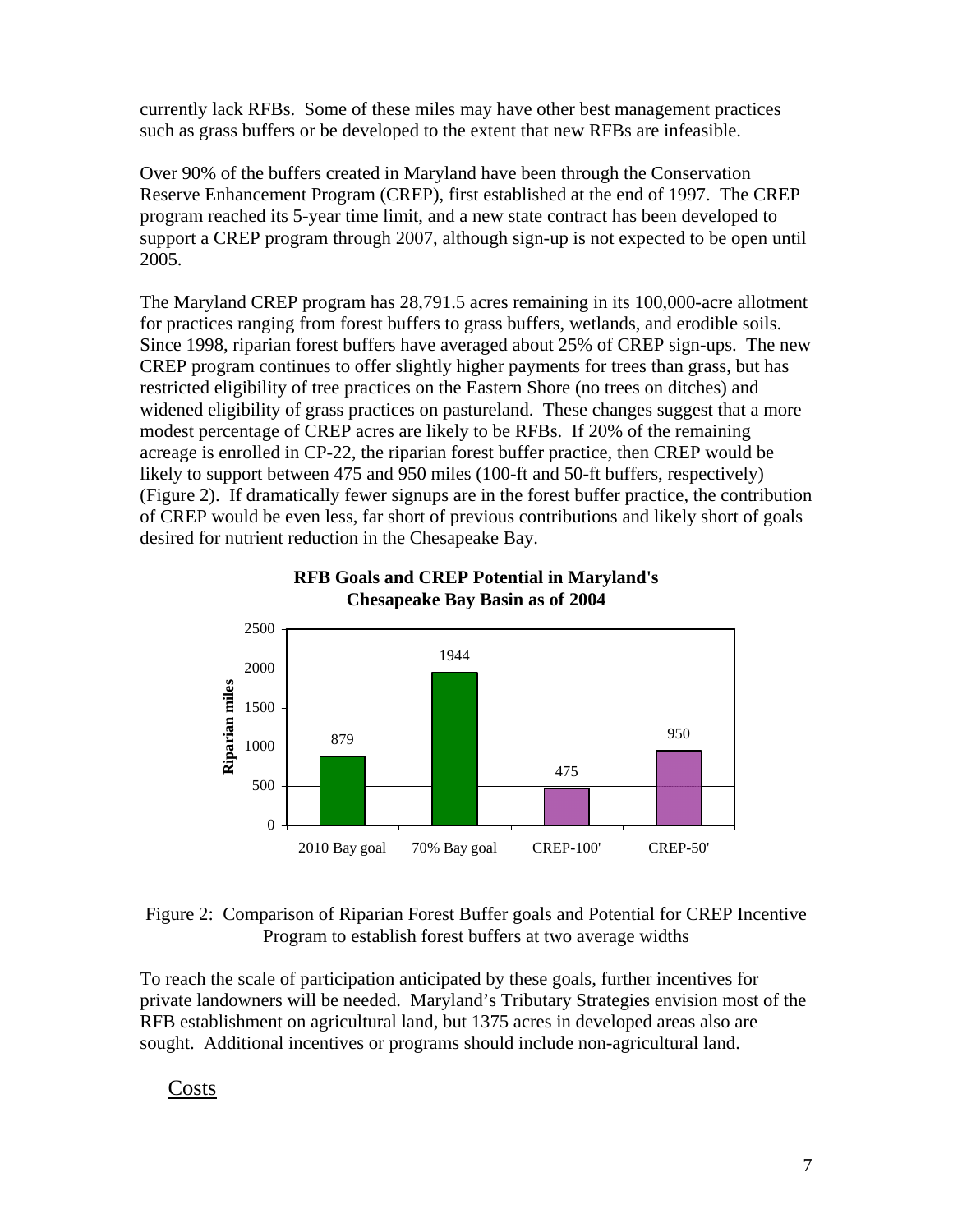Riparian forest buffers are one of the least expensive Best Management Practices (BMPs), especially compared to structural BMPs. Cost estimates have been developed at the state and regional levels, and are in documents such as the UAA, Cost estimates for C2K, Technical Support Document for the 2003 Riparian Forest Buffer Goal, and RFB Attainment Strategy. Costs fall into four major categories:

- *Incentives for land conversion* payments to offset loss of income when converted to conservation purposes;
- *Establishment costs* landowner expenses for establishing the RFB (seedlings, labor, tree protection devices and treatments), often partially reimbursed through cost-share payments;
- *Maintenance costs* landowner expenses for maintaining RFBs, generally concentrated in the first 3 to 5 years; and
- *Technical/Administrative Assistance costs* agency costs for assisting landowners with designing and installing practices and administering sign-ups and payments.

CREP has been the most popular program for planting forest buffers because of the generous incentive payments and substantial cost-share for establishment costs (50% federal cost-share, plus 37.5% state cost-share for a total 87.5%). CREP also has \$7/acre/year maintenance payments, an amount that does not cover normal maintenance costs for the first 3-5 years, but continues for each year of the 10-15-year contract. The Maryland CREP Program has been renewed through 2007 with new eligibility and rules; signups are expected to begin in March 2005. Average program payments are summarized below (Table 1)

| <b>Payment type</b> | <b>CREP</b> Payment<br><b>Cost to landowner</b> |                              | Payments/acre, 15    |  |
|---------------------|-------------------------------------------------|------------------------------|----------------------|--|
|                     |                                                 |                              | years                |  |
| Land rent (rental   | \$75 average                                    | Soil rental rate (range      | $$175/yr$ for 15 yrs |  |
| rate plus bonus)    | foregone annual                                 | $$40-102/ac.$ ),             |                      |  |
|                     | income                                          | \$200/ac for $1^{st}$ 50 ft, | \$2625 paid to       |  |
|                     | $$1125$ over 15 yrs                             | \$50/ac for 50-100 ft.       | landowner            |  |
| Signup Incentive    |                                                 | $$10/ac/year$ of             | \$150 paid to        |  |
| Payment             |                                                 | contract                     | landowner            |  |
| Practice Incentive  |                                                 | 40% of eligible              | \$400 paid to        |  |
| Payment             |                                                 | installation costs           | landowner after      |  |
|                     |                                                 |                              | establishment        |  |
| Establishment cost  | \$1,000/acre cost                               | 50% federal cost-            | \$875 reimbursed to  |  |
|                     | \$125/acre not                                  | share                        | landowner after      |  |
|                     | reimbursed                                      | 37.5% state cost-share       | establishment        |  |
| Maintenance cost    | \$130/ac first 2 yrs                            | \$7/acre/year                | \$105 paid to        |  |
|                     | $+$ \$60/acre years 3                           | If fenced, \$10/ac/yr        | landowner            |  |
|                     | to $5 = $440$                                   |                              |                      |  |
| Total               | \$1690                                          |                              | \$4155               |  |

Table 1. Maryland Conservation Reserve Enhancement Program payments, 2004

 Assumptions: 15-year contract, \$75/ac average soil rental rate, 100-ft wide buffers, \$1,000/acre establishment cost for hardwood buffer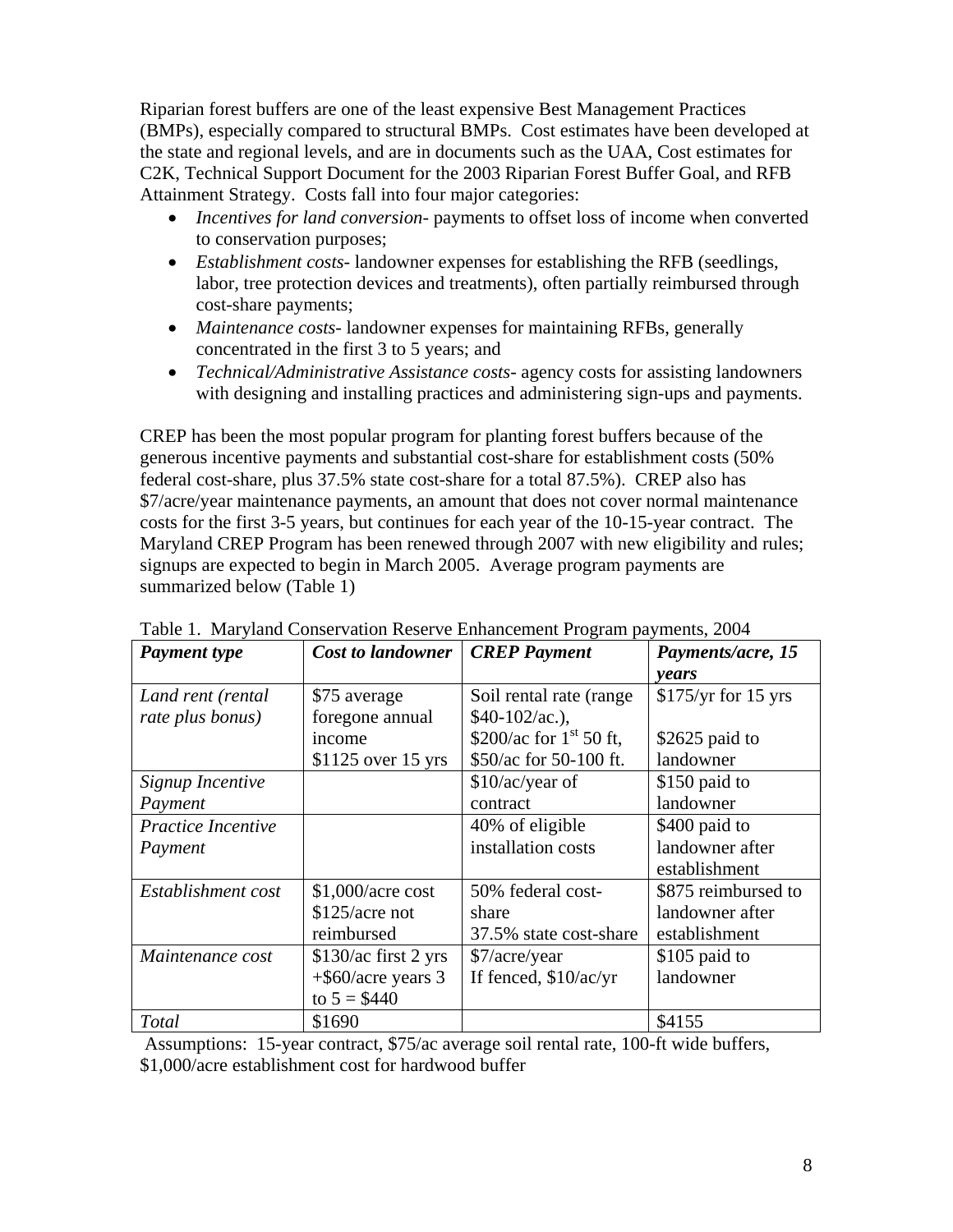Costs of technical and administrative assistance are estimated at \$800-1200/acre, counting the federal, state, and local agencies involved in various steps of administering the program. These costs are built into existing agency budgets, as few of the agencies involved have received any additional staff to support the major increase in buffer planting. State agencies expect to continue to have limited ability to hire new personnel, so future costs may need to include payments to private technical service providers since rates needed to meet the buffer goals exceed the current rate of implementation.

Total costs to meet the Maryland Tributary Strategies goal have been estimated based on CREP costs at \$45.7 million (\$4,115/acre for 11,102 acres). For the estimated 10,654 acres remaining for Maryland's portion of the 10,000-mile goal, costs at these rates would reach almost \$44 million. The on-the-ground restoration costs are less than a quarter of the costs, with the bulk of the expense being landowner incentives. Although costs could be lower if incentives are lower, recent experience with lower rates has found the progress to be lowered even more than the costs.

## Technical assistance

Technical assistance is critical for effectively establishing plantings that will mature into fully functional RFBs. Assistance ranges from planting design, matching landowner goals and planting specifications to site conditions, to planting coordination, assisting with seedling ordering and planting, to maintenance recommendations based on likely problems on the site.

In Maryland, the DNR Forest Service foresters typically have provided the technical assistance, a role that is expected to continue within the constraints of staffing. Several years of a state hiring freeze, retirements, vacancies, and layoffs have reduced staff about 30%. RFBs remain a priority for state staff, but opportunities for staff expansion are expected to be limited in the near future. Expansion could occur through programs like the Technical Service Providers used for NRCS programs or licensed professionals for the Forest Conservation Act. A well-developed and consistently offered training program is needed to maintain a technical assistance base of this nature.

Many people are now involved in reforesting buffers; some are foresters with experience in planting buffers but many others need assistance to plan a successful and effective planting. Technical assistance has been offered one-on-one to individual landowners and volunteer groups, and as specific technical training workshops, field tours, and written materials. However, many other partners still need more assistance in learning techniques for restoring forests and buffers, and the need currently exceeds availability. Training should be provided to expand technical knowledge to several categories of active partners (train the trainer).

- Watershed groups: training on easements, tree planting, education/outreach to reach early adopters
- Local jurisdictions: regional training on tree planting and maintenance/ FCA standards for planners, inspectors
- SHA staff
- Fisheries staff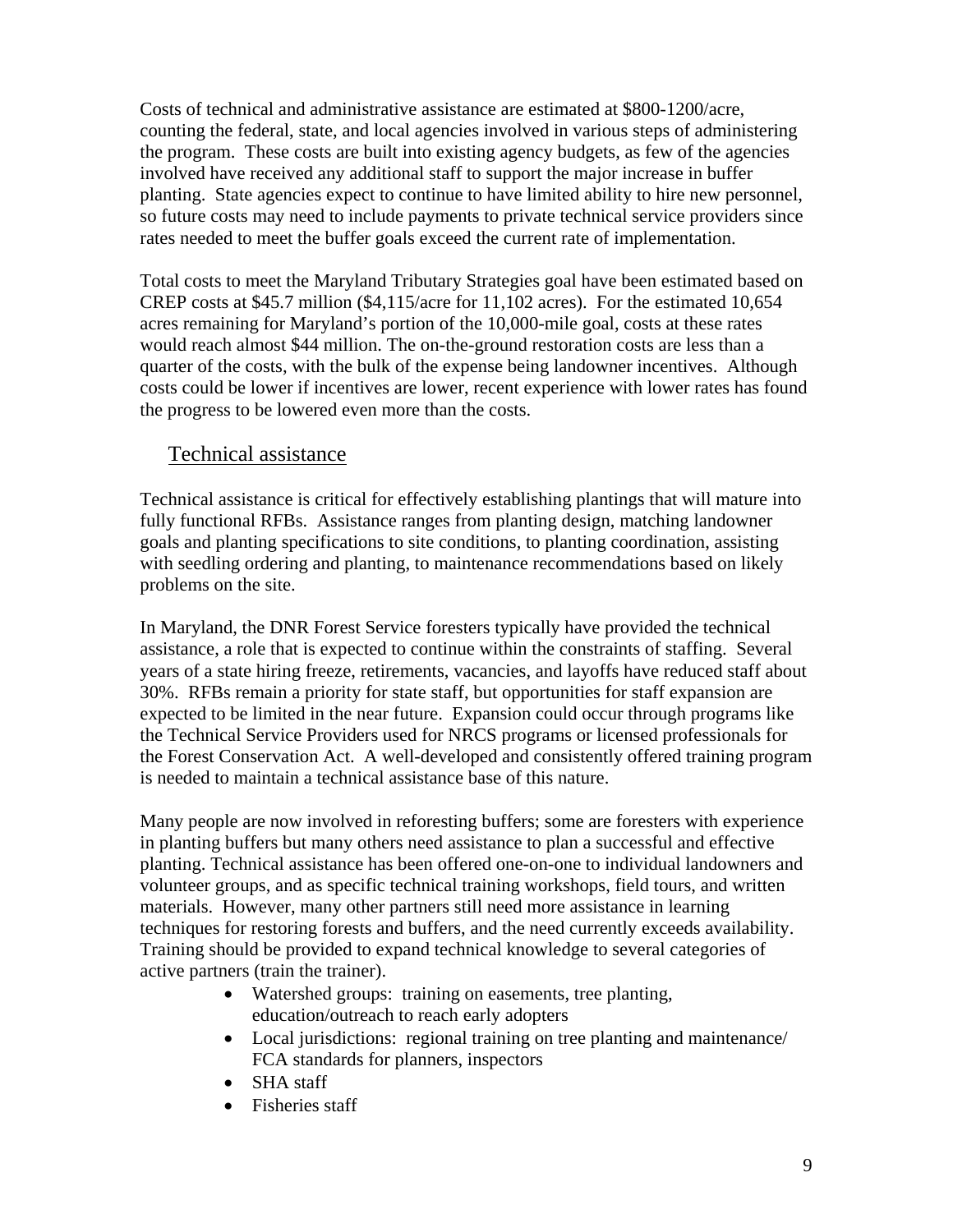- Land Trusts
- Technical Service Providers for CRP/CREP

Coordination with related efforts should occur, such as the USDA Interagency Training Committee at MDE. The possibility of combined training will be discussed during winter 2005.

Training materials should be developed in modules that can be tailored to fit needs of different groups. Some suggested categories are:

- Why: stream ecology, trees preventing erosion, combining with Warm Season Grasses for habitat
- Where: watershed planning, protection mechanisms for ag and urban/suburban
- How: design and maintenance of buffers in different land uses, template for local guidelines or rules for establishing and conserving forest buffers, information/technical specifications on including buffers and retained forest in stormwater requirements and/or Low Impact Development

Templates that identify policy changes to increase use of RFBs is of particular interest in WRAS watersheds, where jurisdictions are looking for policy changes as part of the development of their watershed plans. Where TMDL plans have been or will be developed, forest buffers and forest conservation should be considered as tools in responses to meet plan requirements.

# Targeting locations for effectiveness

A targeting scenario for RFB restoration developed for this plan uses a combination of 1) site-specific criteria like proximity to water and steep slopes with 2) watershed- or landscape-scale criteria like the SPARROW model nutrient loadings predicted by watershed and 3) programmatic criteria like protecting drinking water intakes and minimizing impact on prime agricultural soils. It emphasizes buffer restoration in watersheds with high nutrient loading, erodible soils, and land cover suitable for establishing buffers.

The model criteria are listed in the Appendix. The results, averaged by watershed, are illustrated in the figure below. The methodology emphasizes watersheds with low forest cover and low percent streams buffered and high non-point source nutrient loadings. Some habitat information like naturally reproducing trout streams could be added, but they are limited in distribution statewide, and would likely occur in the same watersheds listed as high priority in the Frederick/Carroll/Allegany county area. The Nature Conservancy has identified streams that are significant for identified habitat matrix areas, but only for the Coastal Plain Province. These could be used to place additional prioritization on the Eastern Shore as an overlay.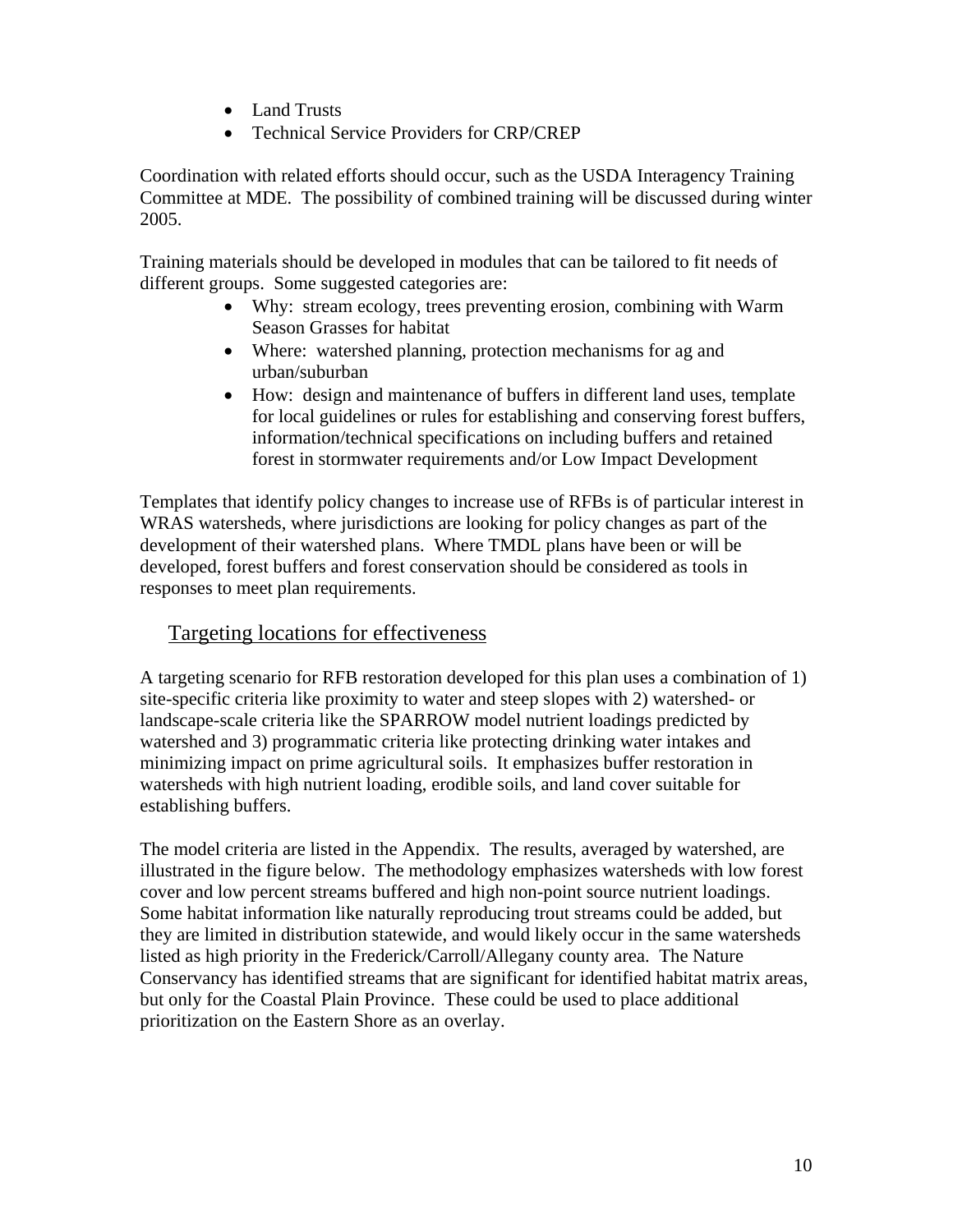# **Riparian Reforestation Prioritization**



Figure 3: Maryland watersheds targeted for riparian reforestation potential

#### Nutrient reduction

Additional local targeting for buffers should be coordinated with targeting for other related efforts for nutrient reduction:

- WRAS plans and other watershed plans- with counties, watershed groups, or municipal governments: develop guide to local projects or rules to enhance RFB creation and conservation, identify contributions to municipal stormwater management MS4 permits, prioritize stream restoration
- Priority wetlands targeting plan- with MD Department of Environment for identifying opportunities and focusing wetland restoration statewide (methodology documented in Coastal Bays wetland targeting).
- Governors Land Conservation Plan- Use targeting map for ecological improvement through land conservation in areas such as gaps in the Green Infrastructure.
- Headwaters areas- Small streams are greatly influenced by adjacent vegetation, and protecting headwaters/small streams with forest cover maximizes contribution of trees.
- TMDLs for nonpoint source nutrient issues-Many of Maryland streams are listed on the 303d list for not meeting some type of water quality criteria. RFBs are typically one of the best practices suited to control biological impairment, nutrient, or sediment issues from nonpoint source pollution.

Data on areas with greatest opportunity for nutrient reduction through riparian forest buffers should be presented to key stakeholders such as Soil Conservation Districts.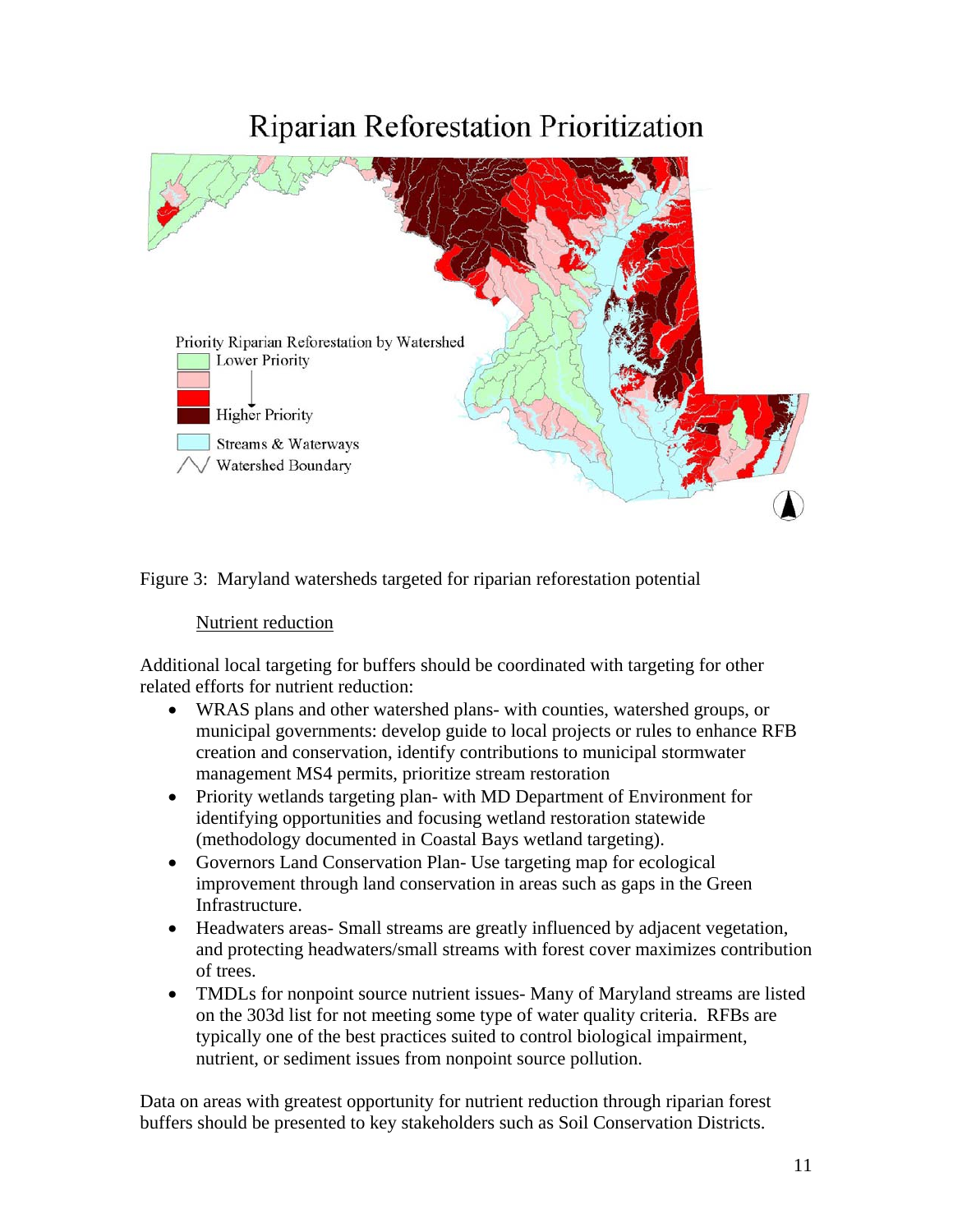Presentation at the summer or winter meeting of the Maryland Association of Soil Conservation Districts is recommended.

#### Aquatic habitat

Potential local targeting of RFBs for aquatic habitat includes fish passage projects, coldwater reproductive trout habitat, shoreline stabilization and living shoreline projects.

The Chesapeake Bay Fish Passage goal aims to increase accessible stream miles by 1000 miles through 100 projects by 2010. Riparian forest buffers could be targeted to appropriate locations in these miles newly accessible to anadromous fish. Fish passage projects anticipated in the next few years are located in:

- Octararo watershed (Cecil Co.)
- Raven Rock (near Hagerstown, Washington Co.)
- PPG Dam on North Branch of the Potomac (near Cumberland, Allegany Co.)
- Scotchman's Creek in the Bohemia watershed (Kent Co.)
- Chester River (Queen Anne's/Kent Co.)

Areas where streams with acid mine drainage have been remediated could also be targeted to support long-term fish habitat, if they lack forest buffers.

Shoreline stabilization projects are undertaken in areas with erosion, and RFBs can reinforce improvements with long-term stability. Living shoreline projects, which emphasize vegetative solutions to erosion control, may be particularly appropriate. RFB design should assure that grasses and SAV used for shoreline stabilization have adequate exposure to sunlight.

The Nature Conservancy has identified selected streams that affect habitat in high priority conservation areas in the Chesapeake Lowlands ecoregion, covering the Eastern Shore and Southern Maryland. These stream systems would be important to restore buffers of natural vegetation where lacking, in order to minimize effects of upstream disturbances on key habitat areas.

## Planting stock

Availability- Maintaining consistent demand for seedlings is important to maintain availability of the diversity of riparian species desired. Nurseries, both public and private, generally can and do respond within 1-2 years (depending on how long species take to propagate) to increased demand. The Ayton State Nursery currently offers 45 species of primarily native tree and shrub seedlings (11 conifers, 34 hardwood). Numerous local sources of containerized stock are also available. Local availability of riparian species increased in response to the 10-fold increase in planting for RFBs between 1996 and 2000, but species selection often was limited. Current projections of the pace of RFBs do not call for such a rapid increase in rate, but since all nurseries (including the state) need to support operations with sales, great variations from year to year in demand are more likely to result in fluctuations in plant availability. Program design for incentives or cost-share for RFBs should encourage consistent demand.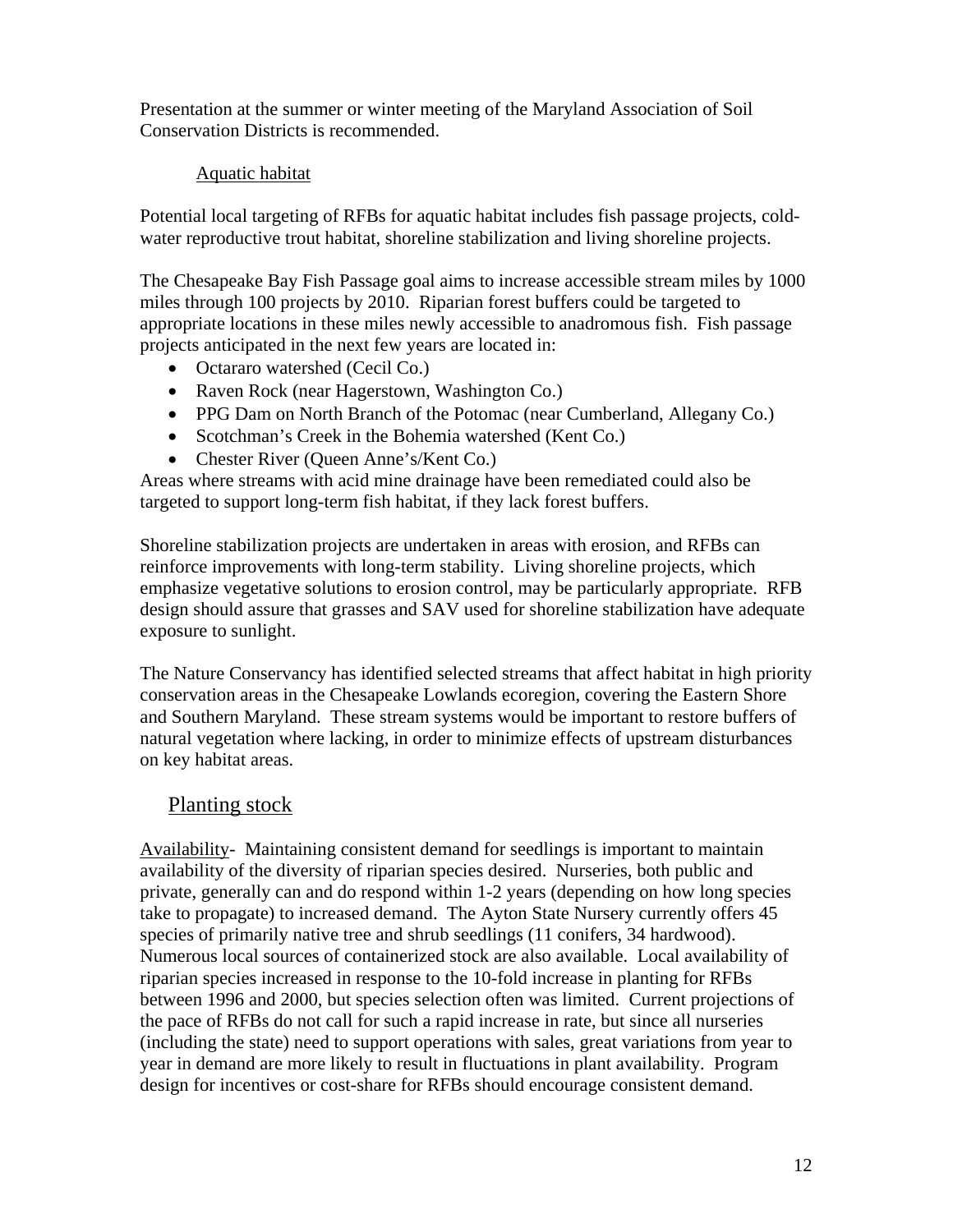Distribution- Proper transport and storage of planting stock during the relatively short window of the preferred planting season remains an issue. Seedling cooler storage has been expanded, but is still limited in some regions of the state. Keeping planting stock, particularly seedlings, cool and moist during storage and transport directly affects survival after planting. Investment in appropriate storage facilities throughout the regions should be made where insufficient.

Utilization of nursery overstock- Overstock of unsold nursery plants may be a means to allow projects that otherwise would not proceed, particularly volunteer projects without funding, where the time frame for implementation can wait for a year when overstock is available. Generally, it is not a reliable source of seedling availability or species choices, and should not be used if funding is available to purchase plants. Procedures can be set up to avoid waste of unsold seedlings, but should not jeopardize nursery profitability and ability to stay in business, which would be a long-term detriment to native seedling supply. If donations are made to a nonprofit, tax benefits may ease financial strain of unsold stock.

## Survival and Maintenance

Augment assistance and funding for maintenance: Maintenance continues to be the largest factor affecting RFB planting success. Weed control in the first three years, as well as use of seedling protection like tree shelters significantly increases survival of planted seedlings. Maintenance issues should be included in the training materials mentioned above, with particular reference to noxious and invasive species. CREP currently limits cost-shared herbicide treatments to 2 occurrences, which may not be sufficient to control a particularly problematic weed like Canada thistle, or weeds that emerge as a result of thistle control. Expanding, even slightly, the herbicide treatments available for cost-share is likely to increase weed control during the critical first 3 years of a RFB planting, resulting in more successful and rapid forest stand establishment and earlier crown closure.

Materials for training and ongoing reference for RFB maintenance are needed. There are volumes of information on particular invasive species or tree protection products available, but a summary of findings and sources would be useful. A guide to design and maintenance has been developed by MD DNR Forest Service, and is available on-line. http://www.dnr.state.md.us/forests/download/rfb\_design&maintenance.pdf Additional fact sheets to serve as reminders of typical maintenance needs and schedules could also be useful.

Limit use and occurrence of nonnative species: The RFB Initiative calls for a minimum of two species in RFBs, with an emphasis on native species. While most plantings have consisted of only native species, some plantings have included nonnative species valued for their ability to provide wildlife food prolifically, such as bicolor lespedeza and sawtooth oak. These species are on some but not all invasive species lists, and are recommended for use only in moderation. In years like 2004 where the native oak acorn crop has been very low for almost every species, wildlife may benefit from the prolific seed crop of the sawtooth, which bears acorns at less than half the age of native oaks. However, problems with potentially invasive species are seldom easy to control by the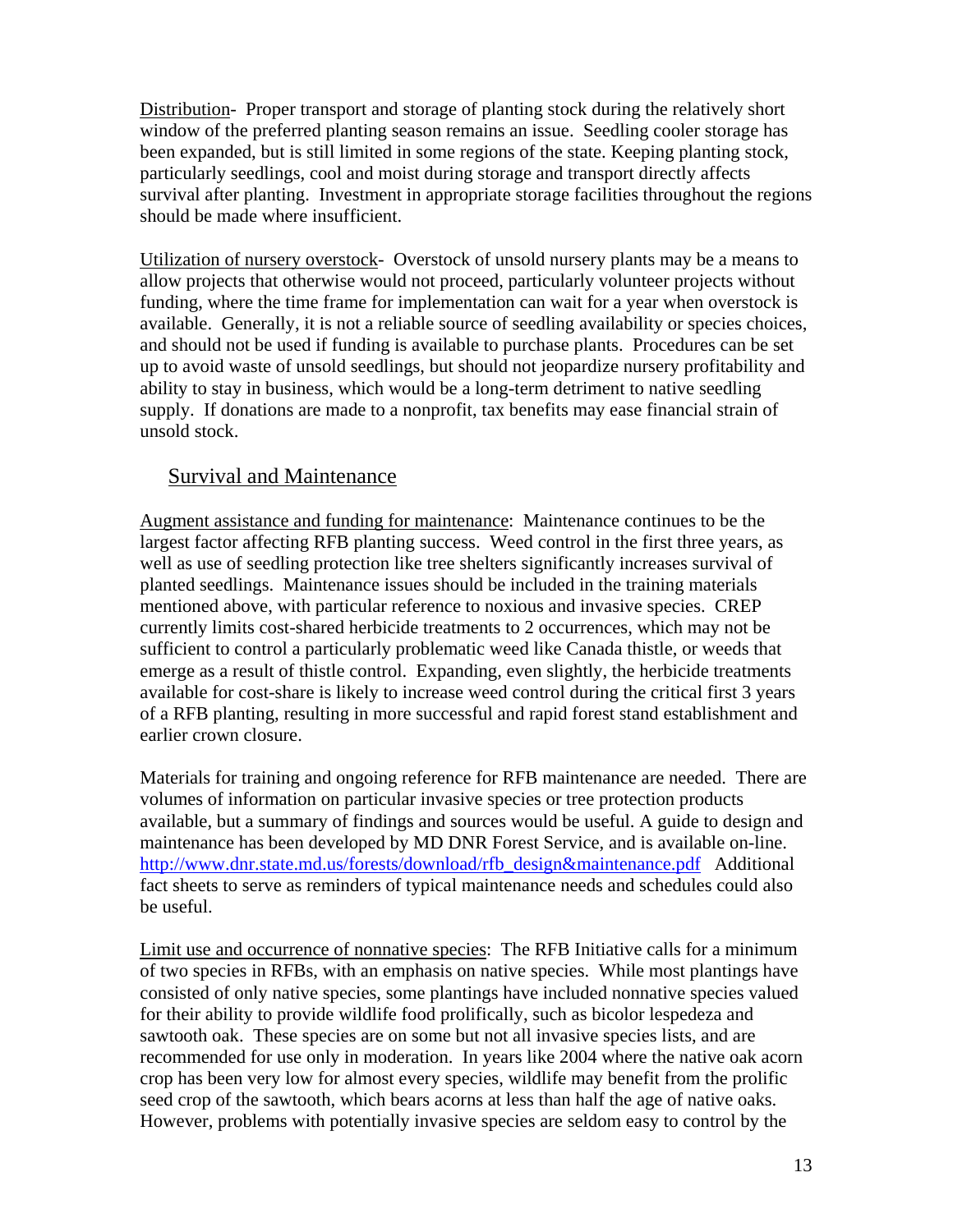time their impact on native plant and animal communities is fully realized, and the use of species native to the region is encouraged. For example, Callery pear, particularly the Bradford pear cultivar, has been extensively used in landscape plantings, including buffers in developed areas, and also has invasive characteristics, without the wildlife benefits of some of the other nonnative species used.

Of even greater concern is the need to limit noxious and invasive species in new buffers. Maintenance is critical for keeping spread of invasive weeds in check as well as allowing rapid development of forest cover. Control of noxious weeds is required by state law. Canada, bull, and plumeless thistles and Johnsongrass are the most commonly encountered noxious weeds on buffer plantings. Maryland Invasive Species Council is a point of coordination on invasive species. The MD Department of Agriculture Weed Control specialists also are valuable sources of technical assistance for weed control in new plantations. The Chesapeake Bay Program is developing management plans for two particularly problematic invasive plants, phragmites (*Phragmites australis*) and purple loosestrife (*Lythrum salicaria*).

Develop maintenance teams: Maintaining hardwood plantings for several years after establishment is challenging to keep up with, whether it is a private landowner, public agency, or volunteer group on public or community property. Knowledge of when to act, what becomes problematic over time, and how to control major problems is not universal. The development of teams who could assist with or carry out maintenance in the critical first years would be useful for many projects. A training program and coordination of need for services with availability of teams would be needed. Services can already be contracted, but smaller plantings may be less attractive to traditional service providers. Examples of volunteer assistance with maintenance or restoration are the Weed Warriors with MD National Capital Park and Planning and Restore Corps with the Alliance for the Chesapeake Bay. Other organizations that could develop such a resource include watershed organizations, homeowners associations, scouts, school environmental clubs, or River Keeper networks.

Use protection mechanisms effectively: Many areas of Maryland have fairly high deer populations and numerous invasive weed seed sources. Tree protection mechanisms to help seedlings survive under these conditions include translucent tree shelters, mesh tree shelters, weed mats, tree collars, repellents for deer or voles/mice. Generally, costs for protection exceed cost of the trees, but often are a good investment alternative to repeated planting failures. Translucent tubes are the most widely used; they limit deer browse, and also allow directed spray if herbicide control of noxious or invasive species is needed. Training materials should include information on effective use of the various tree protection options.

## Urban canopy

In urban areas, stream hydrology is extensively modified by impervious surfaces and stormwater drainage systems. While RFBs are still important in urban stream corridors, expansion of urban canopy to mitigate stormwater runoff is needed to augment buffer function beyond the riparian corridor. The Tributary Strategy goal calls for 1,375 acres of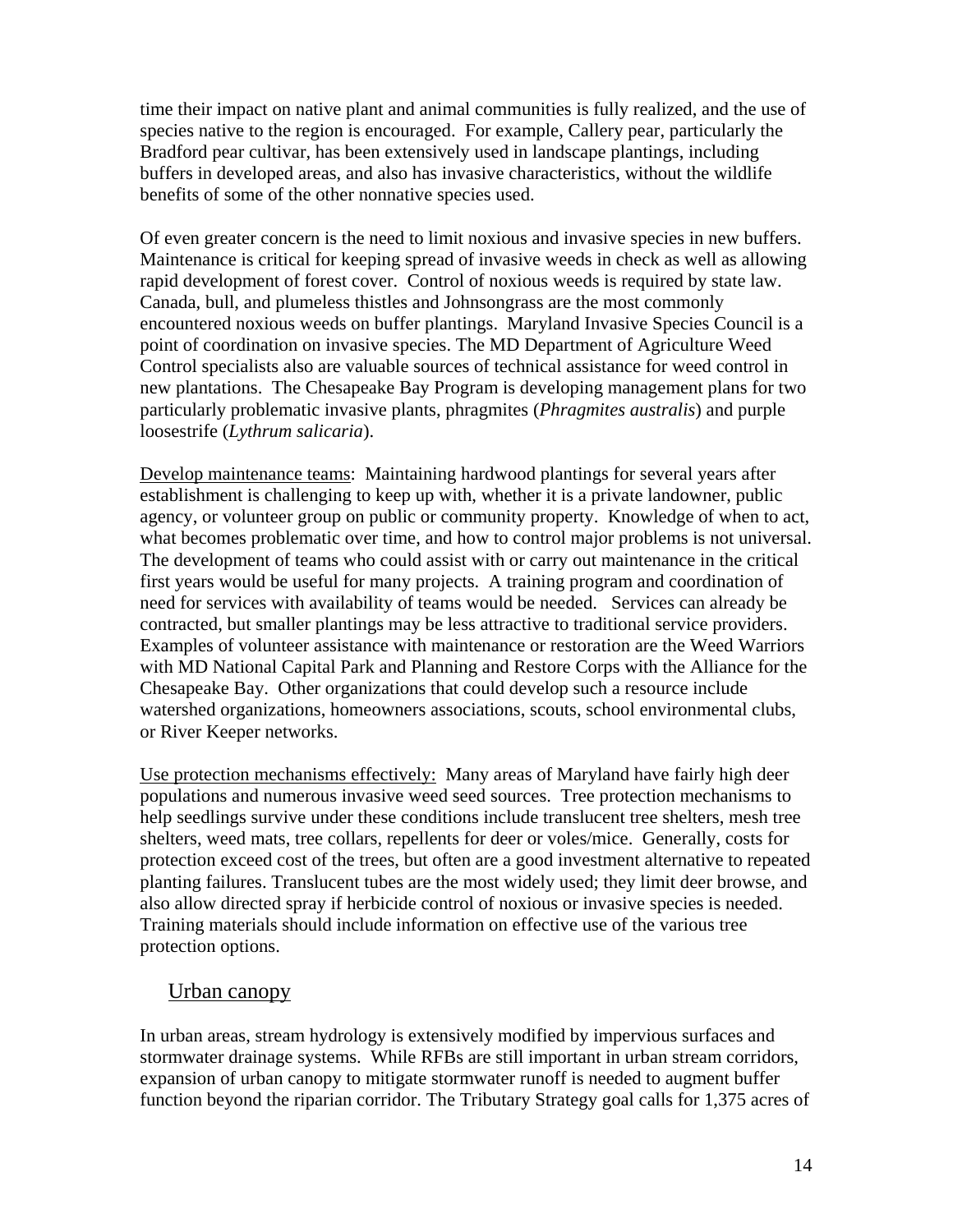urban forest buffers, as well as 10,390 acres of tree planting in the "urban pervious" category.

In 2004, the Chesapeake Bay Program Scientific and Technical Advisory Committee held a regional workshop on urban forest canopy to share information and develop consensus of the tree canopy assessment and increase called for in the 2003 RFB goal for the Chesapeake Bay. Advances in remote sensing technology and ongoing research on air and water quality benefits of tree canopy in urban areas are building impetus and ability to track and expand the use of urban trees. Guidelines have been developed regionally for meeting the urban tree canopy goals of assessing and adopting and tree canopy targets in at least five jurisdictions or communities in each state.

*Urban tree canopy definition*: trees growing individually, in small groups, or under forest conditions on public and private lands in our cities, towns, and their suburbs. Tree canopy is the layer of tree leaves, branches, and stems that cover the ground when viewed from above.

*Community definition*: Cities, counties, towns, or boroughs that are incorporated and thus support an elected governing body; entities that do not meet the above definition but maintain a recognized board or leadership (elected or designated) and have direct responsibility of influence associated with a clearly defined geographic area (e.g., unincorporated towns, school districts, military facilities, homeowners associations, conservation groups, land trusts).

#### Canopy analysis and goal setting in local jurisdictions

Responsibility for selecting communities resides with the state forestry agency, in Maryland's case, DNR Forest Service, and may occur in consultation with the urban and community forestry council, a subcommittee of the District Forestry Board Association. Communities can volunteer to be selected for assistance with canopy assessment and goal setting. Technical assistance will be provided by the Maryland DNR urban forestry program, which has led the development of tree canopy assessment technology using 1 m resolution remote sensing imagery. One of the more difficult steps is differentiating between grass and trees. Minimum standards for tree canopy assessment are:

- Use existing national imagery sources for acquiring percent canopy cover data (e.g., IKONOS) that has been completed within three years of goal setting;
- Assess imagery at 1-meter resolution;
- Clearly define geographic boundaries for the assessment;
- Over the specified geographic area, included in the assessment:
	- o Percent land cover types
	- o Percent of land with tree canopy
	- o Opportunities/priorities for canopy enhancement
	- o Percent imperviousness
- State Forestry agency leads assessment development and works in cooperation with the community;
- Assessment is repeated at 5 to 10-year interval.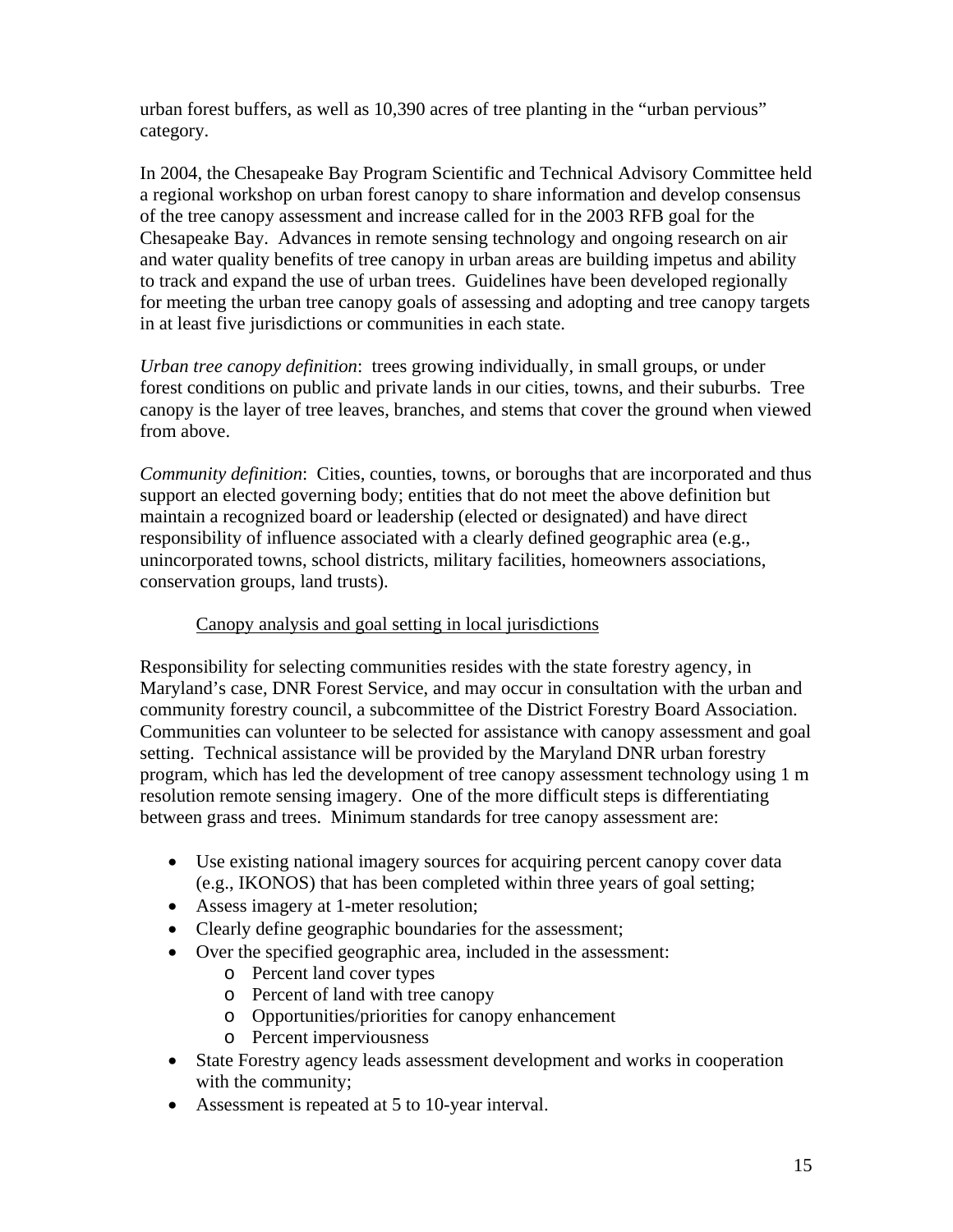The standards for communities setting an urban tree canopy goal are to:

- Adopt a local goal to increase urban tree canopy;
- Outline a 10-year timeframe for attainment of the goal;
- Goal-setting and endorsement of implementation must be done by locally elected officials, local governing body for unincorporated jurisdictions, non-profit organizations, or other entitites.

The strategy can include sub-goals for specific areas like public streets, public lands, institutional/commercial/industrial areas, parking lots, or buffers.

Annual reporting to the Chesapeake Bay Program Executive Council will include:

- Participating communities that have approved willingness to assess and set canopy increase goals through their elected officials or governing body;
- Completed assessments and findings;
- Percent canopy goals established and approved; and
- Evaluation of each community's progress towards completion of an assessment, goal setting, plan development, and implementation.

The actual capacity of urban tree canopy to provide air and water quality benefits depends on more than just area covered. Species, height, canopy size, crown structure, soil, and plant understory all affect ability to function. Additional models that can help inform function and extent will be used as available to aid local decision-makers. Models include a Leafout Analysis for looking at likely tree canopy remaining after development allowed by zoning, or UFORE (Urban Forest Effects) for assessing air and water quantity/quality functions. GPS-linked videography may be an additional technology useful for capturing the structure and size of urban forests that affect function, particularly as it relates to UFORE model inputs.

A mix of planting stock is envisioned, from large ball-and-burlap trees, containerized saplings, and seedlings where appropriate. Local plans and requirements will affect planting stock types needed. Generally, commercial nurseries can provide a wide range of large trees, although some native species are not as widely available. Maintenance is an important issue in urban environments, including protecting trees from overzealous application of weedeaters and lawnmowers.

Maryland has already done several assessments, and is working with several jurisdictions on urban tree canopy assessment and goal-setting. Locations where assessments are completed are Baltimore City, Frederick, and Hagerstown. Annapolis and LaPlata are underway, and Salisbury is in the initial stages.

#### Restoration Actions identified:

• Share targeting strategy with Maryland Association of Soil Conservation Districts and the Chesapeake Bay Program Fish Passage Working Group, Nontidal Habitat Work Group, and Watershed Assistance Work Group, possibly targeting at a more local scale and with habitat overlays.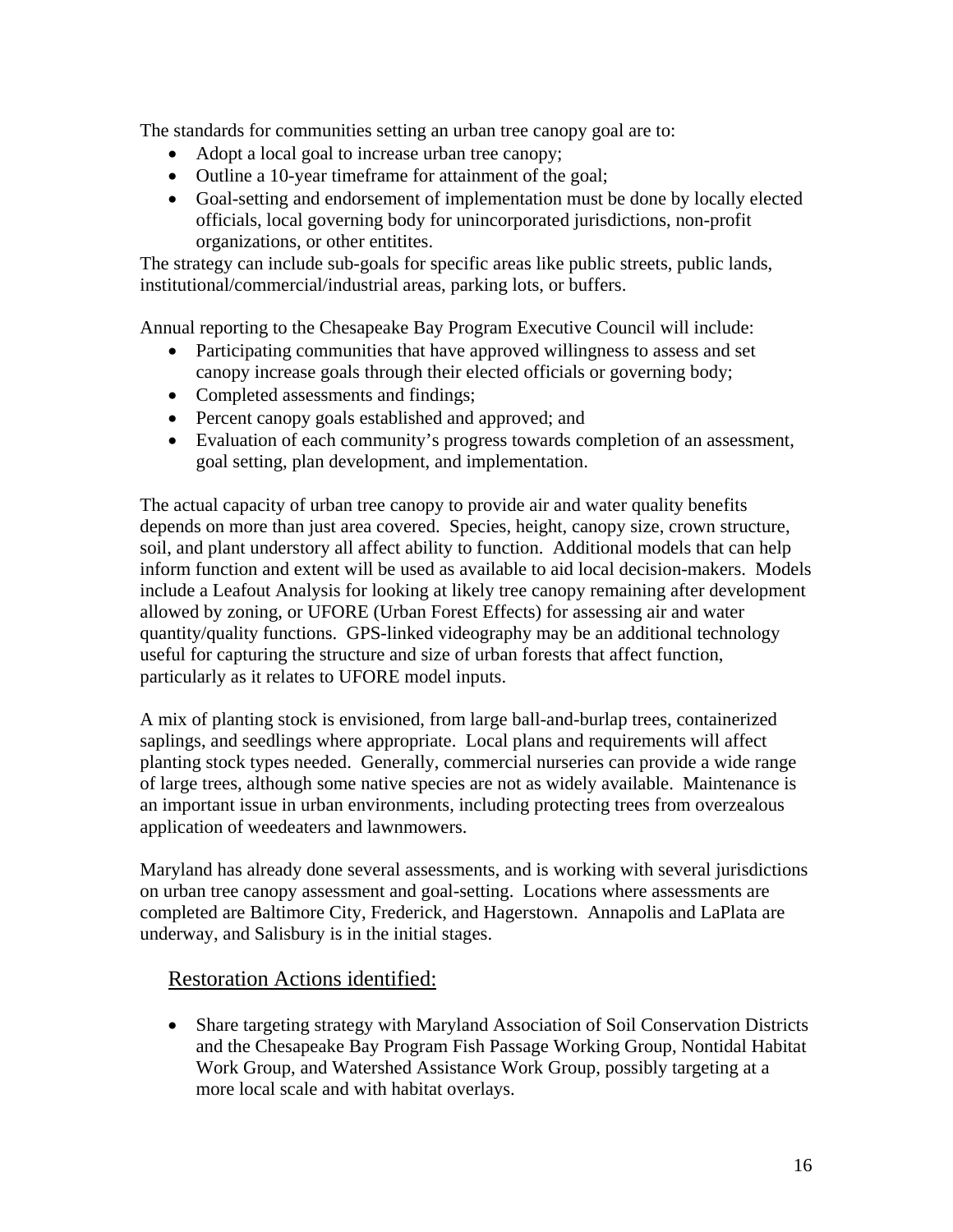- Expand availability of expertise in establishing and maintaining forest buffers by offering regular training on buffer function, establishment, and maintenance, including invasive species, for professionals and volunteer organizations, establishing self-training materials and regular workshops. This would include supporting training for third-party technical assistance providers for Farm Bill programs and developing partnerships to support technical assistance services.
- For planting stock, identify appropriate mechanisms and circumstances (tax benefits for donation to non-profit, etc.) for use of nursery overstock, continue volunteer seed collection through Growing Native.
- Support urban tree canopy goal-setting and increases.
- Create templates for effective buffer conservation/restoration (could be used to support program changes in WRAS watersheds or other watershed-based management plans- look at Tacoma Park, Rockville ordinances).
- Pursue carbon sequestration projects that include riparian forest buffers as a longterm forest use.
- Implement forest buffer on one side of ditches to maximize ecological function while allowing continued ditch maintenance and drainage function.
- For Rural Legacy agreements, add establishment and management of forest buffers where not already present.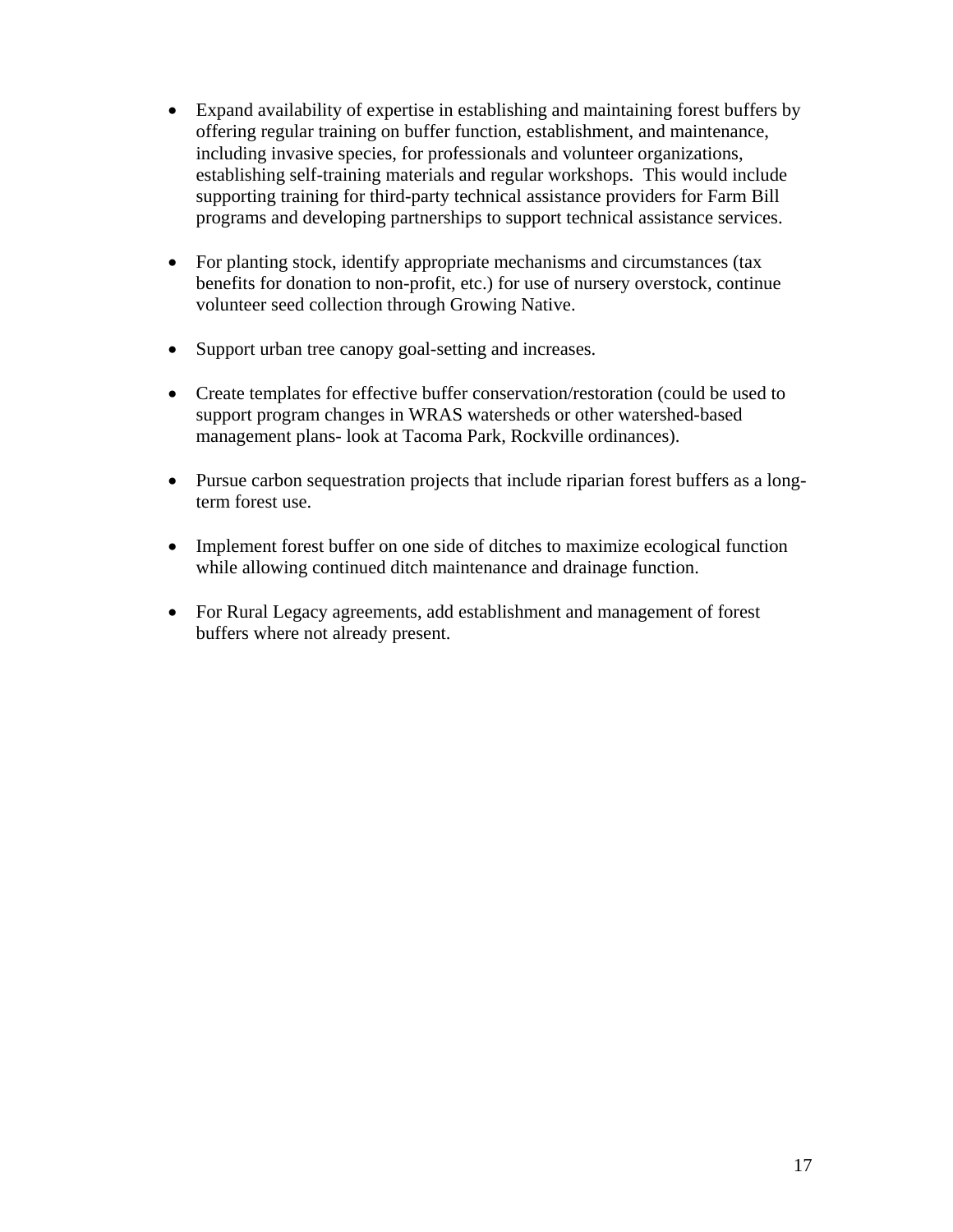# **Conservation**

Maryland has an array of conservation programs, regulatory and voluntary, that provide a substantial basis for conservation of the buffer areas within the state. Protected lands of various types are mapped, and updated and improved periodically (Figure 4).



Figure 4: Protected Lands in Maryland, where development is not likely to occur

# Retaining Forest Cover

*Conserved riparian forest buffers* are those that offer long-term protection (minimum of 10 years) of the forest land cover through a legally traceable instrument. Buffer functions cannot be permanently impaired (e.g., under impervious surface) and should be able to be maintained (e.g., removal of invasive species that could interfere with water quality or habitat functions, management to minimize spread of damaging pests or diseases, careful harvesting to maintain active nutrient uptake while protecting bank stability and aquatic habitat inputs). Consistent with restoration tracking, minimum forest cover width for tracking buffer conservation is 35 feet and maximum 300 feet. Forest cover can use the Forest Conservation Act definition of a biological community dominated by trees and shrubs with a minimum of 100 trees/acre, with 50% being 2 inches or greater in diameter.

Long-term protection for riparian forest conservation will be tracked in three categories: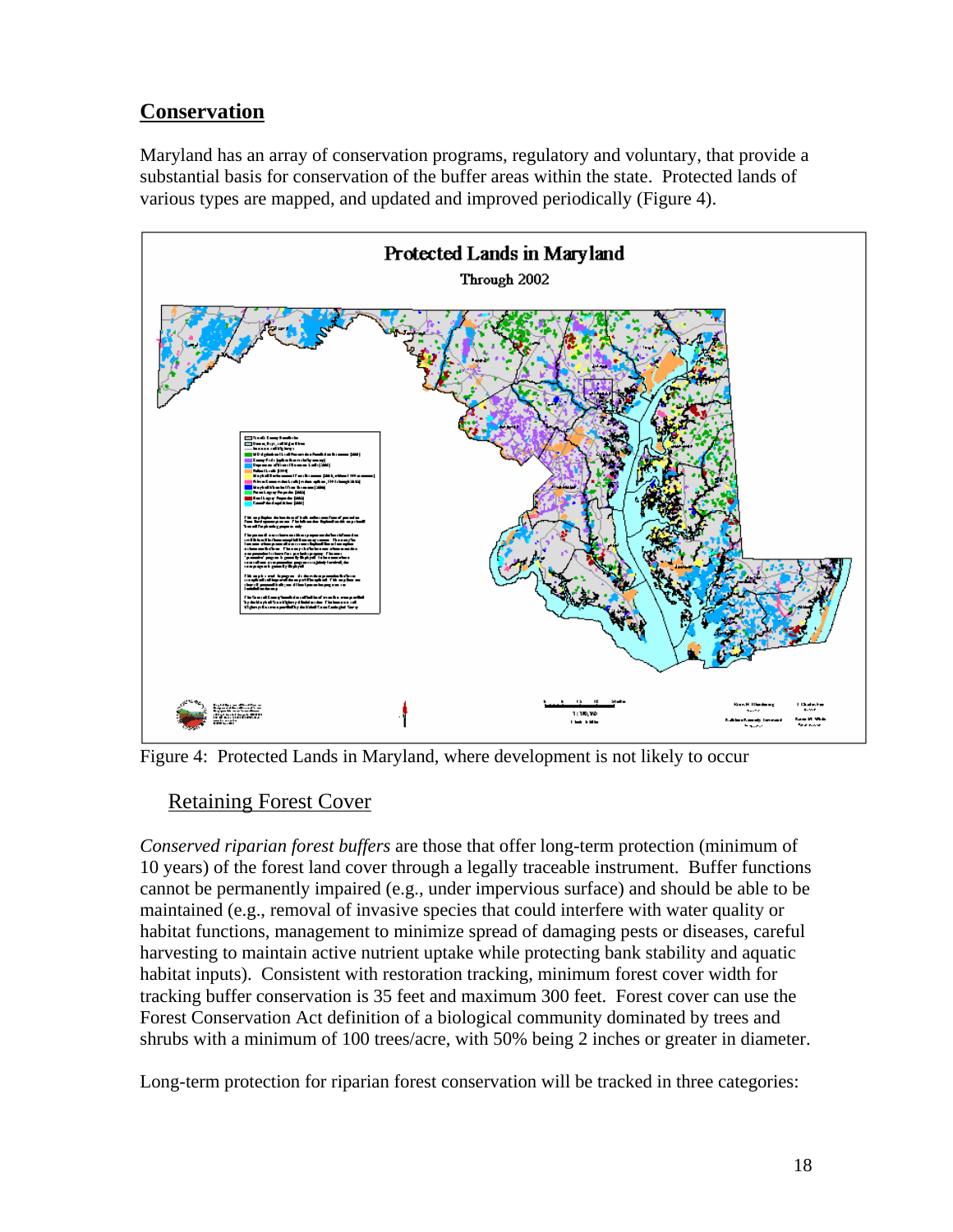*Easements-* perpetual or term easements (long-term agreements for a fixed time)/ deed restrictions that would retain existing forest buffers (distinguishing between term and perpetual easements)

*Management agreements*- public or private lands with plans or written/clear ownership goals or policies that can show retention of forest cover by streams, programs that require commitment to maintaining forest cover (can include FCMAs, CREP, CRP, WRP etc., at least for length of contract).

*Regulatory*- forest cover for a minimum of 35 feet required by law or regulation (includes local zoning, subdivision, or grading ordinances that implement Forest Conservation Act, Chesapeake Bay Critical Area law requirements). Local plans that advise land use patterns but could not be used to enforce retention of forest cover would not be considered conservation through regulatory mechanisms.

Programs that could affect RFB conservation include Forest Conservation Act, Chesapeake Bay Critical Area Law, Nontidal Wetlands Law, Maryland Environmental Trust easements, Forest Conservation and Management Agreements, agricultural preservation, reservoir management plans, and local zoning. Tracking would need to coordinate gains from all these programs. The data and formats available and the responsible agencies and contacts should be cataloged to coordinate tracking.

#### Identify loss

Forest buffer loss has been challenging to capture in detail. Overall conservation requires information on loss as well as establishment, so better data on RFBs lost will be pursued. Large-scale estimates are being developed periodically, but suffer from difficulties in changes in data sets and land cover analysis procedures. Consequently, greater effort needs to be placed on developing more site-specific methods of quantifying loss of RFBs. Information sources for fine-scale loss, similar to restoration tracking, include:

- Variances granted by local governments (combination of paper and digital)
- Waterway permits for authorized stream impacts (MDE database) This will not identify the extent of forest cleared. We would have information on alterations to the channel and coarse information on alterations to the floodplain.
- Forest Conservation Act reporting (DNR database)
- WRAS Stream Corridor Assessment info on 500 miles/year
- Clearing for stormwater facilities

Recent research on forest buffer conservation was conducted at George Mason University, looking at five subwatersheds of Frederick County, MD. Average buffer loss was 0.3 % between 1994 and 2004. The location in Pennsylvania saw increases in forest buffers due to aggressive restoration in the areas sampled, and the location in Virginia saw a 3% decrease in forest buffer area. Neither Virginia nor Pennsylvania have ordinances like the Forest Conservation Act to limit buffer clearing during development.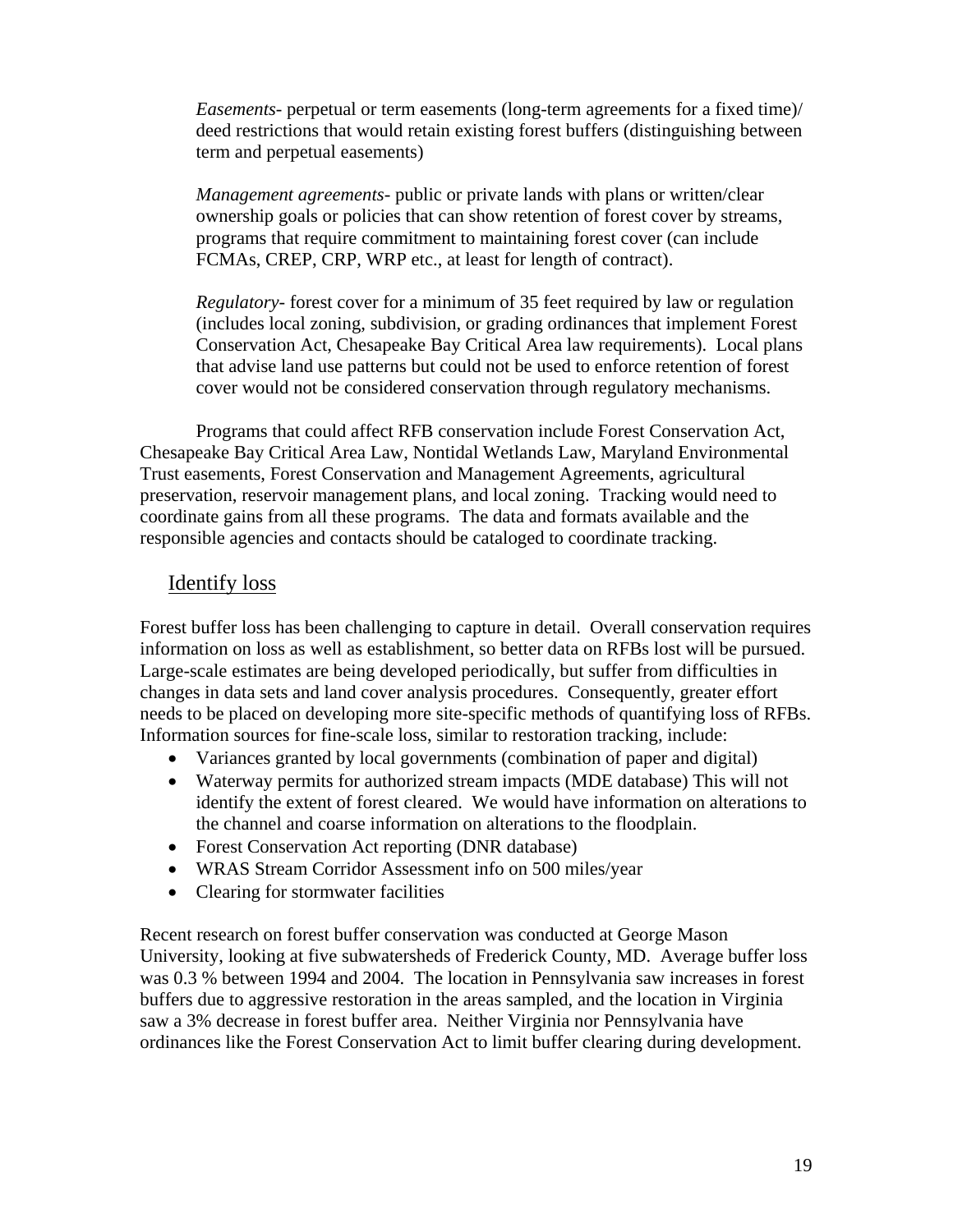#### Increasing extent of conserved forest

Maryland has several programs that require retention of forest cover near streams, particularly the Critical Area Law (has 100-ft buffers for waters within 1000 ft of tidal waters, generally) and the Forest Conservation Act (streams are priority retention and planting areas, 50-ft minimum buffer, generally). Some changes to programs could strengthen buffer conservation even more. For example, sites with less than 15% forest cover must afforest to this minimum; requirements could include that the afforestation be along buffers if present. Currently, Rural Legacy easements require a vegetated buffer that is forest or will become forest through succession. Other MD Environmental Trust easements require natural vegetated buffers.

Tax incentives could also be used to greater effect to promote buffer conservation. Forest buffers under easement could be used to qualify landowners for low or no assessment on property taxes. Contracts similar to Forest Conservation Management Agreements could be designed to offer tax benefits to participating landowners with a conserved forest buffer on smaller acreages than allowed by FCMA rules. Conservation tax districts could be set up, similar to those proposed in the Monocacy Watershed Restoration Action Strategy.

The Conservation Security Program has begun in Maryland, with program availability rotating by federal watershed, anticipated on an 8-year cycle. The state's first watersheds that will be eligible for CSP are the Monocacy and the Chester/Sassafras. The program will offer payments in proportion to the extent of conservation practices on the farm. Level I payments are based on a field-by-field basis. The higher Level II or Level III payments are based on farm-wide practices and are the levels likely to require buffers on waterways wherever they occur on the farm. Details on practices and payments are still being developed, but could offer incentive for conserving and establishing stream buffers. Buffer establishment would be supported by cost-share programs such as EQIP or CREP, but the CSP may increase the incentive to participate. The 2007 Farm Bill may reauthorize or expand this program, so attention should be paid to assuring the basic conservation needs such as forest buffers are given appropriate incentives.

#### Increasing effectiveness of conserved forest

Encourage the use of community open space for meeting FCA requirements, since that creates forest areas more viable for ecological functions and is more amenable to forest management to maintain desired forest conditions and functions than areas on many separate private lots. Management plans should emphasize the need to manage to achieve desired objectives. To maintain functions even as basic as water quality protection and wildlife habitat, active management is usually needed in today's context of fragmented forests, invasive weeds, and growing deer populations. Mechanisms to support forest conservation and effective management include the Maryland Sustainable Forestry Executive Order and a new regional program being developed in conjunction with the Chesapeake Bay Program, Forestry for the Bay. Forestry for the Bay is expected to focus on landowners with small acreages, lands that may be vulnerable to further forest loss through development.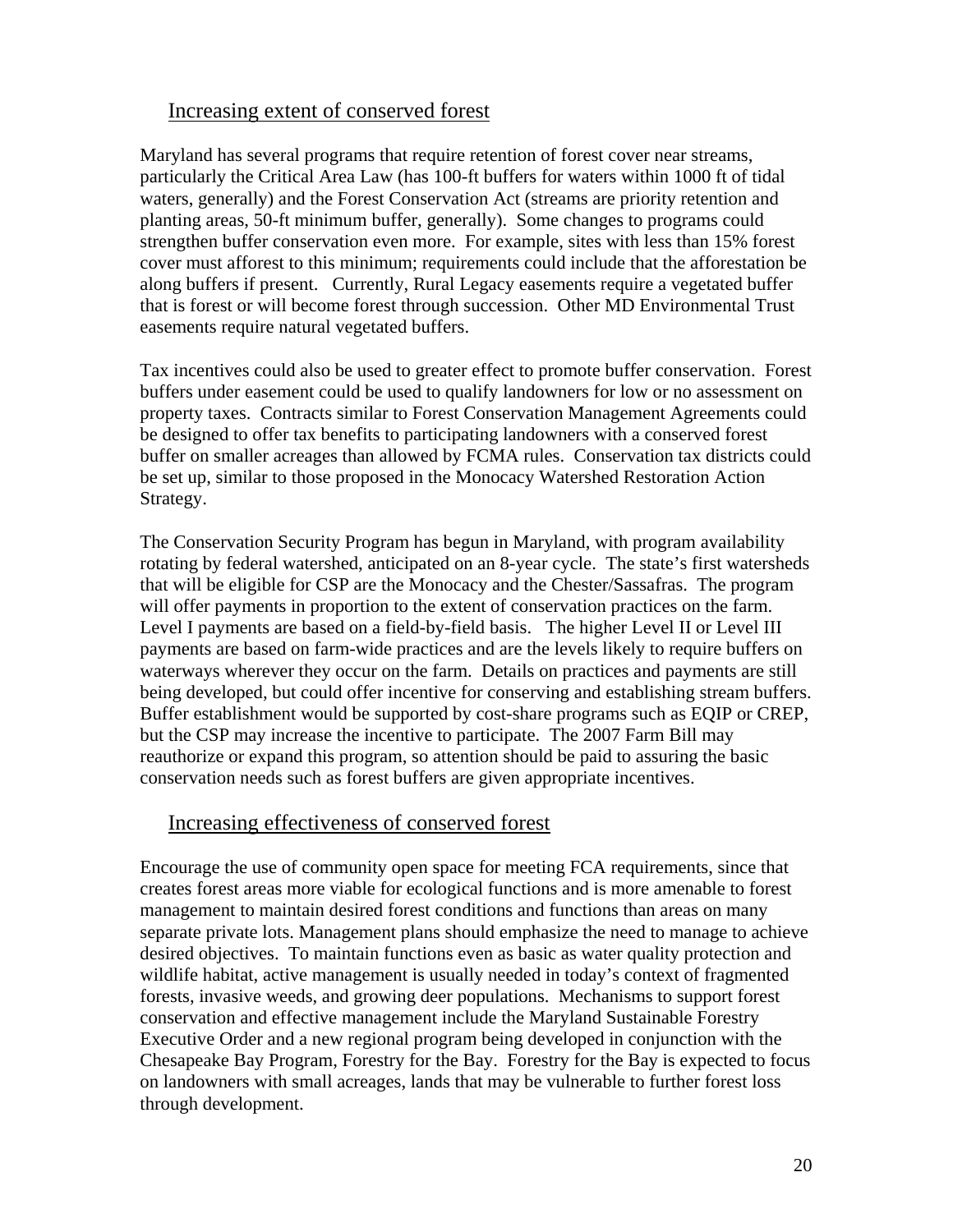# Targeting priority areas

Targeting conserved forest buffers can use many of the same rationales and sources as restored forest buffers. Targeting should identify areas where multiple ecological benefits will be supported. For conservation, suggestions include:

- Governor's Land Conservation Plan (www.dnr.state.md.us/download/mdlandconprog), identifies goal of 7680 acres/year to reach 53,756 acres by 2010 to meet the C2K goal for land conservation, and the Strategic Forest Land Assessment of Forest Lands Ecological Importance ranking included in the plan could be used to identify appropriate areas to target;
- Maryland's Coastal and Estuarine Land Conservation Plan (in progress and being prepared by MD DNR). Assessment framework provides a robust approach to prioritizing lands, particularly for habitat functions. Combines Green Infrastructure status with rare species habitat areas. Could be used to target areas were wider buffers would be particularly beneficial. NOAA approval anticipated by 6/30/2005.
- The Nature Conservancy's Ecoregional Plan priority areas with significant streams identified for the Chesapeake Bay Lowlands (Southern Maryland and Eastern Shore);
- Priority Areas for Wetland Restoration and Preservation (in progress and being prepared by MDE). Completion date is 6/30/2005.
- Reproducing trout streams- high quality watersheds, not regulatory information.

## Conservation Actions identified

- Develop tracking system from array of programs that offer some level of forest buffer conservation and some mechanism to identify rate of loss;
- Develop targeting system to identify areas with greatest priority for easements, coordinating with related prioritizations for resource protection;
- Coordinate buffer conservation with sustainable forestry initiatives to maintain forest condition and extent in the watersheds;
- Work with emerging conservation programs like Conservation Security Program for agricultural land to incorporate effective incentives for retaining and restoring forest buffers;
- Continue to work with Program Open Space programs, when funding is restored, to assure conservation and restoration of forest buffers and appropriate management;
- Develop proposal for easement acquisition in area with high buffer conservation priority and overlap with other resource protection priorities;
- Consider special tax districts for conservation areas like forest buffers.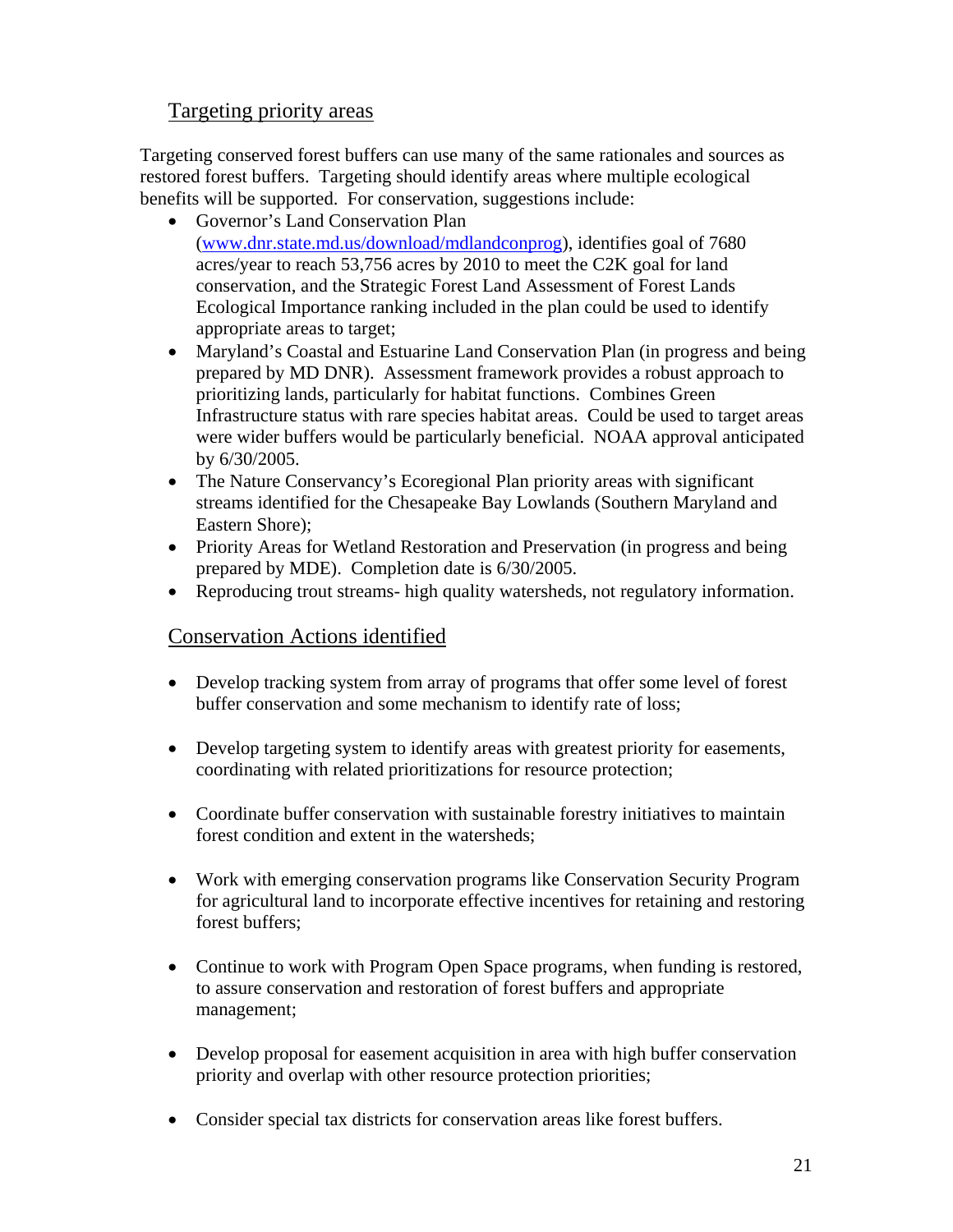# **Incentives**

The Restoration section pointed out the need to expand beyond existing incentive programs at the current level of funding. The great majority of land in the state is privately owned, and the anticipated rates of RFB restoration must include significant portions of private land. Below are incentive programs or ideas that are expected to contribute to buffer restoration over the next five years.

#### Restoration Incentives

Agricultural Land incentives: The most commonly used incentives for buffer restoration are available only on agricultural land. These programs are anticipated to be critical for meeting the goals within the timeframe for voluntary Chesapeake Bay restoration.

Conservation Reserve Enhancement Program (CREP)

- Offers the greatest range of benefits, including soil rent, bonuses, and cost-share
- Greatest benefits are in first 50 feet from stream;
- Likely to supply at least 400 miles towards goal with 28,791.5 ac. remaining in the program;
- USDA program authorized through 2007;
- Can be used with Conservation Reserve Program (no bonuses) to expand buffers beyond 100-150 feet in some areas.

Environmental Quality Incentive Program (EQIP)

- Recent expansion by the USDA, eligibility now includes forest practices;
- Offers cost-share payments of 50% towards forest buffer creation, no land rent or bonus;
- Likely to be used only where CREP not applicable, supplying a low number of miles towards the goal.

Conservation Security Program (CSP)

- New USDA program that pays farmers based on level of farm conservation practices in place;
- Available only in selected watersheds that change each year (possible 8-year cycle among watersheds);
- Provides incentive for farmers to adopt or retain buffers to get to Tier 2 or 3 (higher payments);
- Unclear whether forest buffers will trigger any greater incentive payment than grass buffers.

Mixed land use incentives: Several programs are available that are not limited to agricultural land uses, but have their own requirements and eligibility. Most offer partial cost-share but no incentives beyond that. Some of these are good matches for landowner goals and site characteristics, but typically have involved less than 10 miles of buffers per year. The widespread application of buffer restoration called for in the RFB goal would need some greater level of incentive and outreach for non-agricultural lands than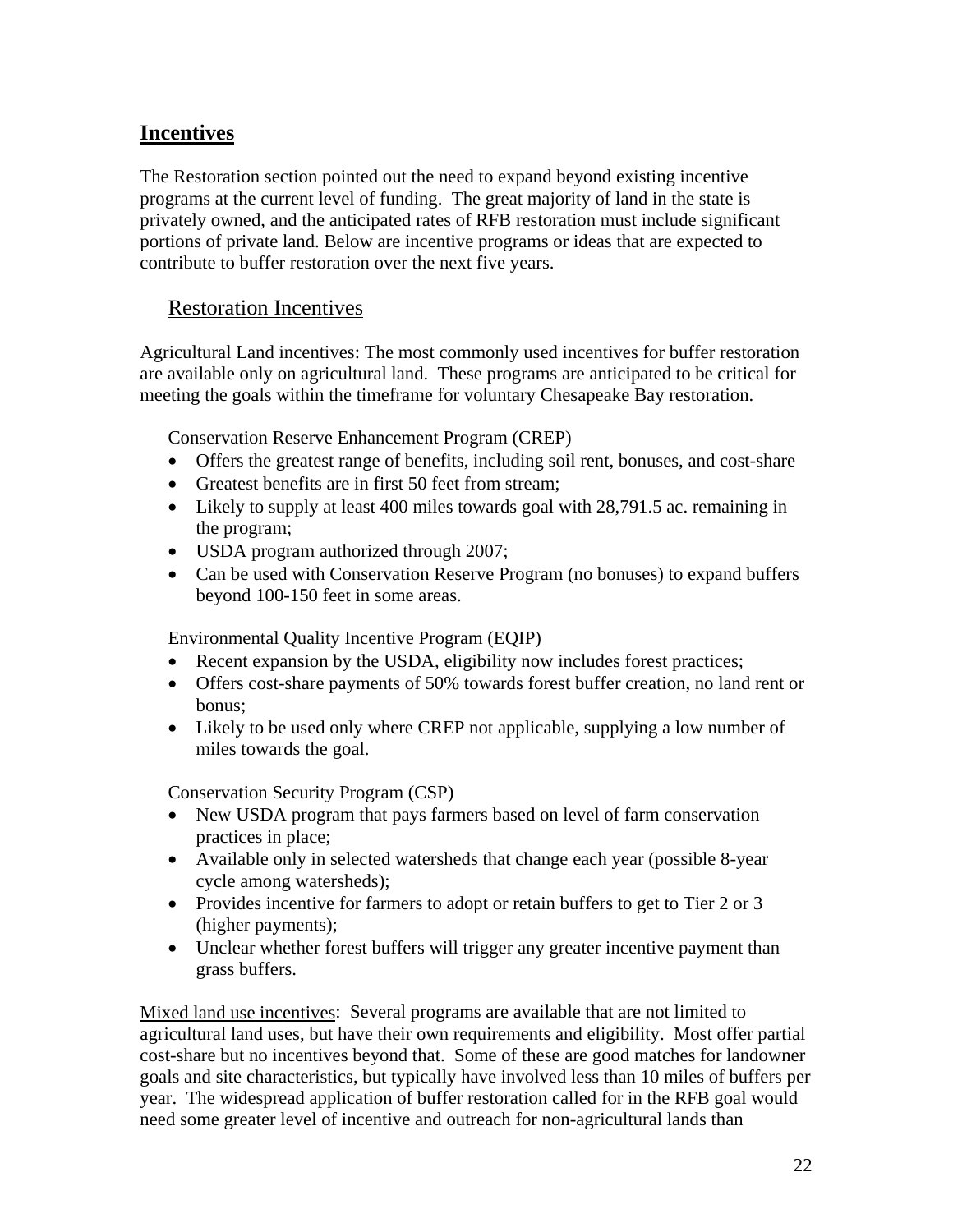currently exist. Maryland DNR has authority to provide assistance for forest buffers under the Green Shores legislation from 1986. However, budget cuts over the last few years have resulted in loss of funding for the state Buffer Incentive Program previously offered, as well as layoffs and hiring freezes for staff involved in technical assistance.

Forest Land Enhancement Program (FLEP)

- USDA program for forest land assistance, replacing Stewardship and Forest Incentive Programs;
- Funding cut due to wildfire control costs borne by the USDA Forest Service, partially restored and likely to be modest in the future;
- Offers 50% cost-share for forest buffer establishment and invasive species control.

Woodland Incentive Program (WIP)

- State program that offers 50% cost-share for forestry practices, including tree planting;
- Landowners with 10-500 acres of woodlands are eligible;
- Funding does not usually exceed \$100,000 per year for the state and all covered practices.

Forest Conservation (FCA) fee-in-lieu/mitigation banks

- When developments can't meet replanting requirements on site, some jurisdictions offer fee-in-lieu fees that are used to replant off-site and mitigation banks that offer already planted areas for purchase;
- Areas have to meet long-term protection requirements and local FCA planting guidelines;
- First priority is to meet planting requirements on site, and not every jurisdictions has authorized fee-in-lieu or mitigation banking, so acreage has been limited so far but could increase in the future.

Chesapeake Bay Trust grants

- Grants for Chesapeake Bay restoration projects can include RFBs (trees, tools);
- Preference given to projects that involve education and volunteers as well as restoration;
- Small grants offered year-round, larger grants on a competitive annual cycle.

Partners for Wildlife

- US Fish and Wildlife Service program provides cost-share and technical assistance for wildlife habitat;
- Eligibility for private land, native species only;
- Funding is generally available at modest levels.

Wetlands/waterway mitigation funds

- Unavoidable disturbances to wetlands or waterways require mitigation, and buffers and stream restoration may be used to mitigate out-of-kind;
- Could fund buffer establishment as part of stream restoration project or buffers alone.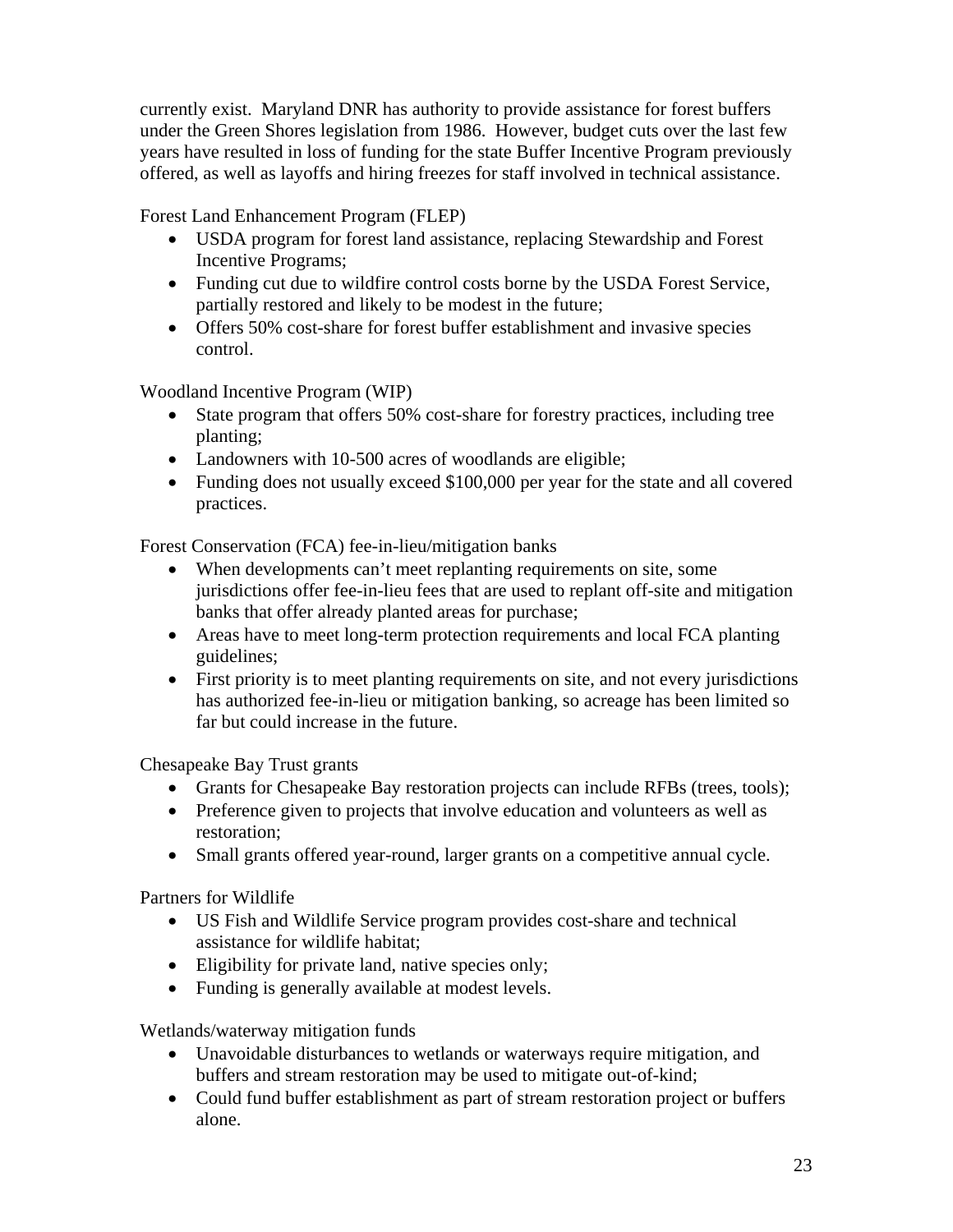• Private landowners may receive payments beyond what is offered for construction cost share by allowing mitigation on their property.

Carbon sequestration

- Tree planting used to offset increases in carbon dioxide concentrations;
- Market in US only preliminary, not expected to be regulatory or widespread within timeframe of this plan, but future potential acreage could be large;
- Pilot projects being undertaken by energy companies (e.g., Constellation in Baltimore County, establishing buffers on a Rural Legacy property) and credited in a national database;
- Requires periodic measurements to estimate eligible carbon credits.

Ozone mitigation

- Urban areas in MD don't meet air quality standards for ozone, and State Implementation Plans (SIP) are used to find ways to reduce ozone in noncompliance areas, mostly through source reduction;
- Studies have shown utility of trees in reducing ozone, particularly through cooling the heat island effect in cities, one of the few ways to reduce ozone postproduction;
- If afforestation is added to the MD SIP, mitigation funds could support substantial tree-planting, most in urban areas and surrounding counties, some of which could be in buffers.

Local jurisdiction requirements

- Local ordinances can require more stringent mitigation requirements, additional buffer protection, urban forest standards that would support forest and buffer cover in watersheds;
- Comprehensive Plans can identify watershed receiving areas or greenbelts around towns;
- Mitigation standards vary regarding planting stock size, spacing, and composition, and in some cases could be more cost-effective or effective if adjusted.

Chesapeake Bay Restoration Funds

- New financing like the Maryland Chesapeake Bay Watershed Restoration fund or a regional program promoted by the Chesapeake Bay Program Blue Ribbon Financing Panel could fund RFBs as one element in Bay restoration;
- The Maryland fund is currently dedicated to sewer treatment plant upgrades, another important restoration activity, but expanded practices for even a small percentage of the fund would allow some nonstructural solutions like RFBs to be pursued;
- Regional financing, if authorized and appropriated, could be used to provide incentives for RFBs outside of agricultural lands targeted to areas of greatest need.

National Fish and Wildlife Foundation

• Grant programs offer restoration funds from a variety of funding sources;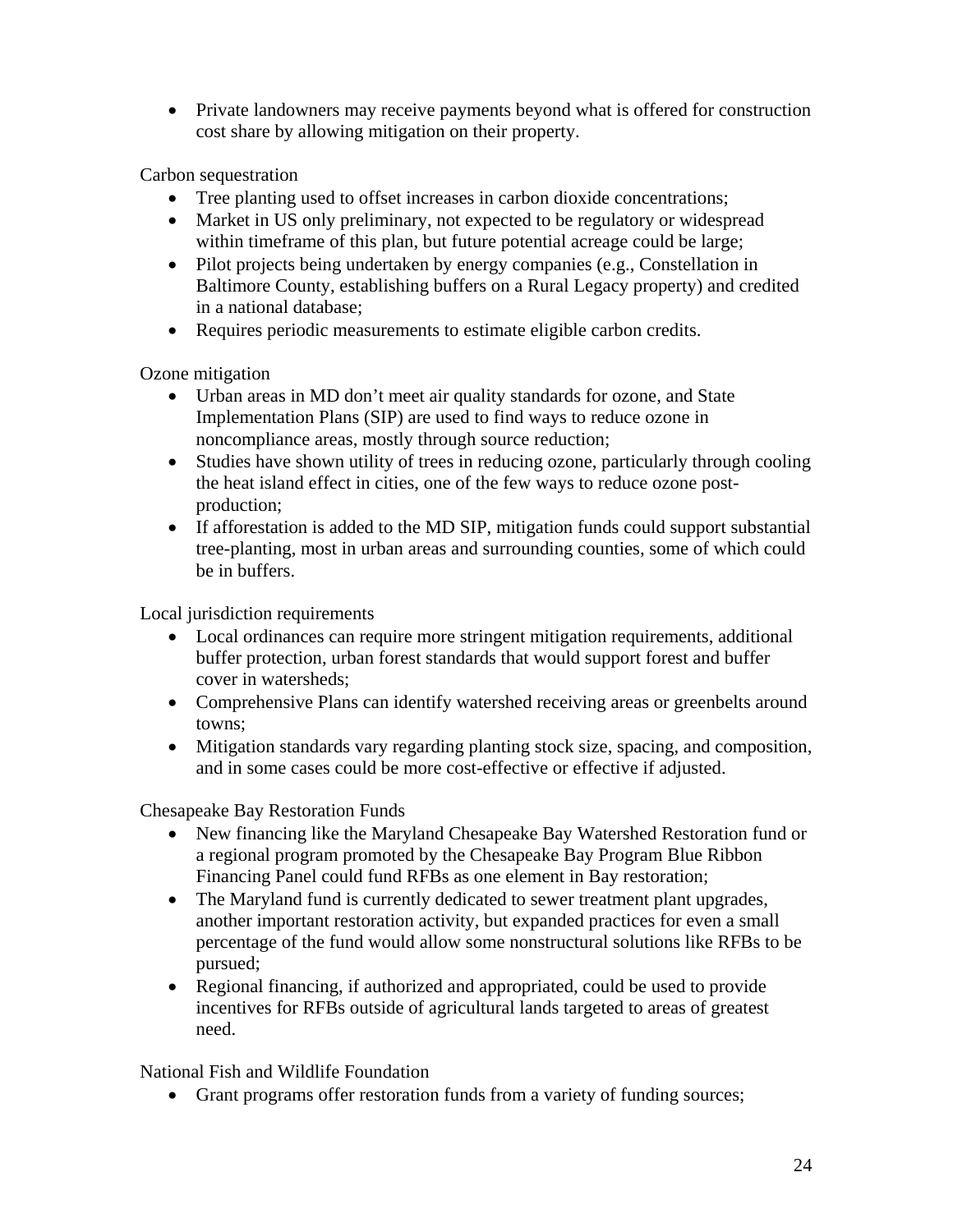• Eligibility varies by type of grant but some include forestry projects and buffers in particular as priority items to fund.

Watershed Forestry Assistance Program

- USDA Forest Service program being developed as part of the Healthy Forest Restoration Act;
- States set focus watershed and watershed restoration targets;
- Can provide cost-share for restoration activities;
- Currently not funded, may be within timeframe of this plan.

# Conservation Programs/Incentives

To keep the long-term resiliency envisioned by the riparian forest buffer initiative, the existing buffers must be kept on the landscape. Maryland has several programs that limit forest clearing in buffer areas, target buffers for reforestation, and preclude future development and land use conversion.

| Program                        | <b>Type and Jurisdiction</b> | Role                         |
|--------------------------------|------------------------------|------------------------------|
| <b>Forest Conservation Act</b> | Regulatory, Statewide        | Limits forest clearing       |
|                                | outside Critical Area,       | during development, 50-ft    |
|                                | through local regs for       | or greater forest buffer,    |
|                                | properties being developed   | targets afforestation to     |
|                                |                              | buffer/wetland areas         |
| Chesapeake Bay Critical        | Regulatory, area 1000' from  | Requires 100-ft buffer on    |
| Area Law                       | tidal waters, through local  | most lands, $50-100+ft$      |
|                                | regs.                        | harvest buffer, and 25-ft ag |
|                                |                              | buffer                       |
| Nontidal Wetlands Law          | Regulatory, protects         | Requires avoidance,          |
|                                | nontidal wetlands            | minimizing or mitigating     |
|                                |                              | stream crossings, 25'        |
|                                |                              | wetlands buffer              |
| <b>Forest Conservation</b>     | Voluntary, Statewide         | Precludes development for    |
| <b>Management Agreement</b>    |                              | term of 15-year contract,    |
|                                |                              | offers lower property taxes  |
| MD Agricultural Land           | Voluntary, 25-year           | Precludes development        |
| <b>Preservation Foundation</b> | easements                    | while under easement, does   |
|                                |                              | not restrict forest clearing |
| <b>Rural Legacy</b>            | Voluntary, state easement    | Precludes development and    |
|                                | purchase program in          | encourages reforestation of  |
|                                | selected areas nominated by  | buffers                      |
|                                | counties                     |                              |
| <b>Forest Legacy</b>           | Voluntary, federal/state     | Precludes development on     |
|                                | easement purchase program    | forested parcels             |
|                                | in selected areas nominated  |                              |
|                                | by state                     |                              |
| <b>Conservation Reserve</b>    | Voluntary, easements on      | Precludes development or     |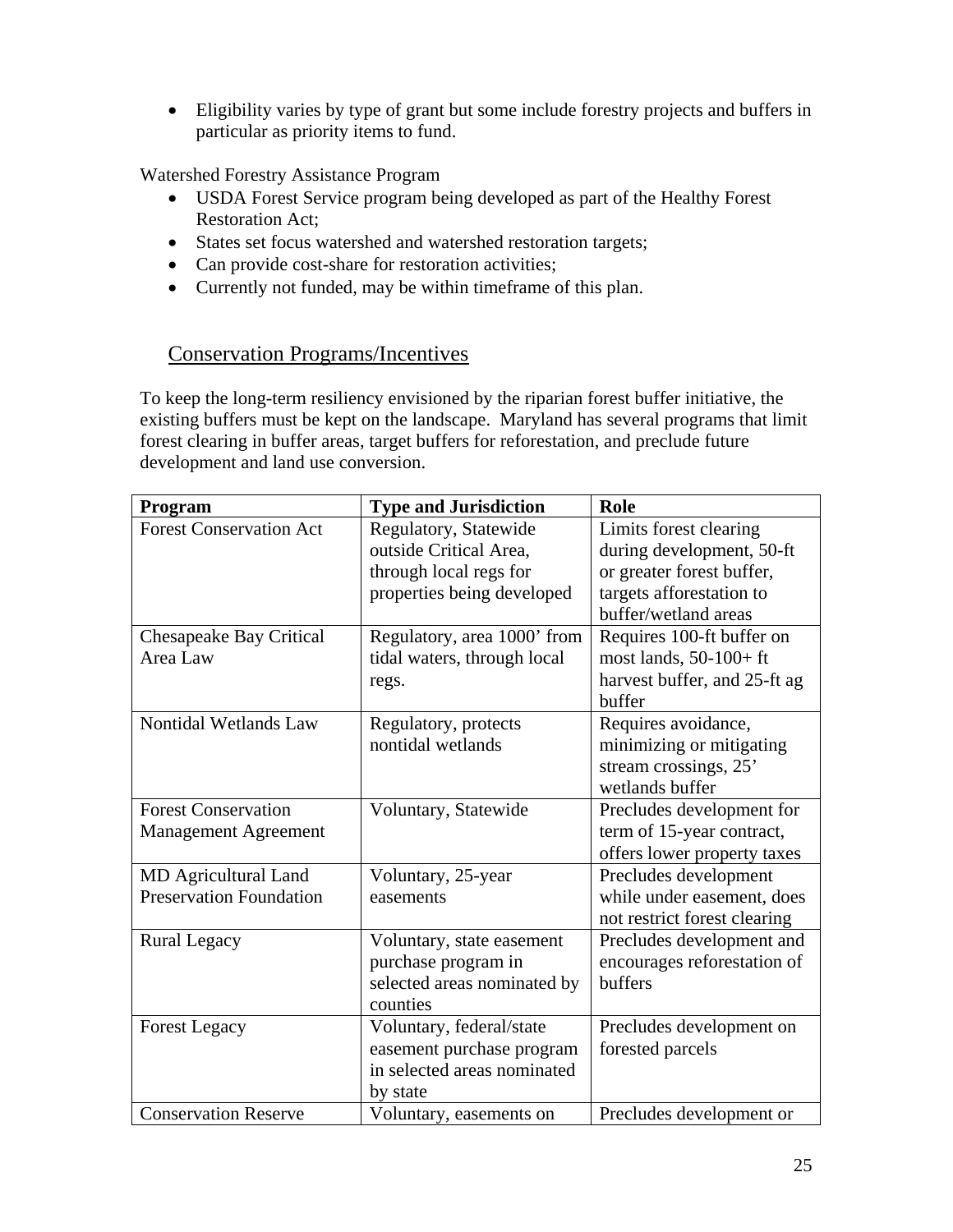| <b>Enhancement Program</b>     | land under CREP contract      | forest clearing/change of     |
|--------------------------------|-------------------------------|-------------------------------|
|                                | and some adjacent acreage     | land use, allows forest       |
|                                |                               | management                    |
| <b>Conservation Security</b>   | Voluntary, federal incentive  | Provide payments over 8       |
| Program                        | program for agricultural      | years for landowners who      |
|                                | lands                         | meet conservation standards   |
| Maryland Environmental         | Voluntary, state easement     | Precludes development,        |
| <b>Trust</b>                   | donation program, often in    | requires 50-ft naturally      |
|                                | concert with local land trust | vegetated buffer              |
| Landowner Incentive            | Voluntary, federally funded   | Includes easements,           |
| Program                        | state program to enhance,     | management plans,             |
|                                | protect, or restore wildlife  | restoration, invasive species |
|                                | habitat for species at risk   | control                       |
| <b>Wetland Reserve Program</b> | Voluntary, USDA easement      | Easements for wetland         |
|                                | program                       | protection, term or           |
|                                |                               | perpetual                     |
| Regional and local land        | Voluntary, private/non-       | Precludes development,        |
| trusts                         | profit easement program,      | may or may not                |
|                                | usually as donation,          | accommodate forest            |
|                                | priorities set by land trust  | management                    |
| Wetland/waterway               | Regulatory, requirements to   | Permanent protection in       |
| requirements or mitigation     | avoid/minimize/mitigate       | mitigation areas, preclude    |
|                                | disturbance to wetlands and   | building in floodplains,      |
|                                | waterways                     | clearing by wetland/streams   |

# Incentive Actions identified

- Assess annual progress in CREP sign-ups for riparian forest buffers, and evaluate potential changes needed prior to reauthorization of the Farm Bill in 1997 (e.g., increases in acreage cap, higher incentives for forest practices, modification of pastureland ruling for Eastern states);
- Restore funding to Program Open Space to allow Rural Legacy and CREP easements to continue;
- Include watershed organizations as easement holders for land trusts, can assist in monitoring over time;
- Assure that the Conservation Security Program rewards retention and establishment of forest buffers as conservation practices
- Restoration on large lots/small farms- focus on education (environmental function, privacy, increase in lot value) and availability of suitable trees (free seedlings, coupons for containerized with participating nurseries?);
- Greenbelts around towns/targeted downzoning in buffers;
- Develop NAWCA (North American Wetlands Conservation Act) grant proposal to target easements that protect wetlands and waterfowl habitat (more likely in S MD or E Shore);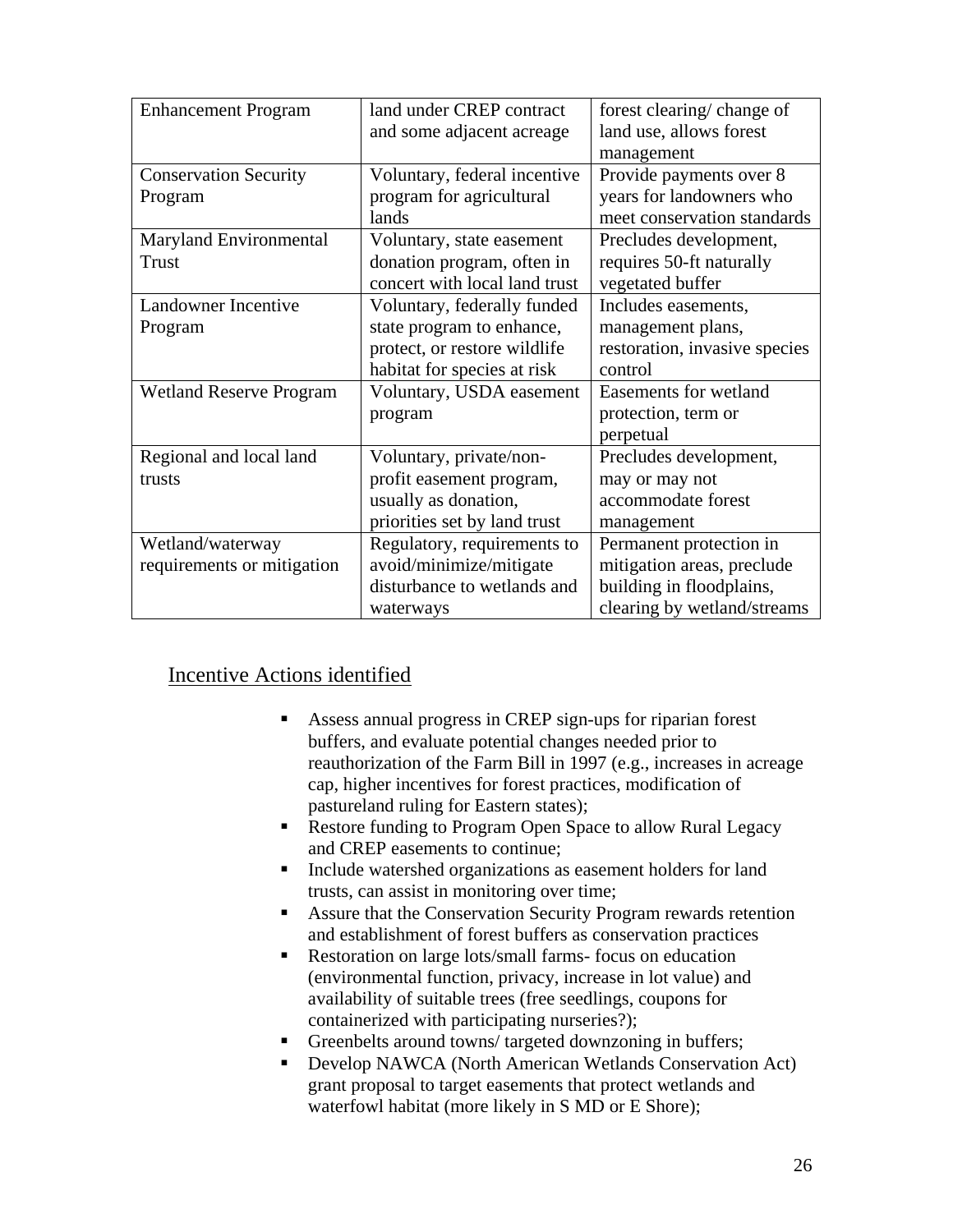- Work with the Coastal and Estuarine Land Conservation Plan (CELC), designed to protect coastal and estuarine areas with significant conservation, recreation, ecological, historical or aesthetic values or those that are threatened by conversion from their natural state to other uses. Administered by NOAA, eligible in coastal zone counties;
- Develop conservation tax credits/incentives for smaller nonagricultural land, such as:
	- Streamline easement process and identify costs/benefits,
	- Identify protection zones where benefits worth public investment,
	- Riparian tax credit zones,
	- Tax credits donated to nonprofits (VA program),
	- Frozen tax assessment for sensitive lands and lands used as receiving areas for protection or restoration, and
	- Comprehensive Plans identifying receiving areas/effective mitigation incentives;
- Encourage donations- capitalize on tax benefits (federal, state)-Use MET tax credit for donated lands, \$5,000/year for 5 years (\$70,000 max);
- Develop a model conservation easement that integrates forest, agricultural, and wetland conservation and evaluation framework with criteria for prioritizing acquisition of easements; and
- **Engage developers/engineers with training in reduction of** stormwater requirements with appropriately placed/conserved forest
- Develop a Trees-for-Fish program targeting trout streams, with incentives of a Fisherman's Gold Card (free fishing license if an RFB is put under long-term protection-could be mature or newly restored) and coordinated with organizations like Trout Unlimited, Coastal Conservation Alliance, or Federation of Fly Fisherman and funding options like waterway mitigation projects.

# **Education and Outreach**

Educational materials should be available for different types of audiences/partners, with modules and targeting unique to each. Emphasis for outreach efforts will be on partners creating or conserving forest buffers, although more general materials for interested individuals will be available as well. The parties implementing the forest buffers have more specific needs that should be met by Stream ReLeaf efforts, such as expanding technical assistance and training sessions open to a variety of agencies. Media contacts are anticipated to involve specific planting events or conservation announcements, not general program awareness. Templates can be used for providing a story on an event to local papers for their use, often the most effective means of getting the message out.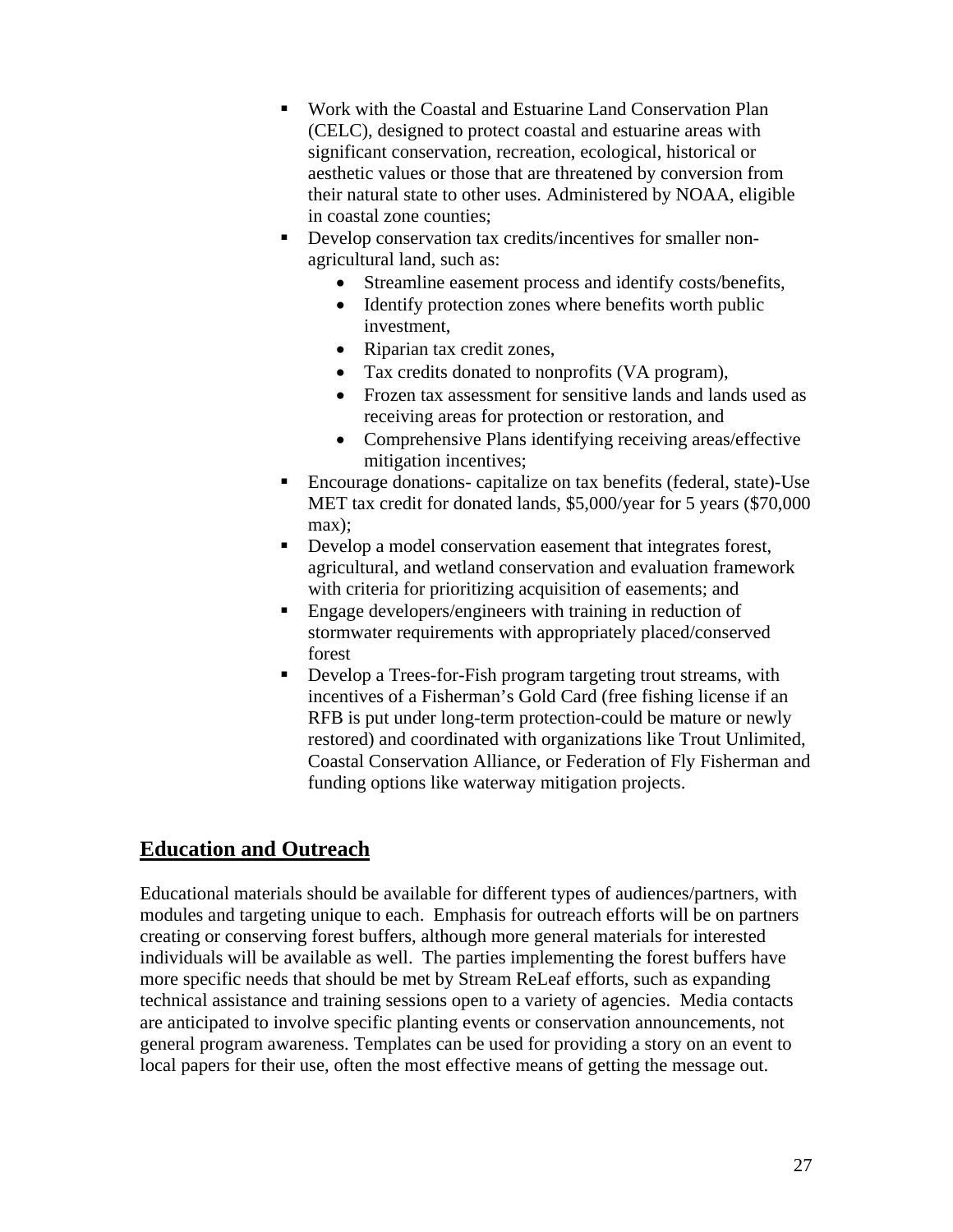# Outreach on Goal Awareness and Buffer Function

Primary audiences for goal awareness and buffer function are the general public and landowners. Most of the funding used to create buffers is public, so materials to share the program existence and significance are important for developing awareness and support among voters and legislators. Information is provided via the internet, but printed materials are important in other venues like state and local fairs. Identified print information needs are listed below.

- Landowners- explain assistance available, expectations for planting needs and maintenance requirements (fact sheet or brochure)
- General public- explain public benefits of RFBs for Maryland and contacts for more information and reporting (brochure or doorhanger)

Supporting publications on buffer functions and the regional initiative are available from the Chesapeake Bay Program, specifically a recent booklet entitled "Linking Land and Water", as well as reprints of the summary of buffer science produced prior to the 1996 goal, "Water Quality Function of Riparian Forest Buffer Systems in the Chesapeake Bay Watershed". These publications provide more detailed information than a brochure could, and are good follow-up references to a general Maryland Stream ReLeaf brochure.

The Conservation Reserve Enhancement Program also has outreach products and actions that convey the availability of incentives and cost-share for riparian forest buffers, among other practices. Products include a brochure with general information, a fact sheet with more detail on practices and incentive rates. Actions include including incentive information in Farm Service Agency newsletters and in county Soil Conservation District offices. Other cost-share programs such as Environmental Quality Incentive Program continue to be advertised as well, and include forest buffers among eligible practices. All of these program outreach activities convey the desirability and benefits of buffers, with a focus on farm landowners and operators.

#### Stream ReLeaf Media Outreach

Well-placed media releases can be an effective and cost-efficient way to get messages out to the general public and potential volunteers. Generally, these are envisioned in concert with a planting event. The MD DNR Media Office will develop a template for media releases and can assist with media contacts if desired. With the template, general information on Stream ReLeaf will be pre-written, so the major task will be to plug in the specifics of an event, i.e. time, place, people involved, etc. There are three (3) types of press materials that the DNR media office uses: press releases, media advisories and calendar/event listings.

A press release **informs** the media of something you are doing or have done, such as a planting or a conservation announcement. These should be sent out on the day you have something to announce. Old news is just that, old.

A media advisory **invites the media** to an event you are having such as a planting. Be sure to give them a few days to get it on their calendar. Reporters plan their schedules a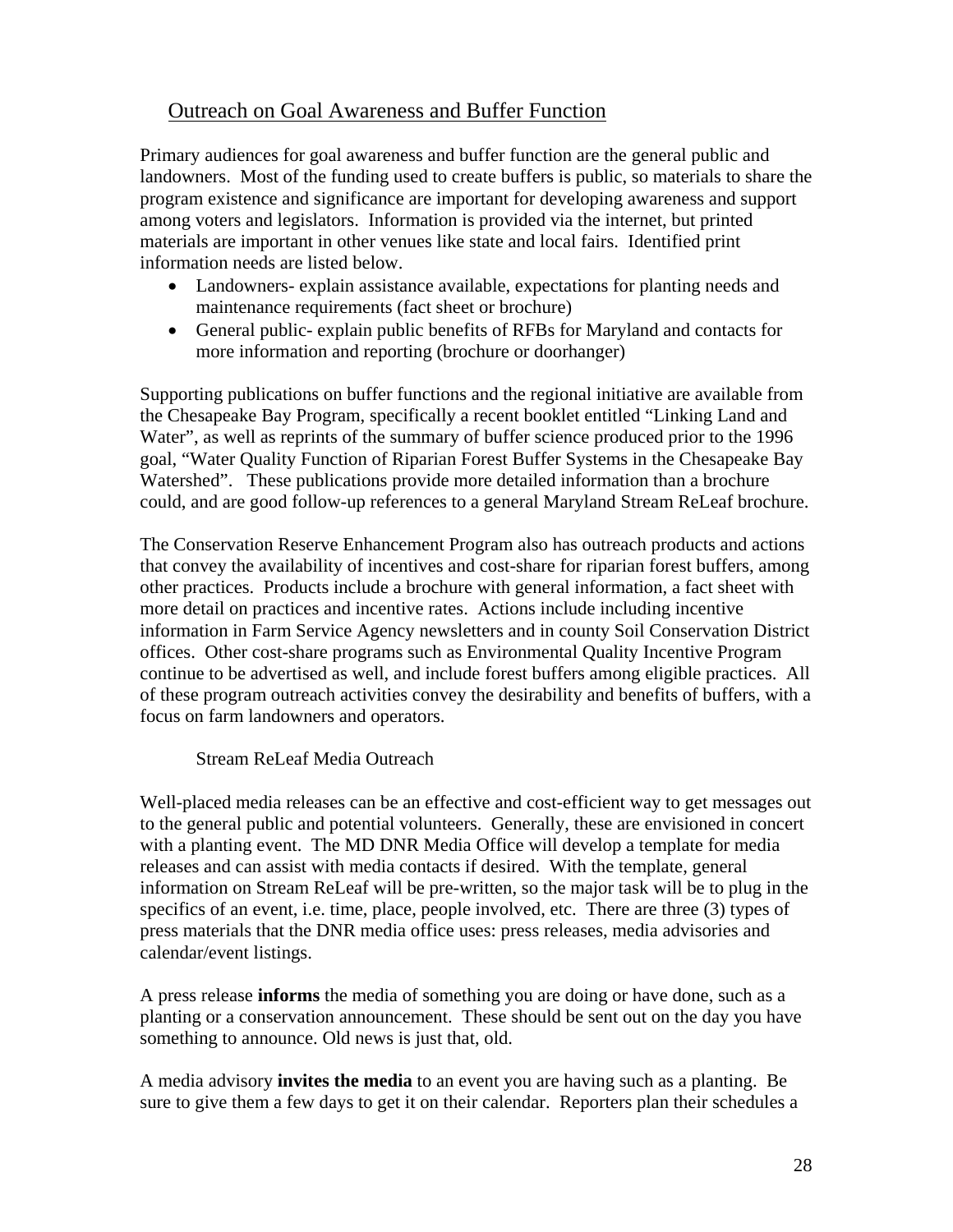few days in advance. And know that if you have breaking news, it could detour reporters away from your event.

A calendar/event **invites the public** to an event you are having. The listing is sent to calendar editors at media outlets in the region where the event will happen so that the public. Provide a contact number for the public to call if they would like more information. The MD DNR web page has a calendar area, and events can be posted there.

If you are holding a volunteer planting as part of the Stream ReLeaf program, there are two major ways to utilize the media:

- 1. To solicit volunteers to help with the planting. Every newspaper has a community news section that includes space for a "Call for Volunteers." Check with your local paper as to what their deadline is for inclusion in this section of the paper and allow enough time for volunteers to see and respond to the article in the paper, generally, 3 to 4 weeks ahead.
- 2. To promote the planting as a great community event and garner coverage in the newspaper or on radio/television. You can either invite the media to come to your event and take photographs and write a story, or you can distribute a press release and photos after the planting is over to let the media know it took place. If you have local dignitaries invited to your event, such as a mayor or delegate, be sure to include that information in any press materials, they make a nice photo opportunity.

# Expanding training/reporting of buffer creation and conservation

One of the major needs identified during development of the Implementation Plan was continued training on riparian forest buffers for an expanded range of people involved in afforestation. Training programs were developed and held by Maryland Cooperative Extension Service in several locations following adoption of the initial RFB goal in 1996, supported by the US Forest Service. Due to changes in personnel and loss of positions, the training has not continued, although several good resources are available, including

- RFB Video on buffer function and design;
- Chesapeake Bay Riparian Handbook (print or CD copies and at www.chesapeakebay.net);
- RFB Fact Sheets (set of 9 at www.naturalresources.umd.edu);
- Web site (www.riparianbuffers.umd.edu)

An additional resource is the RFB Design and Maintenance Manual under development and expected by June 2005.

Training should be renewed and offered to the range of partners now involved in forest buffer restoration. A list of audiences and topics is listed below.

• Local government (counties and municipalities, including those who have developed or are developing WRAS plans, and Soil Conservation Districts) mitigation banks, including design and implementation, and planting inspection requirements;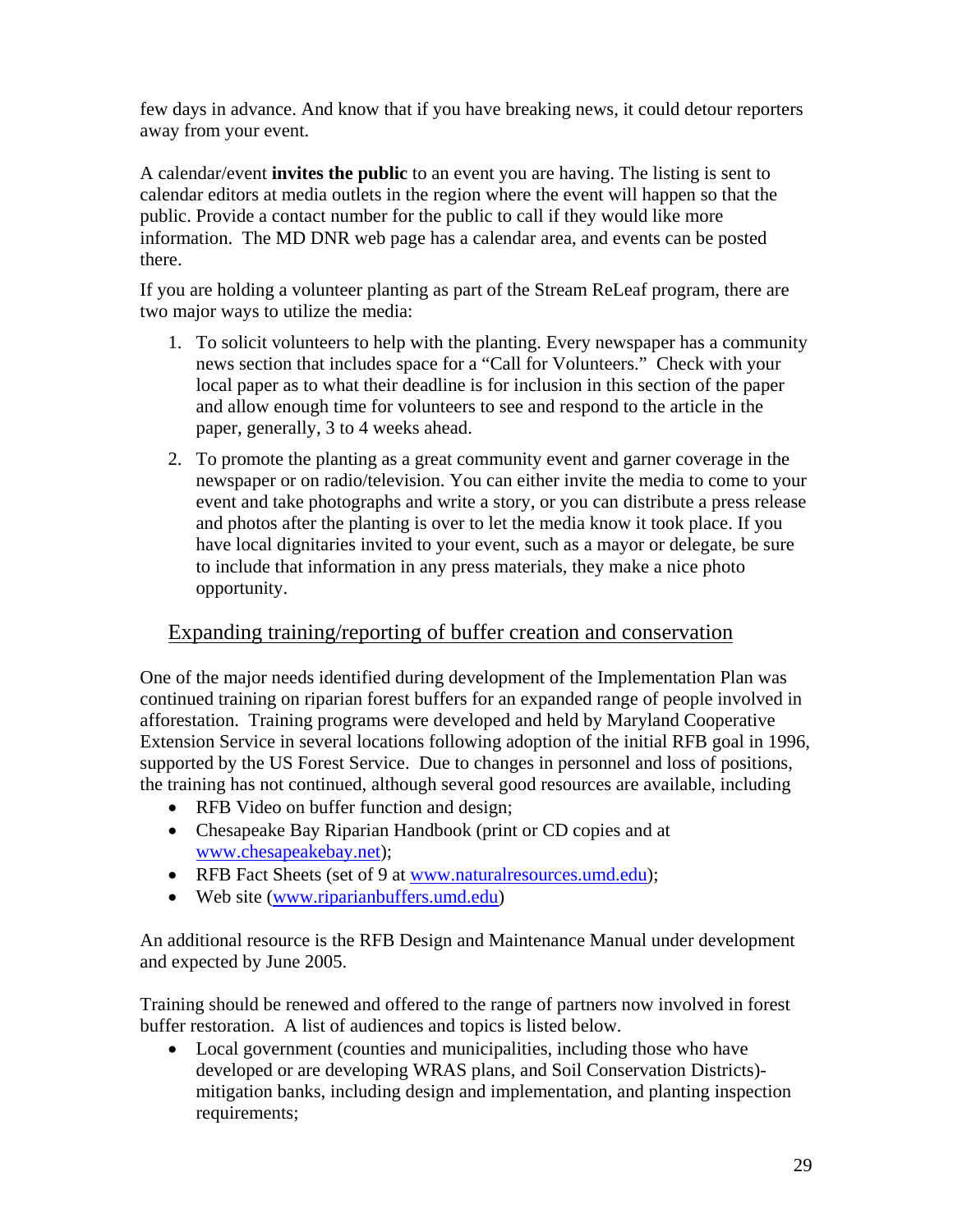- Nonprofit and community organizations- planting and maintenance techniques;
- Watershed organizations and Forestry Boards- outreach strategies, volunteer coordination, holding and monitoring easements, planting and maintenance techniques;
- Land trusts- outreach strategies, holding and monitoring easements/bundled riparian easements, need and assistance programs for RFB establishment on conserved lands.

Separate outreach efforts are needed for other audiences, particularly students and educators. MD DNR has had the TEAM program for stream assessment, monitoring, and restoration. The restoration component is a good complement for Stream ReLeaf, particularly if sites suitable for school involvement can be identified. Planting and maintaining RFBs also are a suitable component for the Student Service Learning (SSL) program or the Green School Program. Closer coordination with the MD State Dept. of Education and local schools is needed to make tree planting a more commonly used option for SSL or Green Schools.

The Stream ReLeaf Recognition Program was developed in 1998 to reward exemplary buffer restoration efforts in five categories:

- Landowner:
- Local government;
- Education:
- Community organization; and
- Business.

Stream ReLeaf awards will continue to be offered to recognize outstanding projects, expand awareness of good projects and benefits of buffers, and provide incentive for others to participate. Awards are selected by the Stream ReLeaf Coordinating Committee and given out at the annual Tributary Team meeting.

## Education and Outreach actions identified

- Print new Stream ReLeaf brochure
- Develop template for media releases for Stream ReLeaf events
- Update and expand teaching materials for forest buffer functions and establishment for at least middle and high school, incorporating current curricula requirements; present at Maryland Association for Environmental and Outdoor Education (MAEOE) annual conference.
- Continue Stream ReLeaf awards, especially if volunteers can be found to help solicit nominations and publicize awards.
- Train natural resource professionals with programs offered annually and selfstudy resources online.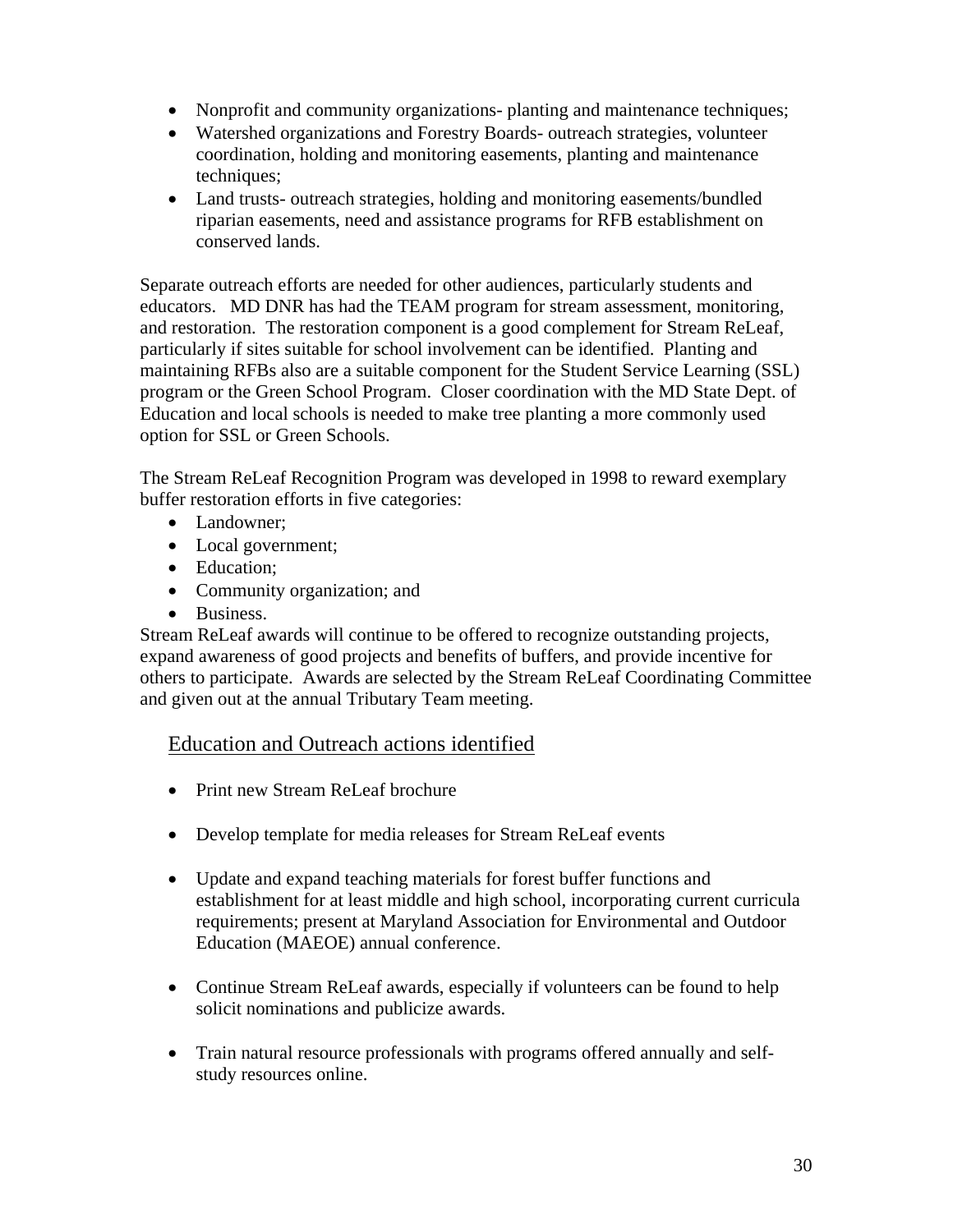• Develop and convey information on need for buffer conservation; make available costs of not protecting buffers as part of outreach to local governments, based on existing Baltimore County data on costs and tools for water quality protection (drinking water).

# **Coordination**

The Stream ReLeaf Coordinating Committee is the central point of organization and information exchanged for Stream ReLeaf. Membership is available to interested stakeholders. The Committee should coordinate data collection statewide and review progress annually. Support staff should be provided by MD DNR Forest Service to assist with tracking and report preparation.

## Tracking database improvement

A reliable reporting mechanism is a fundamental need for implementing goal-oriented initiatives like Stream ReLeaf. MD DNR foresters have been the major avenue for reporting using standardized state reporting forms, although several counties and some nonprofit organizations also have contributed.

The Stream ReLeaf database is currently maintained by the Stream ReLeaf Coordinator, housed in the MD DNR Forest Service. The database is in Access format and can be displayed geographically by location and planting year through GIS programs like ArcView. The tracking should be coordinated with related efforts including:

 Forest Conservation Act afforestation in buffer areas Wetlands tracking WRAS implementation Stream Restoration projects Nonprofit organizations' buffer plantings.

A new web-based reporting system has been developed by the Chesapeake Bay Program. It is available at www.chesapeakebay.net/RFB. After refinements to the interface and the process for states to review submissions for completeness and lack of duplication are in place, the availability of this reporting mechanisms should be shared widely.

## Annual progress report

A short annual progress report should be used to present summaries of restoration and conservation. Summaries should include state, regional, watershed and county information for the year and cumulative totals since 1996. Progress towards the RFB goal for 2010 and the Tributary Strategies goal should be clearly presented. Coordination with related Chesapeake Bay goals should be included as applicable. The progress report can be included on the DNR web site that currently provides state mileage only. Data should be made more available to local jurisdictions, watershed, and community organizations.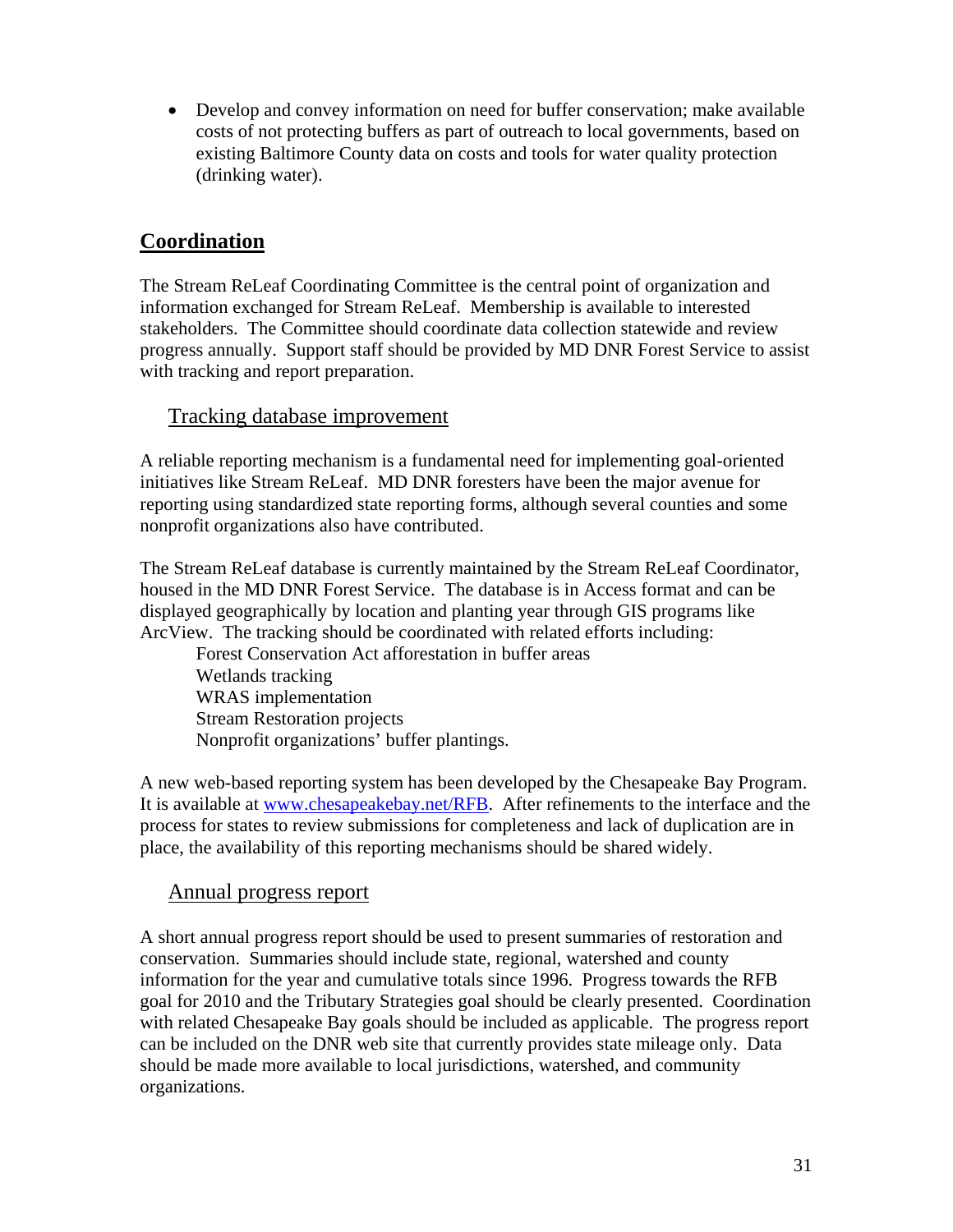Riparian buffer mileage is reported to the Chesapeake Bay Program twice a year, and included in annual state reporting of Best Management Practices credited for nutrient reduction in the Chesapeake Bay Program model.

# Coordination Actions identified

- Work with state agencies and local governments to coordinate with TMDL modeling/permitting and NPDES permitting, including MS4 permits/reporting (Municipal separate storm sewer system, currently required in cities over 100,000) to use RFBs wherever appropriate and increase accounting of all RFB establishment.
- Develop outreach mailing list for distribution of Stream ReLeaf Plan and information updates and listserv for facilitating exchange of information on buffer issues and progress.
- Short annual report on progress and issues
- Expand information resource list/links on the University of Maryland web site
- Encourage RFB establishment on available public land to lead by example
- Coordinate future study on the need for expanded or adjusted buffer conservation regulations.

# **Implementation Priorities and Schedule**

# **Priorities**

Priorities for riparian forest buffers from 2005-2010 were identified as:

- Tracking, needed to document progress towards restoration and conservation goals;
- Funding, needed to achieve restoration and conservation; and
- Training and education, needed to support sufficient technical assistance and informed landowners.

For *tracking*, the restoration database will be expanded and a conservation database will be developed. Suggested features include

- Internet-based option for reporting (will incorporate system already developed by Chesapeake Bay Program);
- Access to summary reports;
- Mechanism for tracking buffer loss for conservation;
- Compatibility with GIS.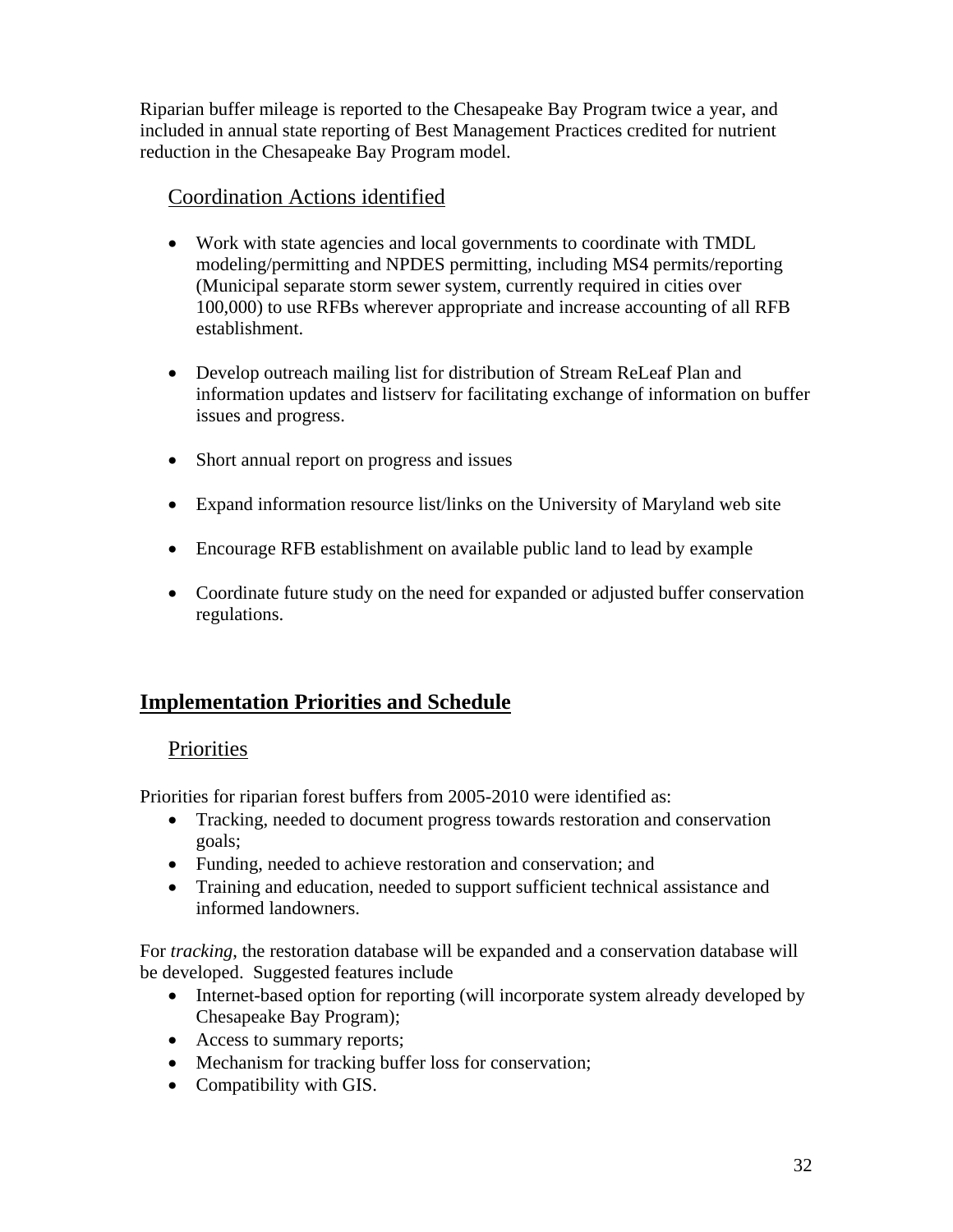Targeting is suggested to direct efforts to geographic areas with greatest needs and opportunities for restoration and conservation of forest buffers.

For *funding*, several major options were identified for restoration and conservation:

- Continuing Conservation Reserve Enhancement Program, including natural regeneration options;
- Assuring incentives for RFBs in the new Conservation Security Program;
- Including RFBs as an option for Chesapeake Bay restoration funding and pollution mitigation funds (from ozone to carbon to wetlands/waterways);
- Coordinating with locally implemented pollution reduction efforts to include RFBs as a means of preventing degradation (conservation) or improving water quality (restoration)- includes TMDL models/permits, municipal stormwater (CSO or MS4 permits), stormwater utilities if enacted, and watershed plans (WRAS or others);
- Developing a proposal to protect a priority area for buffer conservation through existing federal conservation initiatives (e.g., Coastal and Estuarine Land Conservation or North American Wetlands Conservation Act);

For *training and education*, the need for regularly offered technical workshops and information was emphasized. The Committee also recognized the importance of continuing education efforts for basic program awareness with the public generally and landowners specifically, and for incorporating buffers into school curricula. Suggested actions are:

- Establishing regular RFB Establishment and Maintenance Training in the state and region so buffer restoration expertise remains available even if state staff remains low or declines;
- Expanding existing educational resources (video, handbooks, internet resources) by adding an on-line buffer design and species selection tool and other resources for on-demand learning;
- Updating Stream ReLeaf outreach materials, emphasizing a general brochure and articles for local papers relating to restoration activities;
- Building on existing education tools for RFBs to update relevance to existing curricula and requirements, student service learning opportunities, and meaningful Bay or stream outdoor experiences.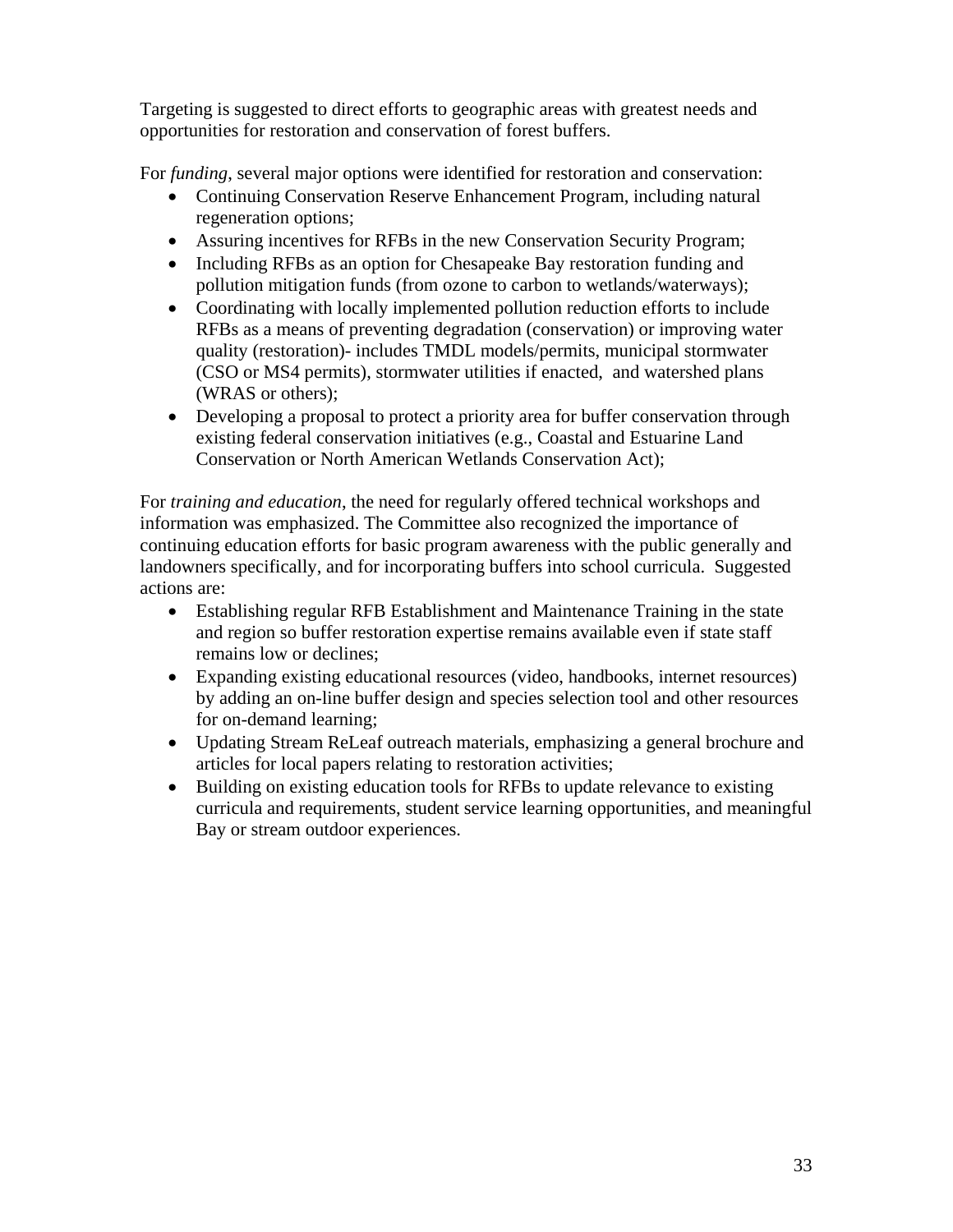# Implementation Schedule for priorities

| <b>Priority Action</b>            | <b>Approach</b>                                                                                                                                                                                                                                                                                                                                                                                                                          | <b>Time</b>                                                                                                                                                    | <b>Lead and Participants</b>                                                                                                                                                                         |  |  |  |
|-----------------------------------|------------------------------------------------------------------------------------------------------------------------------------------------------------------------------------------------------------------------------------------------------------------------------------------------------------------------------------------------------------------------------------------------------------------------------------------|----------------------------------------------------------------------------------------------------------------------------------------------------------------|------------------------------------------------------------------------------------------------------------------------------------------------------------------------------------------------------|--|--|--|
| <b>Frame</b>                      |                                                                                                                                                                                                                                                                                                                                                                                                                                          |                                                                                                                                                                |                                                                                                                                                                                                      |  |  |  |
| <b>Tracking and Targeting</b>     |                                                                                                                                                                                                                                                                                                                                                                                                                                          |                                                                                                                                                                |                                                                                                                                                                                                      |  |  |  |
| Tracking<br>Restoration           | Refine existing tracking database,<br>incorporating internet-based<br>tracking                                                                                                                                                                                                                                                                                                                                                           | 2005-2010,<br>semiannual<br>updates                                                                                                                            | <b>MD DNR Forest Service</b>                                                                                                                                                                         |  |  |  |
| Tracking<br>Conservation          | Develop forest buffer conservation<br>tracking system, coordinated with<br>Maryland Protected Lands GIS<br>layer                                                                                                                                                                                                                                                                                                                         | Produced by<br>Dec. 2005,<br>updated<br>annually                                                                                                               | MD DNR, Forest Service and<br>GIS units                                                                                                                                                              |  |  |  |
| Targeting<br>Conservation         | Establish Stream ReLeaf<br>subcommittee to modify CELC<br>targeting approach for forest buffer<br>conservation                                                                                                                                                                                                                                                                                                                           | Feb 2005-<br>April 2005                                                                                                                                        | <b>Stream ReLeaf subcommittee</b><br>(Horan, Herrmann,<br>Clearwater, Schnabel,<br>Horsey, Lynch, Baxter or<br>rep.)                                                                                 |  |  |  |
| Coordinate<br>Targeting           | Meet with partner groups to<br>coordinate more local targeting for<br>restoration and conservation                                                                                                                                                                                                                                                                                                                                       | 2005-2006                                                                                                                                                      | <b>Stream ReLeaf subcommittee</b><br>and MD DNR staff                                                                                                                                                |  |  |  |
|                                   | <b>Funding</b>                                                                                                                                                                                                                                                                                                                                                                                                                           |                                                                                                                                                                |                                                                                                                                                                                                      |  |  |  |
| Restoration<br>Funding            | Continue support for forest<br>$\bullet$<br>buffers in CREP, with annual<br>evaluation of need for policy<br>changes;<br>Work with local and state<br>$\bullet$<br>government to consider RFBs<br>as part of pollutant controls in<br>TMDL, MS4 permits,<br>pollution mitigation funding,<br>or stormwater utilities<br>Support urban forestry canopy<br>$\bullet$<br>assessment and increase                                            | $2005 -$<br>$\bullet$<br>2007, with<br>possible<br>extension<br>2006-<br>$\bullet$<br>2010<br>One urban<br>$\bullet$<br>canopy<br>assessmt/<br>yr, min<br>2005 | NRCS, FSA, MD DNR<br>MD DNR, MDE<br><b>MD DNR Forest Service,</b><br>Urban Forestry Program in<br>cooperation with local<br>governments (Annapolis,<br>LaPlata, 3 others).<br>MD DNR Forest Service, |  |  |  |
| Conservation<br>Funding           | $\bullet$<br>Coordinate closely with<br><b>Conservation Security</b><br>Program or similar program to<br>offer bonus incentives for<br>forest buffers and recruit<br>augmented payments for forest<br>buffer<br>Develop CELC and/or<br>$\bullet$<br>NAWCA proposal to conserve<br>priority area for forest buffers<br>Develop a tax credit program<br>$\bullet$<br>for forest buffer conservation<br>with model conservation<br>easement | 2007<br>2008                                                                                                                                                   | NRCS, CBF<br><b>Stream ReLeaf committee</b><br>and staff<br><b>Stream ReLeaf committee</b><br>and staff                                                                                              |  |  |  |
| <b>Fund Buffer</b><br>Maintenance | Develop assistance and funding for<br>maintaining new buffers for<br>several years (volunteer crew, low-<br>cost materials, cost-share<br>payments)                                                                                                                                                                                                                                                                                      | 2006                                                                                                                                                           | CBF, MD DNR, ACB                                                                                                                                                                                     |  |  |  |
|                                   | <b>Training and Education</b>                                                                                                                                                                                                                                                                                                                                                                                                            |                                                                                                                                                                |                                                                                                                                                                                                      |  |  |  |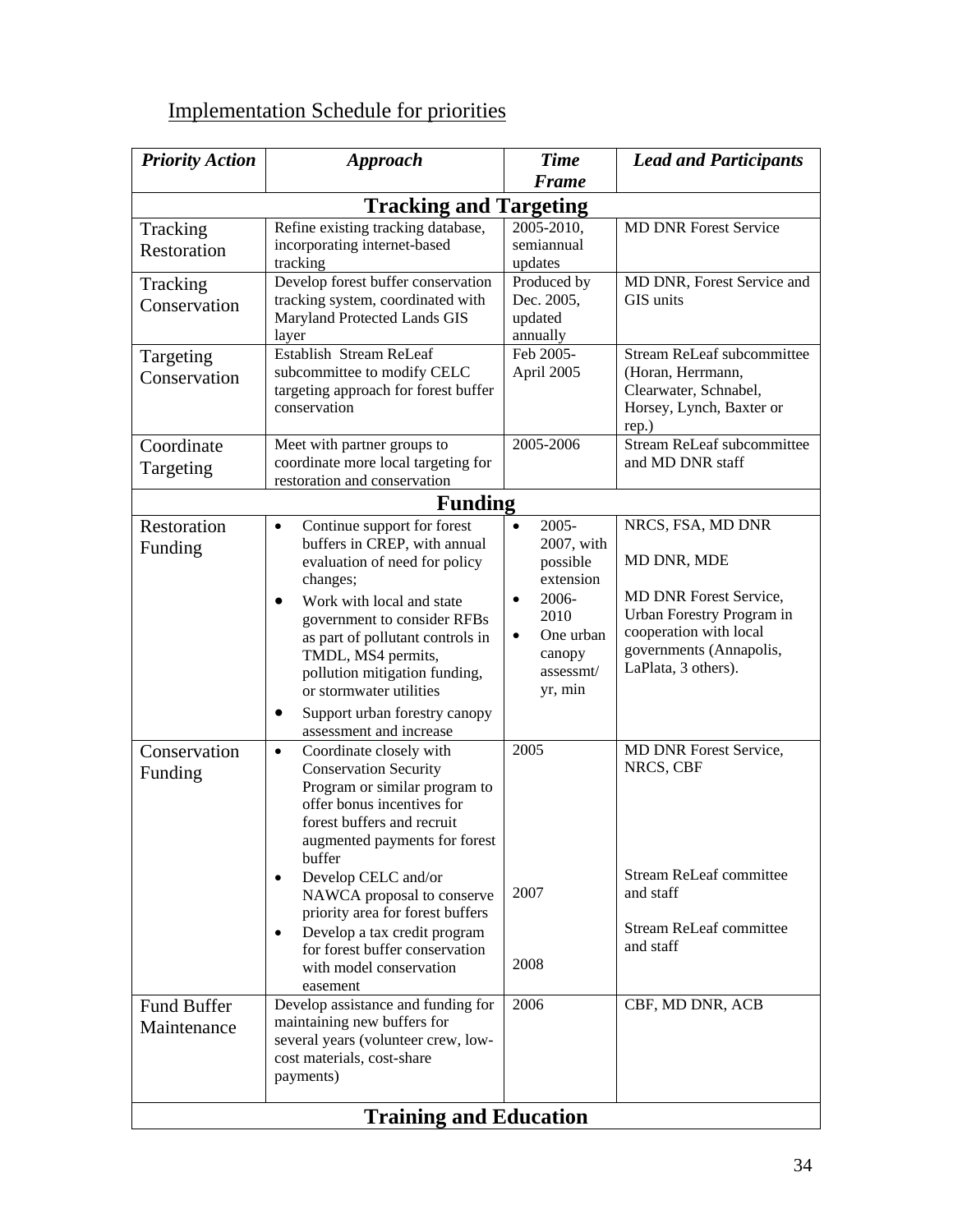| Training for<br>local govts and<br>organizations | Offer annual training, 1 day on<br>$\bullet$<br>general RFB establishment, 1<br>day on specific technical topic<br>such as maintenance, invasive<br>control | Annual      | Extension Service, DNR,<br>USFS, ACB, community<br>colleges for both |
|--------------------------------------------------|-------------------------------------------------------------------------------------------------------------------------------------------------------------|-------------|----------------------------------------------------------------------|
|                                                  | Develop self-study<br>materials/course, augmenting<br>and coordinating existing<br>digitally available resources,                                           | 2007        |                                                                      |
| Training for<br>trainers                         | Offer regional annual or biannual<br>training (not always in Maryland,<br>rotating technical topic)                                                         | 2006, 8, 10 | <b>USFS CBP</b>                                                      |
|                                                  | Develop training and partnerships<br>for $3rd$ -party technical assistance<br>providers                                                                     | 2006        |                                                                      |
| Information for<br>general public                | Develop general brochure on RFB<br>benefits and contacts                                                                                                    | 2005        | <b>MD DNR Forest Service</b>                                         |
| Student<br>involvement                           | Update or expand module on RFBs<br>for middle school, creating options<br>for student service learning,<br>revised curricula, and outdoor<br>experiences    | 2007        | MD DNR, MD Dept. of<br>Education, others                             |

## **References:**

Chesapeake Bay Riparian Forest Buffer Technical Support Document. March 2004. CBP/TRS 272/04, EPA-903-R-04-002. Chesapeake Bay Program, Annapolis MD.

Goetz, SJ, RK Wright, AJ Smith, E Zinecker, and E Schaub. 2003. IKONOS imagery for resource management: Tree cover, impervious surfaces, and riparian buffer analyses in the mid-Atlantic region. *Remote Sensing of the Environment* 88(2003): 195-208.

Palone, R. S. and A. H. Todd, eds. 1997. Chesapeake Bay Riparian Handbook: A Guide for Establishing and Maintaining Riparian Forest Buffers. USDS Forest Service Northeastern Area State and Private Forestry NA-TP-02-97, Newtown Square, PA. http://www.chesapeakebay.net (publications).

Pannill, PD, AB Hairston-Strang, CE Bare, and DE Robbins. 2001. Riparian Forest Buffer Survival and Success in Maryland. FWHS-FS-01-01. Annapolis, MD: MD Dept. of Natural Resources. 50p. http://www.dnr.state.md.us/forests/publications.

Lowrance, R., L. S. Altier, J. D. Newbold, R. Schnabel, P. Groffman, J. Denver, D. Correll, J. W. Gilliam, J. Robinson, R. Brinsfield, K. Staver, W. Lucas, and A. Todd. 1995. Water Quality Functions of Riparian Forest Buffer Systems in the Chesapeake Bay Watershed. Nutrient Subcommittee, Chesapeake Bay Program, Annapolis, MD. EPA 903-R-95-004, CBP/TRS 134/95. 67p. http://www.chesapeakebay.net (publications).

Maryland Stream ReLeaf Implementation Plan, 1998-2003. 1998. MD Department of Natural Resources Forest, Wildlife, and Heritage Service, Annapolis, MD.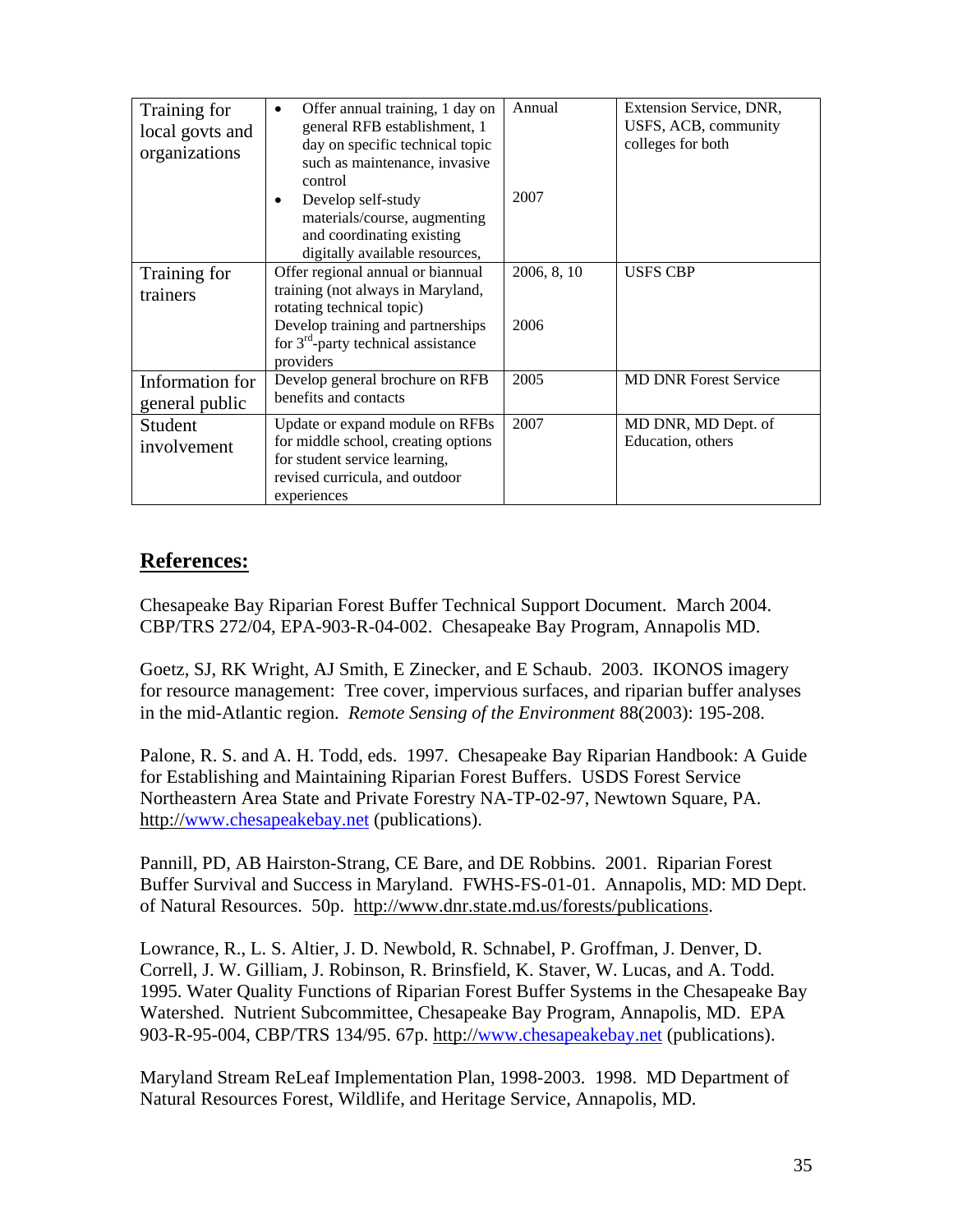Maryland's Land Conservation Programs: Protecting the Chesapeake Bay Watershed. December 2003. 32p. http://www.dnr.state.md.us/download/mdlandconprog Sweeney, BW, TL Bott, JK Jackson, LA Kaplan, JD Newbold, LJ Standley, WC Hession, and RJ Horwitz. 2004. Riparian deforestation, stream narrowing, and loss of stream ecosystem services. Proceedings of the National Academy of Sciences Vol. 101 No. 39: 14132-14137.

Sweeney, BW, TL Bott, JK Jackson, LA Kaplan, JD Newbold, LJ Standley, WC Hession, and RJ Horwitz. 2004. Riparian deforestation, stream narrowing, and loss of stream ecosystem services. *Proceedings of the National Academy of Sciences* Vol. 101 No. 39: 14132-14137.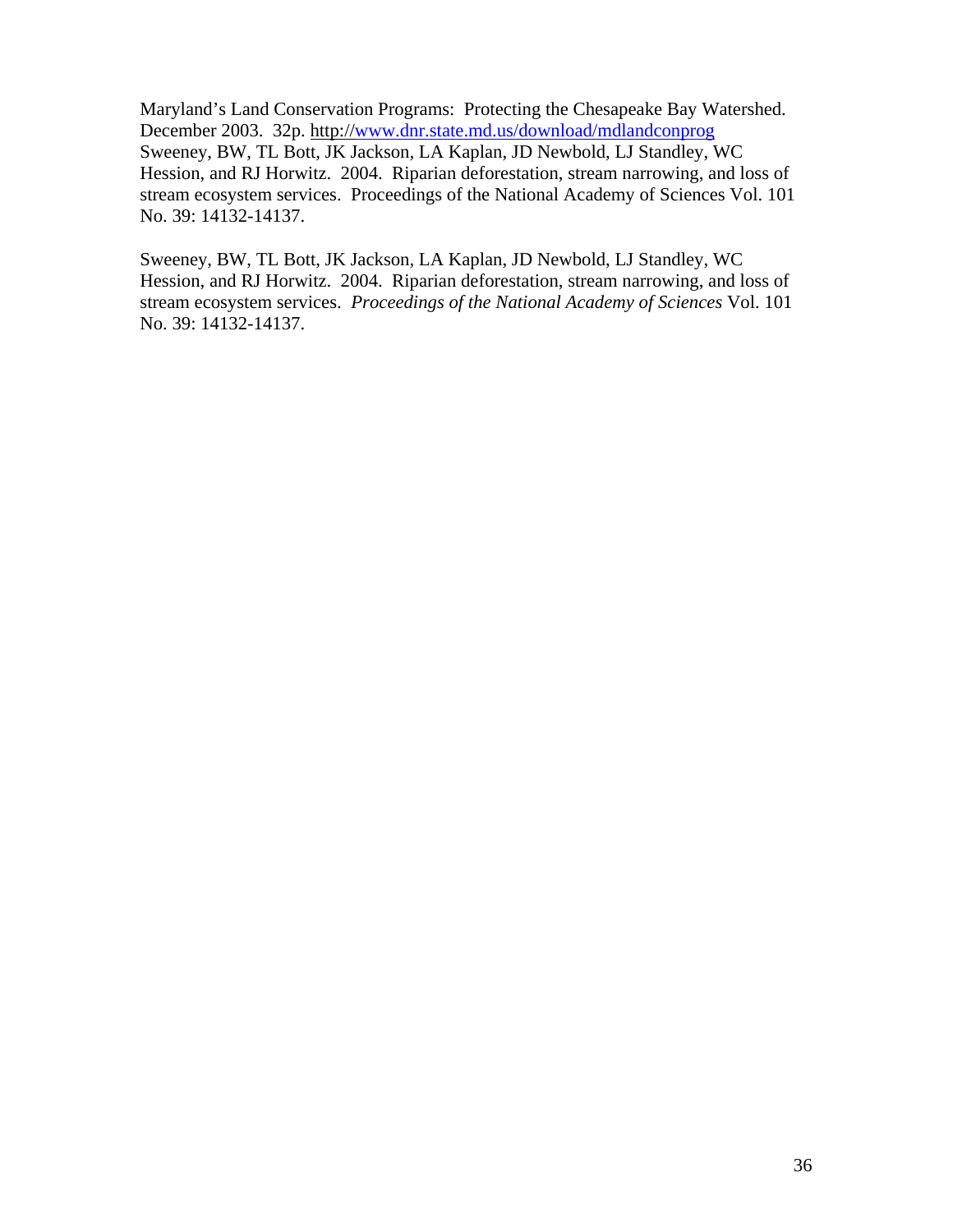# **Appendices:**

# Appendix A: Stream ReLeaf Prioritization Framework

| <b>Local Restoration Parameters</b>                     |                                                               |                                  |  | <b>Ranking</b>               |                                   |                 |                                   |                         |
|---------------------------------------------------------|---------------------------------------------------------------|----------------------------------|--|------------------------------|-----------------------------------|-----------------|-----------------------------------|-------------------------|
| <b>Data Source</b><br><b>Parameter</b>                  |                                                               | <b>Scale</b>                     |  | 3 - highest<br>priority      | $\overline{2}$                    | $\mathbf{1}$    | 0 - lowest<br>priority            | Weight                  |
| Proximity to water                                      | <b>USGS NHD</b><br>where avail.<br>MGS Shoreline / 12k shore) | Mixed<br>$(1:24k$ hydro          |  | $0 - 30$ m                   | $30 - 60$ m                       | $60 - 90$ m     | > 90                              | 5                       |
| Soil Erodibility /<br><b>Slope/Kfact Composite</b>      | SSURGO,<br>Local, NSG                                         | <b>Mixed</b><br>(1:20k/<br>100k) |  | Highly<br>Erodible           | Potentially<br>Highly<br>Erodible |                 | Other                             | $\boldsymbol{4}$        |
| <b>Prior converted</b><br>wetlands/wetland<br>proximity | Mixed<br>(DNR,SSURG<br>O,Local, NSG)                          | Mixed (12k-<br>100k              |  | $\mathbf{0}$                 | $0-30m$                           | $30 - 90$ m     | > 90                              | $\mathbf{3}$            |
| Fema Floodplain                                         | <b>FEMA</b>                                                   | 1:24k                            |  | $100 - Year$                 |                                   |                 | 500-Year Non-Fema                 | $\mathbf{2}$            |
| <b>Land Cover</b>                                       | <b>Resac LULC</b>                                             | 30m pixels                       |  | Open/Ag                      | <b>UrbPerv</b>                    | <b>Urb Impv</b> | For/Wet                           | 5                       |
| <b>Regional/Watershed</b><br><b>Parameters</b>          |                                                               |                                  |  |                              | <b>Ranking</b>                    |                 |                                   |                         |
| <b>Parameter</b>                                        | <b>Data Source</b>                                            | <b>Scale</b>                     |  | 3                            | $\mathbf{2}$                      | $\mathbf{1}$    | $\bf{0}$                          | Weight                  |
| <b>% Impervious Surface</b>                             | <b>RESAC 2000</b>                                             | 30m pixel                        |  | 5 to 14.9%                   | $0 - 4.9\%,$<br>$15$ to<br>24.9%  |                 | > 25%                             | $\overline{2}$          |
| % Riparian Forest<br><b>Buffer</b>                      | <b>RESAC</b> land<br>cover                                    | 30m pixel                        |  | $<60\%$                      | 60-75%                            | 75-85%          | $>85\%$                           | $\overline{\mathbf{4}}$ |
| <b>Water Quality-NPS</b>                                | Sparrow 1997                                                  | 1:100K                           |  | Low (poor)                   | Mid-Low                           | Mid-High        | High<br>(Best)                    | $\overline{\mathbf{4}}$ |
| % Forested                                              | <b>Resac LULC</b>                                             | $30m$ pixels $\sim 50\%$         |  |                              | $50 - 65 %$                       | $65 - 80%$      | $80 -$<br>100%                    | 3 <sup>1</sup>          |
| Programmatic<br><b>Parameters</b>                       |                                                               | <b>Ranking</b>                   |  |                              |                                   |                 |                                   |                         |
| Parameter                                               | <b>Data Source</b>                                            | <b>Scale</b>                     |  | 3                            | $\boldsymbol{2}$                  | $\mathbf{1}$    | $\bf{0}$                          | Weight                  |
| <b>Ag Soil Productivity</b>                             | Mixed<br>(DNR,SSURG<br>O,Local, NSG)                          | Mixed (12k-<br>100k              |  | <b>Non Prime</b><br>Farmland | Prime if<br>Drained/<br>Irrigated | Prime           | Signif-<br>icant<br>Farm-<br>land | $\mathbf{1}$            |
| <b>Drinking Water Intakes</b>                           | MDE,<br><b>Watershed File</b>                                 |                                  |  | Immediate<br>Watershed       | Adjacent<br>Upstream<br>Watershed |                 | Other                             | $\overline{2}$          |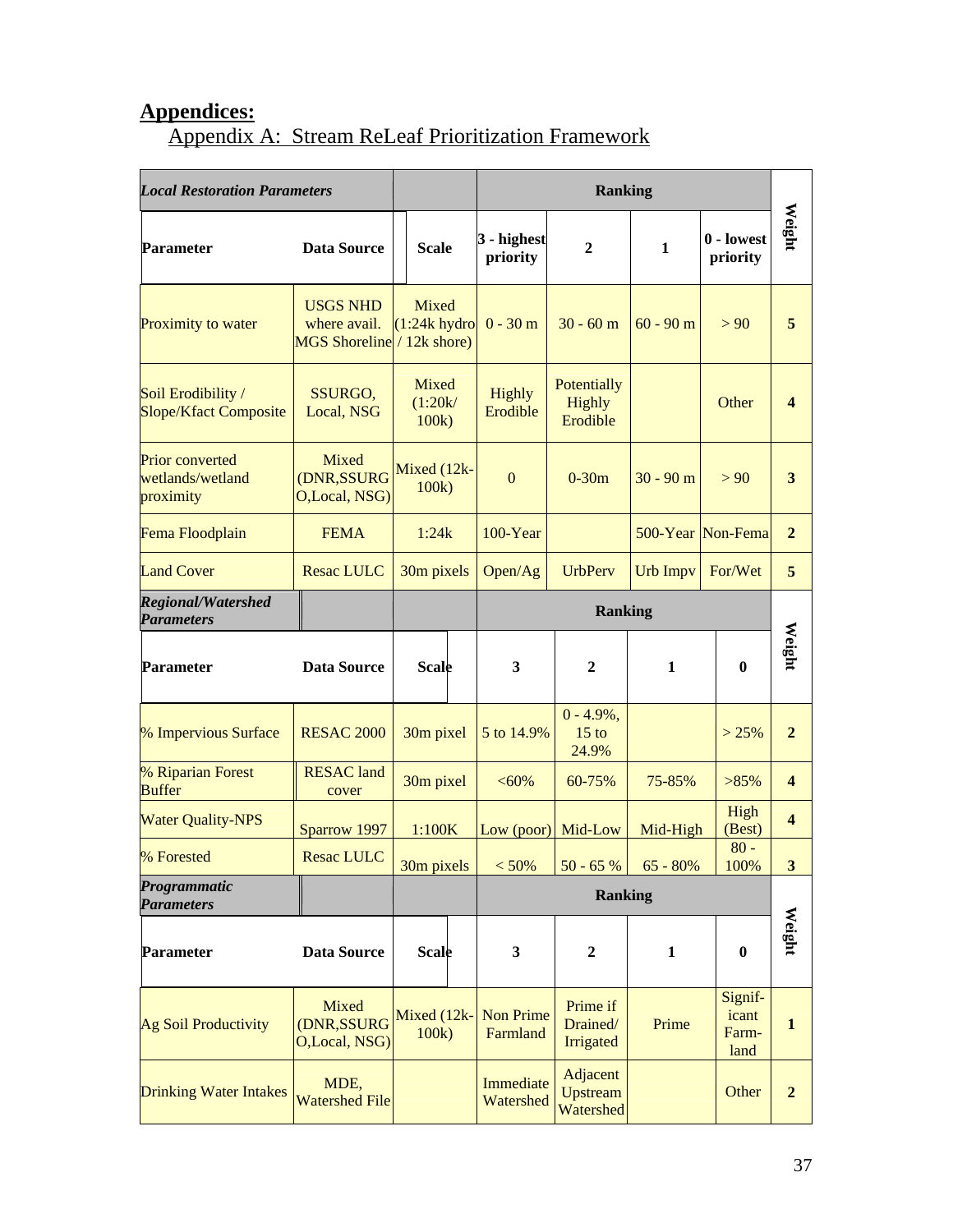#### Appendix B. Acronyms used

- ACB- Alliance for the Chesapeake Bay
- CBF- Chesapeake Bay Foundation
- CBP- Chesapeake Bay Program
- CELC- Coastal and Estuarine Land Conservation Program
- CREP- Conservation Reserve Enhancement Program
- CSO- Combined Sewer Overflows
- CSP- Conservation Security Program
- DNR- Maryland Department of Natural Resources
- FEMA-Federal Emergency Management Administration
- FSA- Farm Service Agency
- GIS- geographic information system
- GPS- geographic positioning system
- LULC- Land Use Land Cover data
- MDE- Maryland Department of the Environment
- MGS- Maryland Geological Survey
- MS4 permits- Municipal separate storm sewer system permits required to control pollutants carried in stormwater runoff
- NAWCA- North American Wetlands Conservation Act
- NHD- National Hydrologic Database
- NRCS- Natural Resources Conservation Service
- NSG- Natural Soils Groups, digital soils data of general soil types available statewide
- RESAC- Remote Earth Sensing and Application Center, University of Maryland
- RFB- riparian forest buffer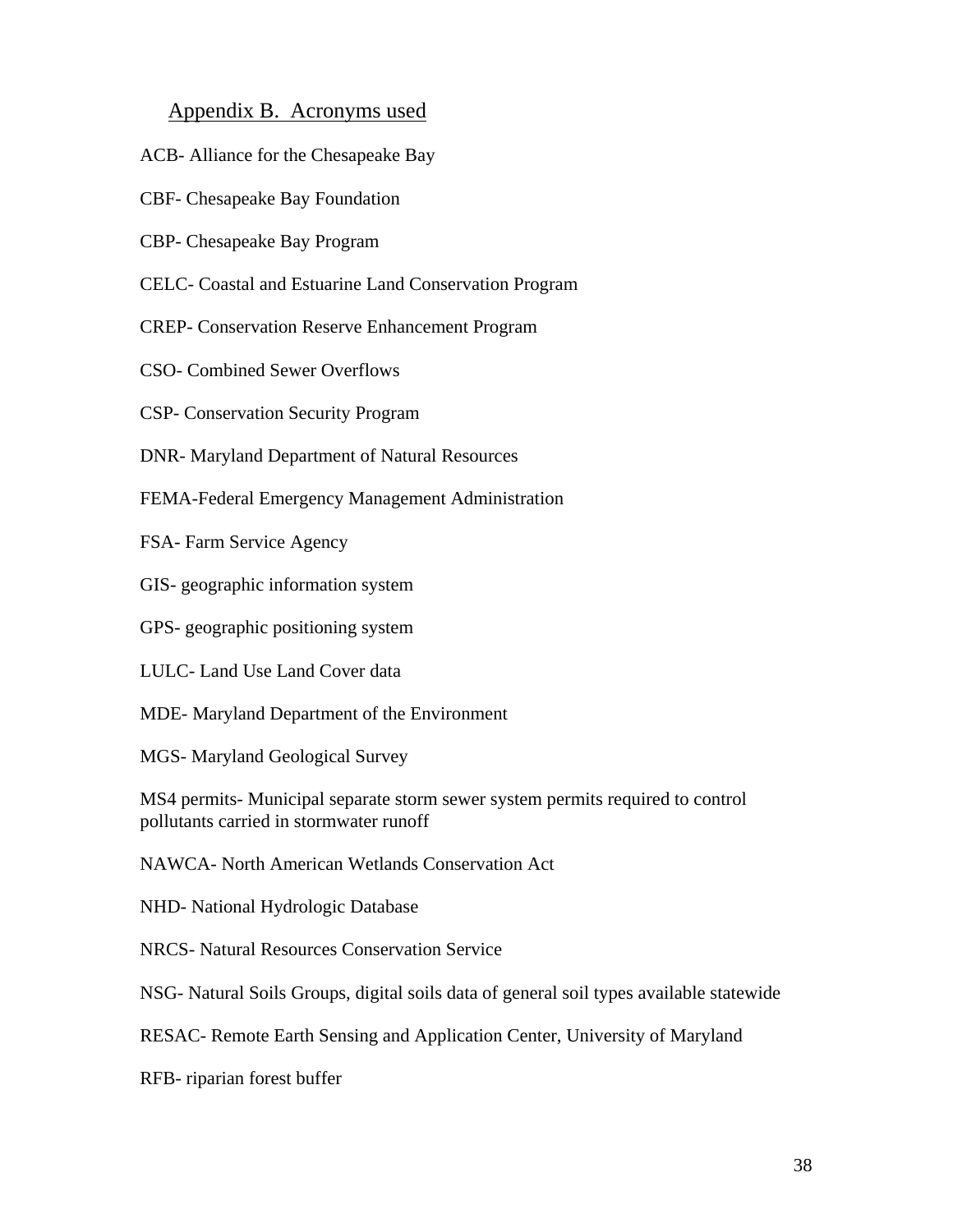SPARROW- spatially distributed regression model for predicting water quality basic on monitored nitrogen and phosphorus

SSL- student service learning

SSURGO-digital soils data with specific soil series available in some counties

TMDL- Total Maximum Daily Load

USFS- United States Forest Service

USGS- United State Geologic Survey

WRAS- Watershed Restoration Action Strategy, local watershed plans for 11-digit state subwatersheds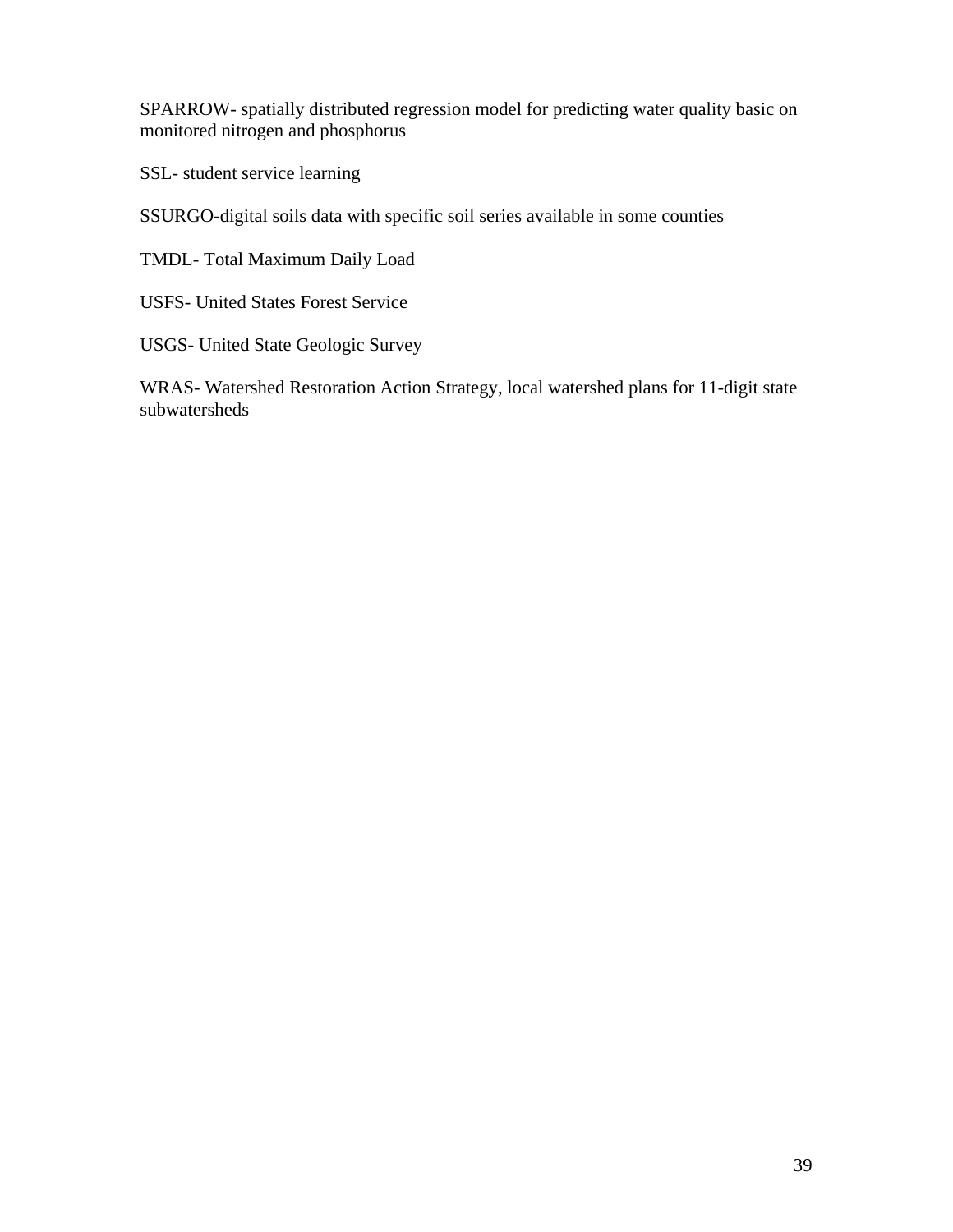## Appendix C: Internet Information Resources on Riparian Forest Buffers

Some excellent sources of information on RFBs are currently available, listed below for reference. Sources that are readily available on the Internet and most relevant to Maryland were selected preferentially.

- Introduction to forest buffer benefits and techniques: RFB Fact Sheets (set of 9 at www.naturalresources.umd.edu)
- Web site that is central point of information on forest buffers in Maryland: www.riparianbuffers.umd.edu Includes slide show, forest buffer fact sheet, and plant material suppliers, and compilations of buffer-related references and other web sites.
- Comprehensive manual for Chesapeake Bay forest buffer restoration: Sections on the three-zone buffer, physiographic provinces, functions and values of RFBs, soils, buffer design, buffer width, establishment, streambank stabilization, farm considerations, forestry considerations, developed area considerations, economics, and education strategies. Appendices include native plant selection guide. Palone, R.S. and A.H. Todd (eds.) 1997. Chesapeake Bay riparian handbook: a guide for establishing and maintaining riparian forest buffers. USDA Forest Service Northeastern Area State and Private Forestry NA-TP-02-97. Radnor, PA. Available for download from internet, or as DVD set with buffer video from the Chesapeake Bay Program. www.chesapeakebay.net/pubs/subcommittee/nsc/forest/handbook.htm
- Modeling riparian functions: Riparian Ecosystem Management Model (REMM), developed by the Southeast Watershed Research Lab, Agricultural Research Service, calibrated and validated for Georgia Piedmont, not yet for Mid-Atlantic. http://sacs.cpes.peachnet.edu/remmwww/
- USDA National Agroforestry Center- Resources: Riparian Forest Buffers. Links to national publications on buffers and the national conservation practice job sheet. http://www.unl.edu/nac/riparian.html

Additional technical resources for designing and maintaining buffers

- PLANTS database- http://plants.usda.gov/ information on plant characteristics, growth habits, shade, soil, and salt tolerances, ability to sprout from cuttings, whether US native plant and much more. Advanced search features allows generation of a plant list for a set of site or plant characteristics.
- Invasive Plants of the Eastern United States: Identification and Control. Images of invasive plants, distribution map from PLANTS database, links to ID and control in other manuals, below. Most comprehensive species list. http://www.invasive.org/eastern/
- Nonnative invasive plants of southern forests: A field guide to identification and control. Images of invasive plants by season, detailed descriptions, habitat, similar species, and control recommendations. http://www.invasive.org/eastern/srs/index.html